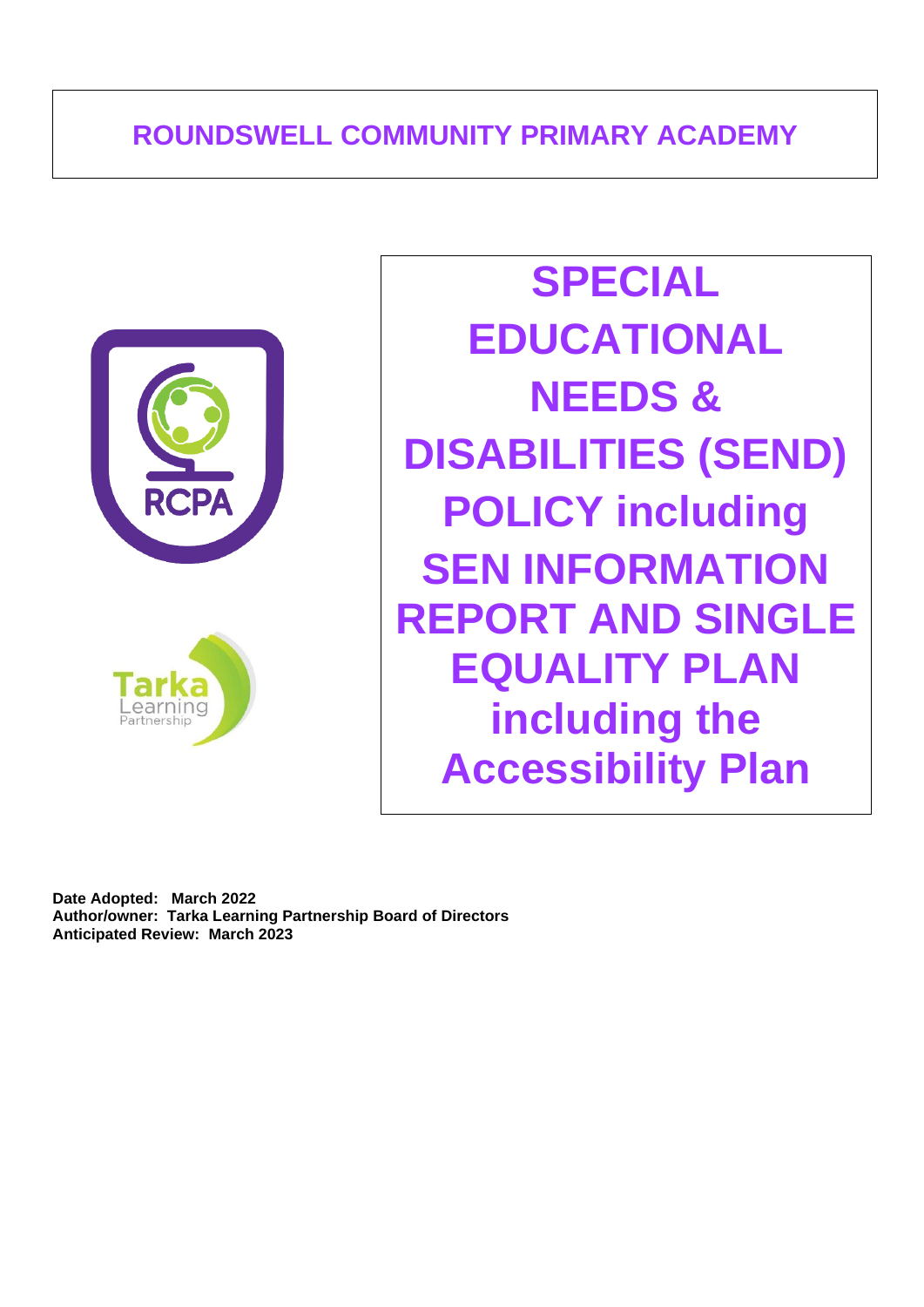### **Context**

This policy has been developed in response to feedback from parents/carers, staff and pupils of the school community and pays due regard to;

- The SEND Code of Practice (CoP): 0 to 25 years, January 2015 updated CoP<br>• Part 3 of the Children and Families Act 2014 and associated regulations
- Part 3 of the Children and Families Act 2014 and associated regulations

| <b>Governor responsible for</b><br>SEN:                          | Paula Stein (Chair of Trustees)<br>Graham Cockell (Vice Chair of Trustees) |  |
|------------------------------------------------------------------|----------------------------------------------------------------------------|--|
| <b>Head Teacher:</b>                                             | Kate Fairbrother                                                           |  |
| <b>Special Educational Needs</b><br><b>Coordinator (SENDco):</b> | Lizzy Toon                                                                 |  |
| <b>SENDco Qualifications:</b>                                    |                                                                            |  |
| <b>Contact details:</b>                                          | admin@roundswellprimarydevon.sch.uk                                        |  |
| This policy will be reviewed annually                            |                                                                            |  |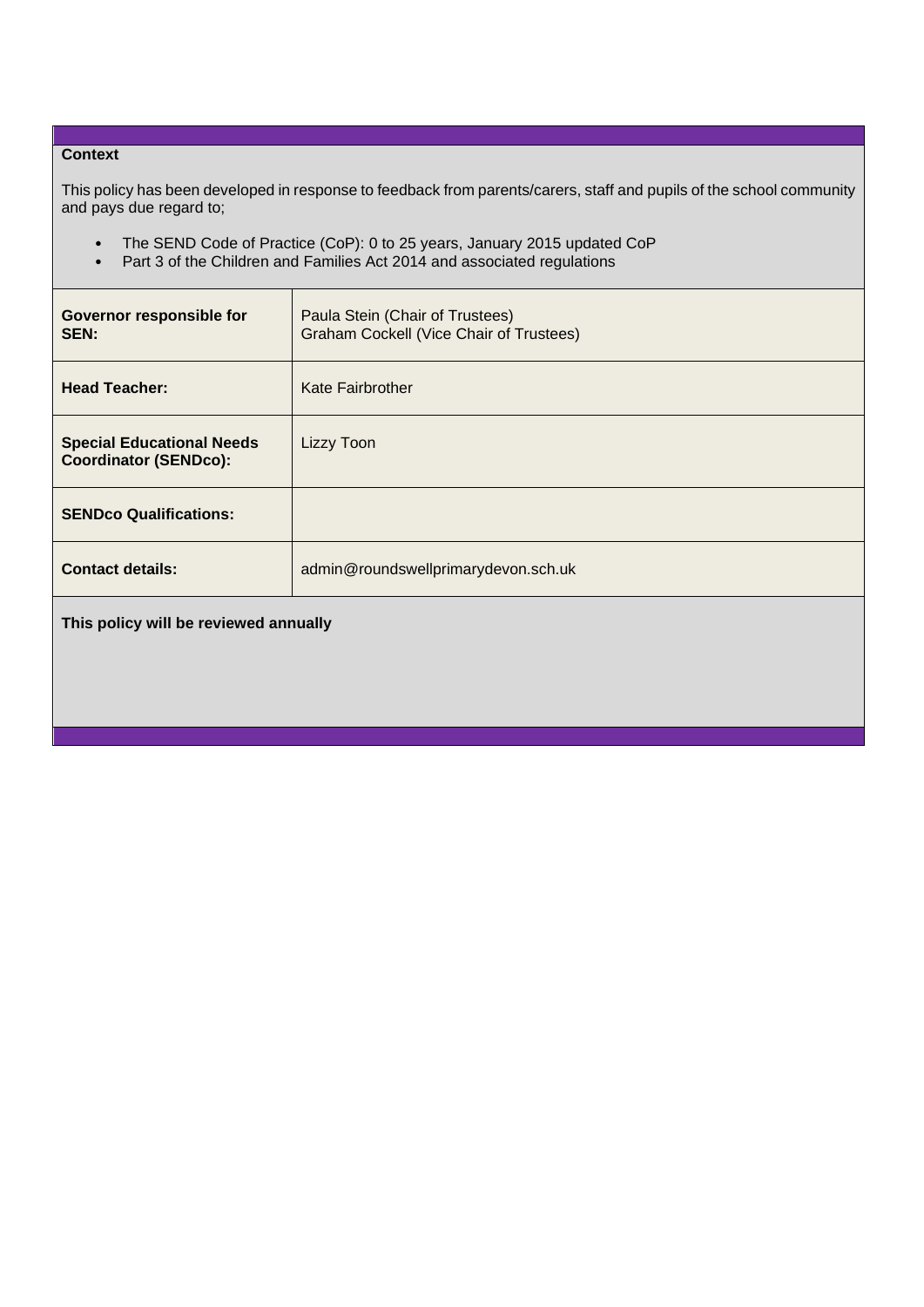# **Special Educational Needs and Disability (SEND) Policy**

This policy is in line with our teaching and learning policy and equality of opportunity policy and aims to support inclusion for all of our children. The responsibility for the management of this policy falls to the Head Teacher; the day-to-day operation of the policy is the responsibility of the Special Educational Needs Co-ordinator (SENDco). The Governing Body, Head Teacher and the SENDco will work together closely to ensure that this policy is working effectively.

High quality teaching is that which is differentiated to meet the needs of the majority of pupils. Some pupils will need something *additional to* and *different from* what is provided for the majority of pupils; this is special educational provision and we will use our best endeavours to ensure that provision is made for those who need it.

Our school will do its best to ensure that the necessary provision is made for any pupil who has special educational needs or disabilities. We will ensure that all staff in the school are able to identify and provide for those pupils who have special educational needs or disabilities to allow pupils with SEND to join in the activities of the school.

The staff and governors will work to ensure that all SEND pupils reach their full potential, are fully included within the school community and are able to make successful transfers between educational establishments. This policy aims to support all members of staff in providing positive whole school approaches towards the learning, progress and achievement of SEND pupils. With this as an underlying principle, we believe that;

#### *All teachers are teachers of Special Educational Needs.*

### *Every teacher is responsible and accountable for the progress and development of all pupils in their class, even where pupils access support from teaching assistants or specialist staff.*

Teaching and supporting pupils with SEND is therefore a whole school responsibility requiring a whole school response. Meeting the needs of pupils with SEND requires partnership working between all those involved – pupils, parents/carers, school, children's services and other agencies and the Local Authority (LA).

### **School Admissions**

No pupil will be refused admission to school on the basis of his or her special educational need. In line with the Equality Act 2010 we will not discriminate against disabled children in respect of admissions for a reason related to their disability. We will use our best endeavours to provide effective educational provision.

### **Aims**

This policy aims to provide the structure for a pupil-centred process that engages pupil, family, school and other professionals in planning for and implementing high quality, needs led provision that is consistent across the school. This is to ensure all of our pupils are able to access the same opportunities for learning and social development achieving maximum progress, fulfilling their potential and promoting their well-being.

This policy reflects the principles of the 0-25 SEND Code of Practice (Department for Education and Department of Health, 2015).

The aims are to:

- Ensure the Equality Act 2010 duties for pupils with disabilities are met.
- To enable pupils with special educational needs to have their needs met.
- To take into account the views of the pupils with special educational needs.
- To encourage good communication and genuine partnerships with parents/carers of children with special educational needs.
- To facilitate full access to a broad, balanced and relevant education, including an appropriate curriculum for the foundation stage and the National Curriculum, for pupils with special educational needs.
- In conjunction with the Medicines Policy (see Health and Safety Policy), make arrangements to support pupils with medical conditions and to have regard to statutory guidance supporting pupils at school with medical conditions.
- To implement a graduated approach to meeting the needs of pupils using the Assess, Plan, Do, Review process.
- Develop a culture of inclusion valuing high quality teaching for all learners, with teachers using a range of effective differentiation methods.
- Employ a collaborative approach with learners with a SEN or disability, their families, staff within school, other external agencies including those from Health and Social Care.
- Set appropriate individual learning outcomes based on prior achievement, high aspirations and the views of the learner and family.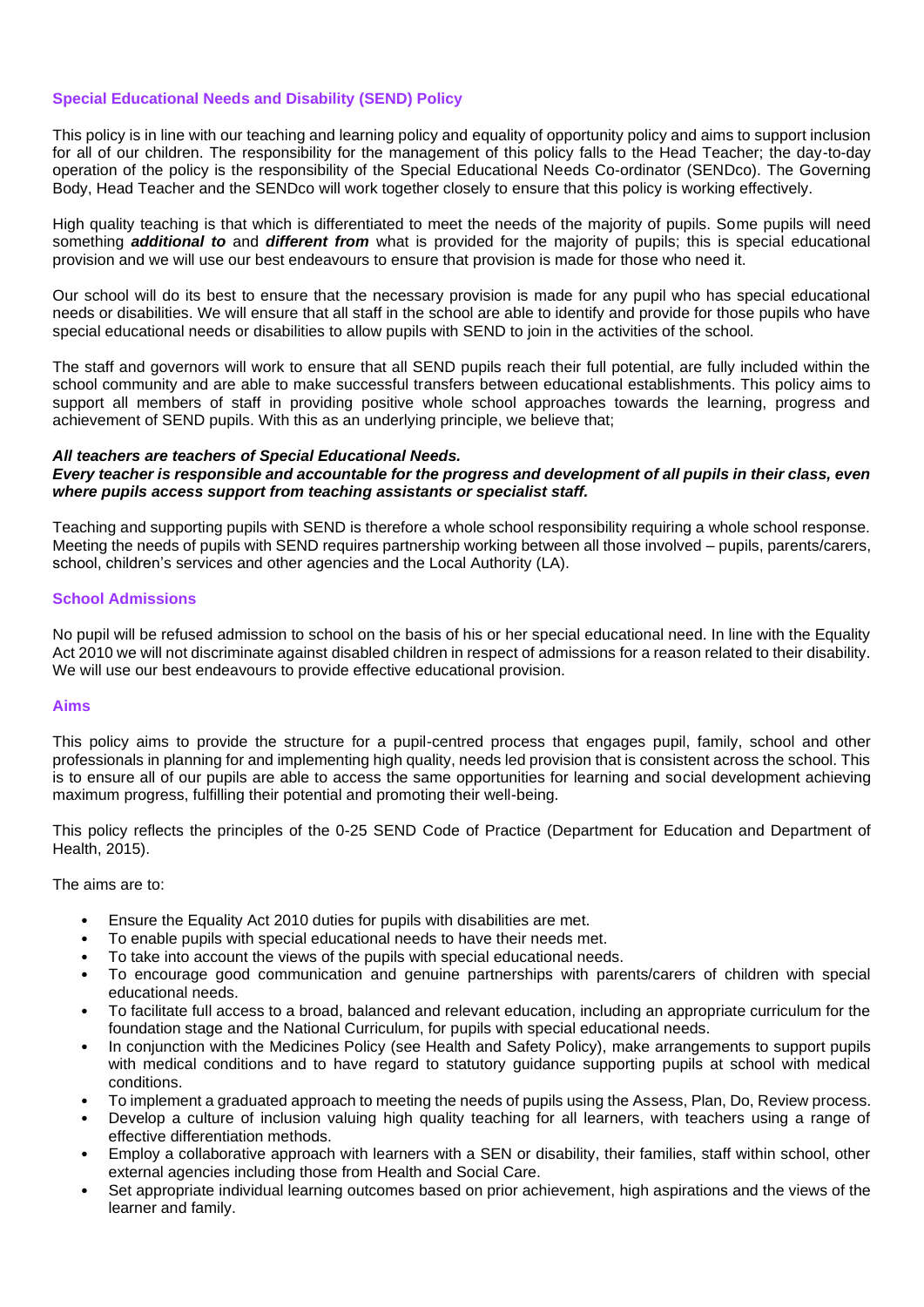- Share expertise and good practice across the school and local learning community.
- Make efficient and effective use of school resources.
- Have regard to the Code of Practice (2015) for the identification, assessment, support and review of special educational needs.
- Have regard to guidance detailed by Devon County Council for SEND and statutory responsibilities.

**Identifying and Supporting Special Educational Needs & Disabilities**

# *Definition of SEN*

Pupils have special educational needs if they have a learning difficulty or disability which calls for special education provision to be made for him/her, namely provision *which is additional to or different from* that normally available in a differentiated curriculum.

Pupils have a Special Educational Need if they:

- a) Have a significantly greater difficulty in learning than the majority of pupils of the same age, or;
- b) Have a disability which prevents or hinders him/her from making use of facilities of a kind generally provided for others of the same age in mainstream schools.
- c) A child under compulsory age has special educational needs if they fall within the definition at (a) or (b) above or would do so if special educational provision was not made for them

### (Section 20 Children and Families Act 2014)

Pupils must not be regarded as having a learning difficulty solely because the language or form of language of their home is different from the language in which they will be taught.

There may be times in a pupil's school career when they are identified as having a Special Educational Need. These pupils will be provided with intervention and/or support that is 'additional to or different from' the normal differentiated curriculum. This may be on an ongoing basis or for a limited time. Many pupils with sensory and/or physical disabilities may require adaptations, made as reasonable adjustments under the Equality Act 2010.

We will have regard to the SEND Code of Practice 2015 when carrying out our duties towards all pupils with SEND and ensure that parents/carers are informed by the school that SEND provision is being made for their child.

# **Areas of Special Educational Need**

Under the SEND Code of Practice 2015 pupils identified as having a special educational need (SEN) will be considered within one or more of the following categories of need:

### **Cognition and Learning needs**

Children with learning needs may learn at a slower pace than other children and may have difficulty developing literacy or numeracy skills or understanding new concepts. Learning needs may be in addition to or as a result of other special educational needs.

Children with a specific learning difficulty (SpLD) will have difficulties related to one or more of dyslexia (reading and spelling), dyscalculia (maths), dyspraxia (co-ordination) and dysgraphia (writing).

Learning difficulties cover a wide range of needs, including moderate learning difficulties (MLD), severe learning difficulties (SLD), where children are likely to need support in all areas of the curriculum and associated difficulties with mobility and communication, through to profound and multiple learning difficulties (PMLD), where children are likely to have severe and complex learning difficulties as well as a physical disability or sensory impairment.

Cognition and Learning needs include:

- Specific Learning Difficulties (SpLD)
- Moderate Learning Difficulties (MLD)
- Severe Learning Difficulties (SLD), and
- Profound and Multiple Learning Difficulties (PMLD)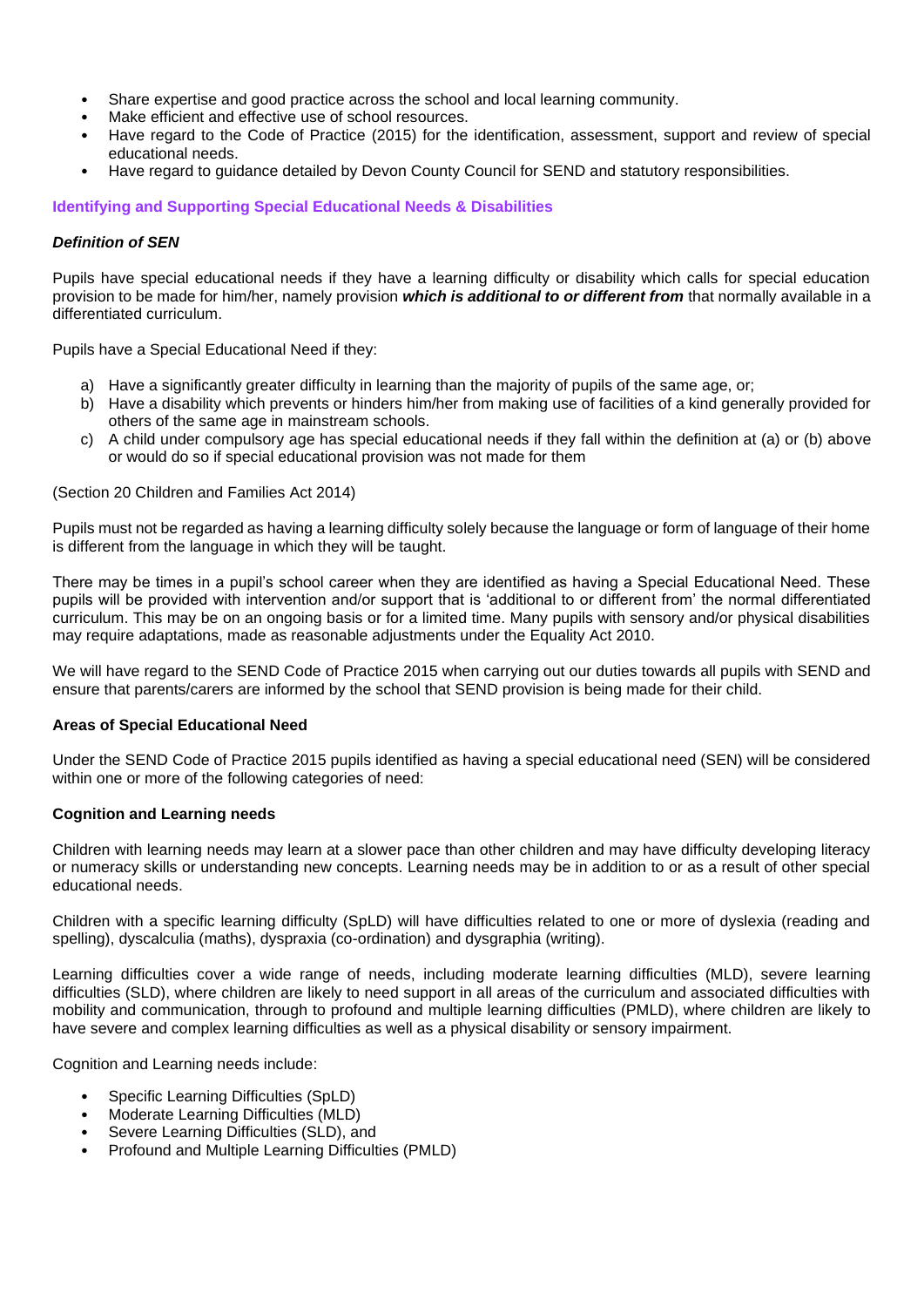# **Social, Emotional and Mental Health Difficulties**

Children may experience a wide range of social and emotional difficulties which manifest themselves in many ways. These may include becoming withdrawn or isolated, as well as displaying challenging, disruptive or disturbing behaviour. These behaviours may reflect underlying mental health difficulties such as anxiety or depression, self-harming, substance misuse, eating disorders or physical symptoms that are medically unexplained.

Other children may have disorders such as attention deficit disorder, attention deficit hyperactive disorder or attachment disorder.

Social, Emotional and Mental Health Difficulties include:

- Attention Deficit Disorder (ADD)
- Attention Deficit Hyperactivity Disorder (ADHD)
- Attachment Disorder

# **Communication and Interaction needs**

Children with speech, language and communication needs (SLCN) have difficulty in communicating with others. This may be because they have difficulty saying what they want to, understanding what is being said to them or because they do not understand or use social rules of communication.

The profile for every child with SLCN is different and their needs may change over time. They may have difficulty with one, some or all of the different aspects of speech, language or social communication at different times of their lives. Children with autism, including Asperger Syndrome, are likely to have particular difficulties with social interaction. They may also experience difficulties with language, communication and imagination, which can impact on how they relate to others.

The school has access to a local authority support base, the Communication and Interaction Resource Base (CAIRB) which supports the education of up to eight children with Education Health and Care Plans across North Devon, the majority of whom have a diagnosis of autism. The CAIRB supports the inclusion of pupils with complex Communication and Interaction (CI) needs so that they can access a mainstream primary setting.

Communication and Interaction needs include:

- Speech, Language and Communication Needs (SLCN)
- Autism

# **Sensory and/or Physical needs**

Some children require special educational provision because they have a disability and this prevents or hinders them from making use of the educational facilities generally provided. These difficulties can be age related and may fluctuate over time.

Many children with a vision impairment (VI), hearing impairment (HI) or a multi-sensory impairment (MSI) will require specialist support and/or equipment to access their learning. Children with an MSI have a combination of vision and hearing difficulties. Some children with a physical disability (PD) may require additional ongoing support and equipment to access all the opportunities available to their peers.

Sensory and/or physical needs include:

- Visual impairment (VI- including being blind)
- Hearing impairment (HI including being deaf)
- Multi-sensory impairment (MSI )
- Physical disability (PD)

# **A Graduated Response to SEND**

# **Early Concerns**

The progress made by all pupils is regularly monitored and reviewed. Initially, concerns registered by teachers, parents/carers or other agencies may be addressed through appropriate differentiation within the classroom and keeping a record known as Class Teacher Concern; this will include strategies used to target concerns and the impact of provision in place for a child. This record can be used in later discussions if concerns persist.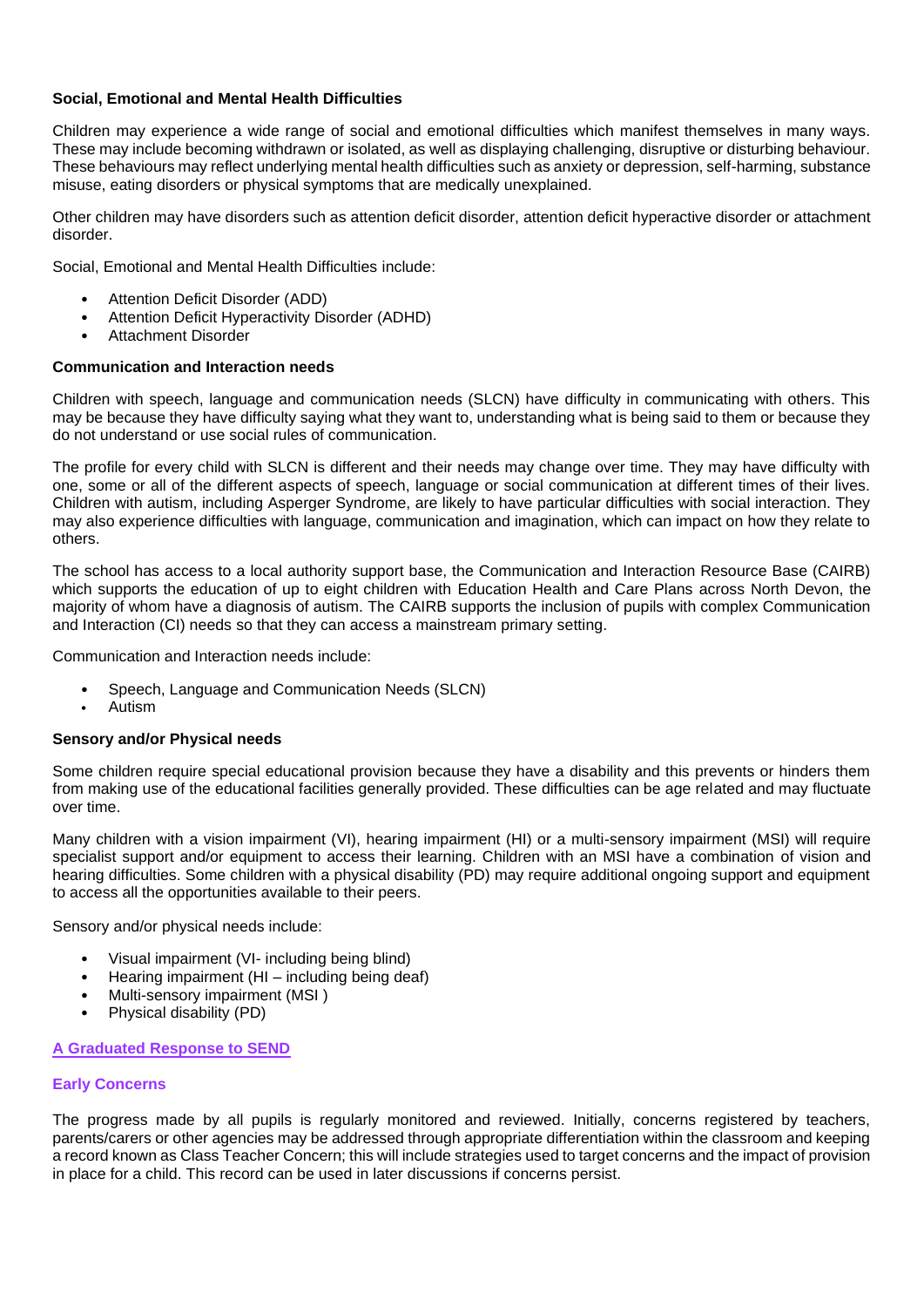If the concerns raised are considered by the SENDco to meet the definition of SEND (see earlier definition) then further action will be taken through the identification and support for pupils with SEND.

### **How we identify and support pupils with SEN**

All pupils' attainment and achievements are monitored by their teacher who is required to provide high quality teaching and learning opportunities differentiated for individual pupils.

Each term, through the Pupil Progress Meeting process, the teacher meets with the Head Teacher and SENDco to discuss each child's progress and in addition, teachers are given the opportunity to meet with the SENDco each term for a formal Inclusion Review for the pupils in their class. Parents are invited to attend parents/carers meetings each term, where they can discuss the progress of their child. Teachers and the SENDco are available to meet with parents/carers to discuss any concerns they may have and parents can contact the relevant staff member through the classroom, contacting the office or telephoning the school; this information is shared with parents/carers at induction meetings and in the school newsletter. These systems support collaborative working to identify pupils with SEN.

Where a pupil is making inadequate progress or falls behind their peers, additional support will be provided under the guidance of the class teacher. Adequate progress could:

- Be similar to that of peers;
- Match or better the pupils' previous rate of progress;
- Close the attainment gap between the pupil and their peers;
- Prevent the attainment gap growing wider.

Where pupils continue to make inadequate progress despite support and high-quality teaching, the class teacher will work with the school's Special Educational Needs Coordinator (SENDco) to assess if a pupil has a significant learning difficulty and agree appropriate support.

In some cases, it may be necessary to seek assessment or advice from an external professional such as a specialist teacher or educational psychologist. This will always involve discussion and agreement with the pupil's parents/carers.

When considering whether a pupil has a special educational need any of the following may be evident:

- Makes little or no progress even when teaching approaches are targeted particularly in a pupil's identified area of weakness;
- Shows signs of difficulty in developing literacy or mathematics skills which result in poor attainment in some curriculum areas;
- Persistent emotional or behavioural difficulties which are not positively changed by appropriate behaviour management strategies;
- Has sensory or physical problems and continues to make little or no progress despite the provision of specialist equipment;
- Has communication and /or interaction difficulties and continues to make little or no progress despite the provision of an appropriate differentiated curriculum.
- Has emotional or behavioural difficulties which substantially and regularly interfere with the pupil's own learning or that of the class groups, despite having an individualised behaviour support programme;
- Has SEND or physical needs that require additional specialist equipment or regular advice or visits by a specialist service;
- Has a communication and/or an interaction difficulty that impedes the development of social relationships and cause a substantial barrier to learning.

### **Assess, Plan, Do and Review**

Where a pupil is identified as having SEN, we will take action to support effective learning by removing barriers to learning and put effective special educational provision in place. This **SEN support** will take the form of a four-part cycle through which earlier decisions and actions are revisited, refined and revised with a growing understanding of the pupil's needs and of what supports the pupil in making good progress and securing good outcomes. This is known as **the graduated response – assess, plan, do, review.** The graduated response can be applied to all parts of the child's journey through school, as part of the Universal Offer (see appendix 2, the Child and Young Person's Journey, Children, Young People and Families Alliance)

For pupils with low level special educational needs identified as needing 'SEN Support', parents will be invited to a meeting with the teacher; the SENDco will also attend some meetings. A personalised plan will be established for the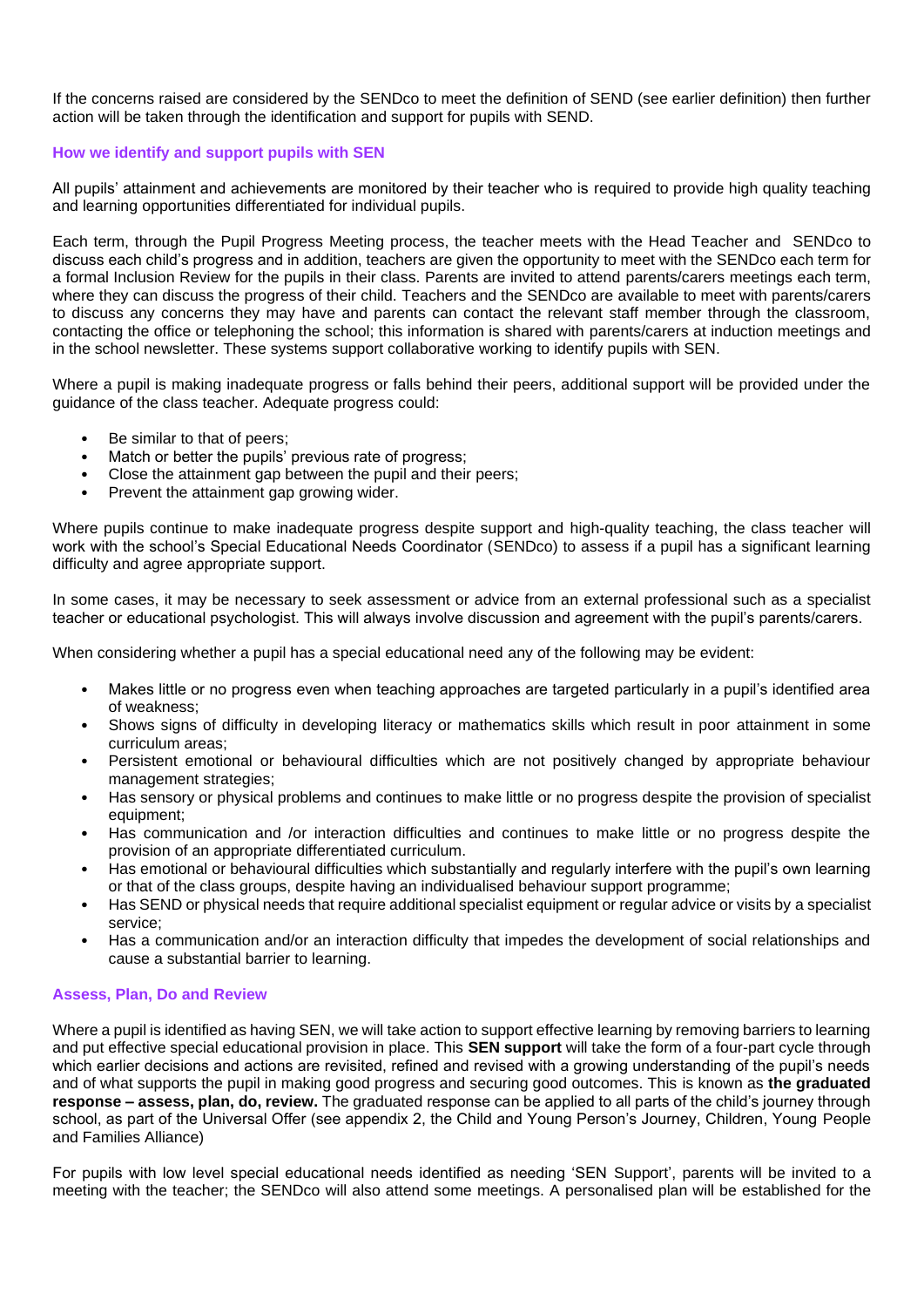pupil, with the child and parents/carers being consulted in the process. This will identify the child as requiring SEN provision and will involve the graduated approach.

For those pupils with more complex needs or where a more frequent cycle needs to be employed, additional meeting dates will be set to consider provision through the through the Early Help Offer, reviews of a child's Action and Review' plan. Early Help provision will be considered if parents, the school or other agencies raise concerns about a pupil's complex needs or consider a more regular review procedure would be beneficial to the child and family. Parents/carers will work with professionals, identified with parents/carers from education, health or social care for their child, holding reviews through Team Around the Family (TAF) meetings (see Appendix 2).

### **The Graduated Response for SEN Support**

- **Assess** • In identifying a pupil as needing SEN support the class teacher, working with the SENDco, should carry out a clear analysis of the pupil's needs. This should draw on the teacher's assessment and experience of the pupil, their previous progress and attainment, as well as information gathered from other areas of the school.
	- The pupil's development in comparison to their peers and national data should also be considered along with the parent's/carer's views and experience, the pupil's views and, if relevant, advice from external support services. The SEN support will be recorded on a Personalised Plan; this may also involve additional assessment through an Early Help Assessment and Plan and Review documentation. The school and parents/carers will meet, where appropriate, with other agencies including those from Health and Social Care to create and up-date the personalised plan/Early Help Plan and Review Plan
	- This assessment will be reviewed regularly to ensure support and intervention are matched to need, barriers to learning are identified and overcome so that a clear picture of the interventions put in place and their impact is developed. With some areas of SEN, the most reliable method of developing a more accurate picture of need will be the way in which the pupil responds to an intervention.

**Plan**

- Parents/carers with their child, will meet with the class teacher and the SENDco to decide on the interventions and support to be put in place as well as the expected impact on progress and development. This will be recorded on the SEN Personalised Plan/Early Help Plan and Review Document with a date to review the plan. The date for review will depend on the level of need present.
- The SEN Plan will clearly identify the areas of needs, the desired outcomes, the support and resources provided, including any teaching strategies or approaches that are required and when the SEN Plan will be reviewed.
- The support and intervention provided will be selected to meet the outcomes identified for the pupil, based on reliable evidence of effectiveness and will be provided by staff with appropriate skills and knowledge.
- The SEN Plan will usually involve a contribution by parents/carers to reinforce learning at home.
- Where appropriate, the SEN Plan will detail the support from other agencies and how this will support the pupil in achieving the desired outcomes – this could be on the school's SEN Personalised Plan or through the Early Help Plan and Review Document.
- **So, if it is agreed that a pupil requires SEN support, all parties meet and develop a Personalised Plan or Early Help Plan and Review Document detailing the support which will bring about the next part of the cycle –**
- **Do** The class teacher remains responsible for working with the pupil on a daily basis and will work closely with any teaching assistants or specialist staff involved, to plan and assess the impact of support and interventions and how they can be linked to classroom teaching.
	- The SENDco will support the class teacher in the further assessment of the pupil's needs, in problem solving and advising on the effective implementation of support.
	- **The class teacher is responsible for the daily implementation of the plan and will contribute to –**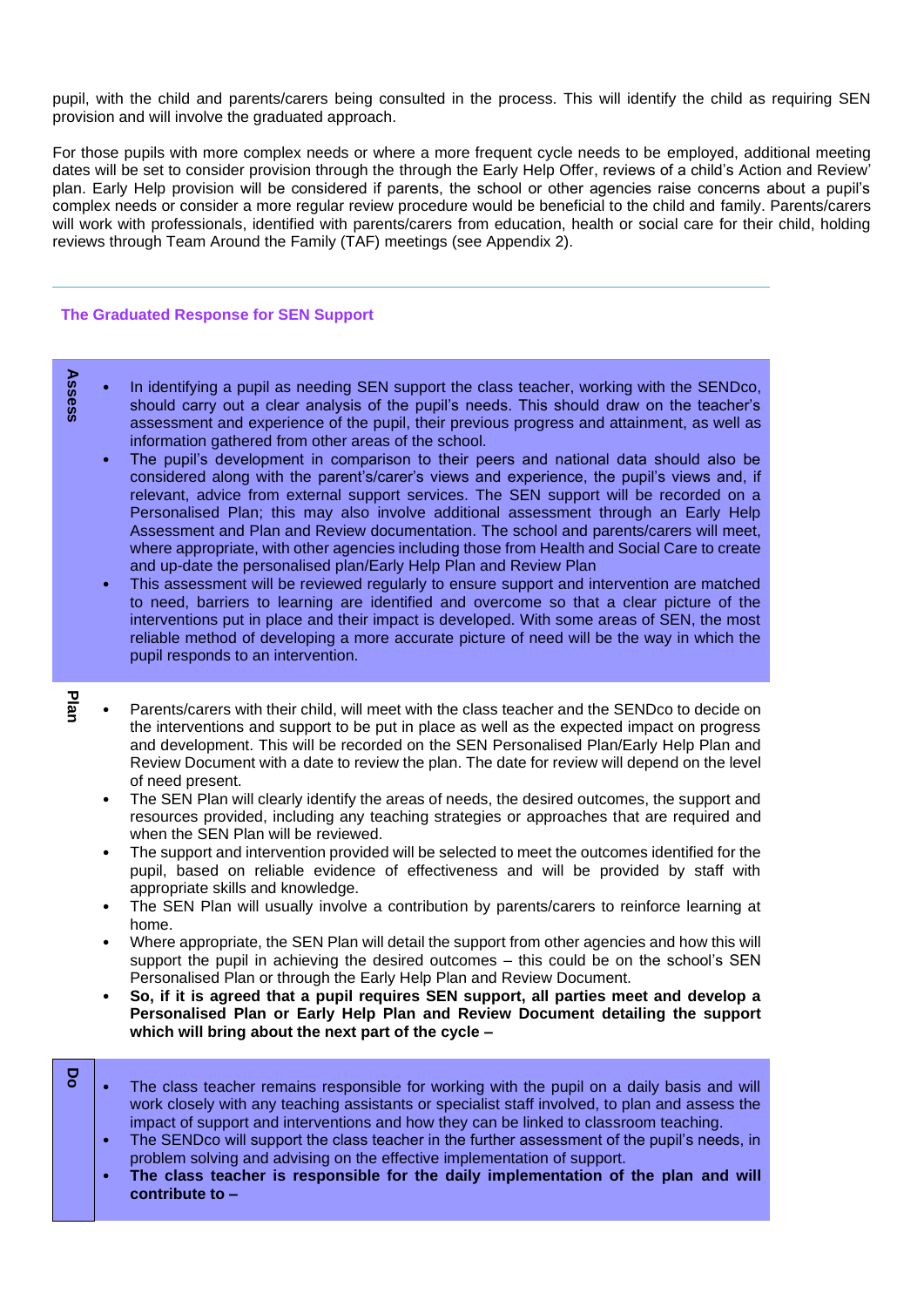- **Review** • There will be a review of the personalised plan or Early Help Plan and Review on the date previously agreed. This review will evaluate the impact and quality of the support and interventions and include the views of the pupil and their parents/carers.
	- Parents/carers will be given information about the impact of the support and interventions provided enabling them to be involved with planning the next steps. Where appropriate other agencies will be asked to contribute to this review.
	- Where a pupil has complex needs involving more than one agency it will depend on the pupils needs and the frequency of the educational reviews as to whether external agencies attend each educational review, this will be agreed at review meetings with parents.
	- This review will feedback into the analysis of the pupil's needs, then the class teacher, working with the SENDco, will revise the support in light of the pupil's progress and development, with decisions on any changes made in consultation with the parents/carers and the pupil.
	- Where there is a sustained period of insufficient or no progress, the school may decide to gain involvement and advice from a specialist or external agency. The school will consult with parents/carers before involving a specialist or external agency.

# **Exit Criteria**

When a pupil has made sufficient progress in their area of need that they no longer require any provision that is *different from* or *additional to* that which is normally available as part of high quality and differentiated teaching they will no longer be seen as requiring SEN Support. At this point, through discussion and agreement with parents/carers the pupil will be removed from the school's SEN register.

### **Statutory Assessment of Needs (EHC)**

Where, despite the school having taken relevant and purposeful action to identify, assess and meet the Special Educational Needs and/or Disabilities of the pupil, the child has not made expected progress, the school or parents/carers should consider requesting an Education, Health and Care (EHC) needs assessment. The evidence gathered through the regular SEN reviews will help the Local Authority (LA) in determining when this statutory assessment of needs is required.

Where a pupil has an Education Health and Care Plan (EHCP), the Local Authority must review the plan every twelve months as a minimum. Schools have a duty to co-operate and will hold an annual review meeting on the behalf of Devon LA and complete the appropriate paperwork for this process.

# **Monitoring and Evaluation of SEND**

Regular monitoring of the quality of provision for all pupils including those with SEND follows the schools assessment and monitoring calendar. In addition, the cycle of Assess, Plan, Do and Review ensures that pupils with SEND have their individual provision reviewed regularly, and at least termly. Additional training, advice and support will be provided to teaching staff where necessary in order to facilitate pupil progress and to meet pupil needs.

Pupil progress is tracked termly and where pupils are not making sufficient progress additional information is sought and appropriate action taken.

### **Supporting Pupils and Families**

We value and accept the positive role and contribution parents/carers can make. We make every effort to work in full cooperation with parents/carers, recognising and respecting their roles and responsibilities. Parents/carers are encouraged to work with the school and other professionals to ensure that their child's needs are identified properly and met as early as possible.

In order that they play an active part in their child's development, the school endeavours to provide parents/carers with the relevant information so they can reinforce learning in the home.

We will endeavour to support parents/carers so that they are able to:

- Feel fully supported and taken seriously should they raise a concern about their child
- Recognise and fulfil their responsibilities and play an active and valued role in their child's education
- Understand procedures and documentation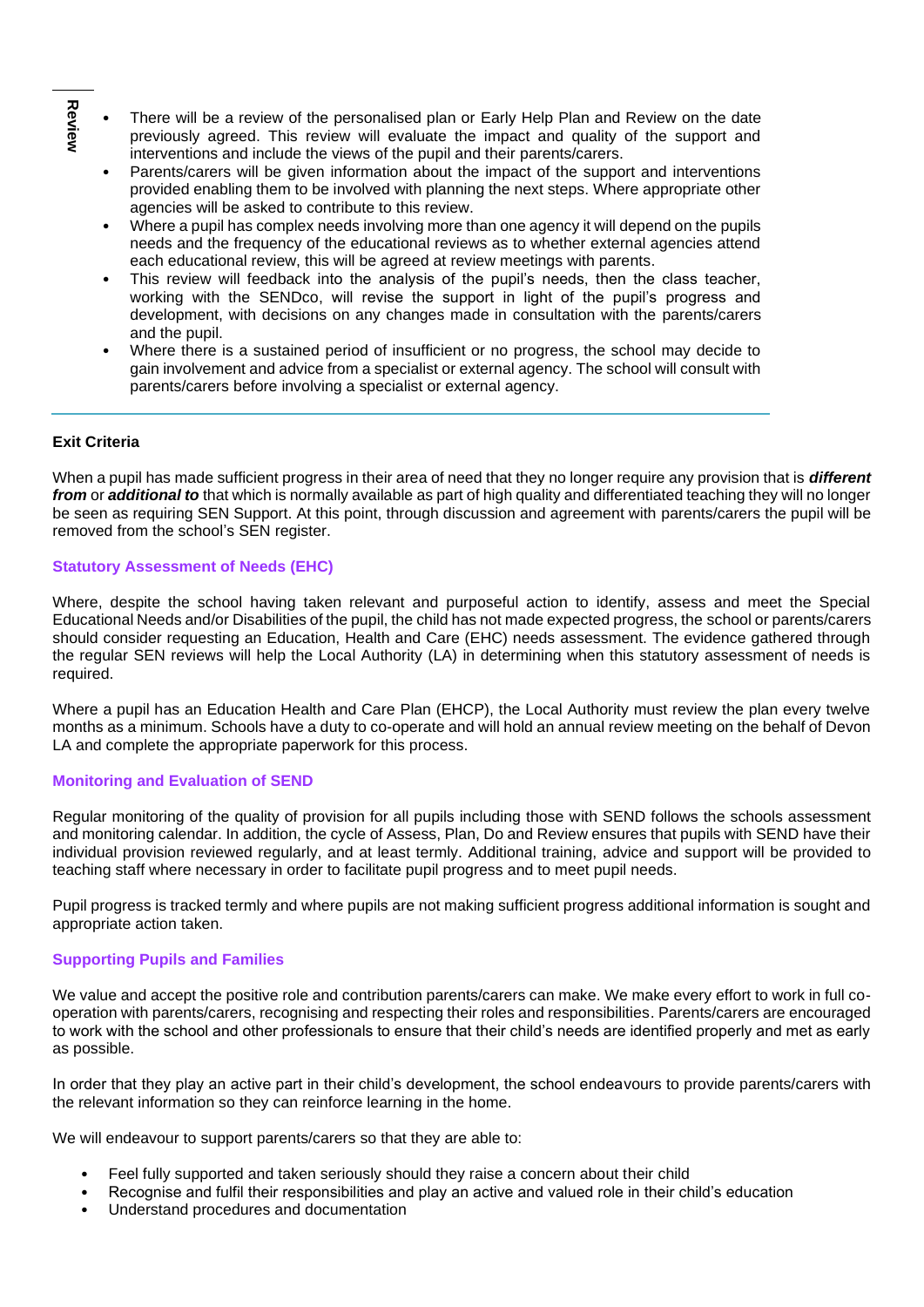- Make their views known about how their child is educated
- Have access to information, advice and support during assessment and any related decision-making process about special educational provision.

Parents/carers of a child with SEN support will have the opportunity to meet with the SENDco through formal termly/annual review meetings or if parents request a formal meeting with the SENDco.

The SENDco is happy to meet with parents/carers, without prior arrangement, whenever possible, this informal contact, is usually offered through meeting on the playground at the beginning or end of the day or coming into the school office to see if the SENDco is available.

Parents/carers are encouraged to seek help and advice from Independent Information Advice and Support services, including Devon Information Advice and Support. This organisation is able to provide impartial and independent advice, support and information on special educational needs and disabilities. Leaflets with contact information for DIAS are available in the school foyer entrance or if parents/carers ask the SENDco or the office for further information.

Parents/carers are also encouraged to visit the Devon County Council Local Offer website [www.devon.gov.uk/send.](http://www.devon.gov.uk/send) This website provides valuable information about different agencies, services and resources for children, young people with SEND and their families in addition to school resources and information.

### **Children in Care**

When a child is in care, the carers are accorded the same rights and responsibilities as parents. The school has both an appointed member of staff and a governor for Looked after Children- see Children in Care Policy. Children in care education and welfare provision is carefully considered through a personal plan and their progress is carefully monitored through termly pupil progress meetings.

### **Pupil Voice**

We hold the views of pupils highly and recognise the importance of gaining genuine pupil views in promoting the best pupil outcomes. Pupils are able to share their views in a number of different ways (appropriate to age and ability).

These views are welcome at any time but are specifically sought as part of their annual review, as part of their personalised plans, during target setting and reviewing with their teacher and at the end of a targeted intervention. We ask all pupils to contribute to the setting of their own outcomes.

### **Partnership with External Agencies**

The School is supported by a wide range of different agencies and teams. The schools SEN Information report details which agencies the school have worked with in the last 12 months. This report can be found on the school website and is up-dated annually.

### **Transition**

A change of school, class and staff can be an exciting and sometimes anxious time for all pupils. We recognise that this can be very challenging for some pupils with SEND. We endeavour to make sure these periods of change are carefully managed in a sensitive way to provide continuity of high quality provision and reassurance to pupils and families.

# **Training and Resources**

Allocation of resources**:** 

- Resources are allocated to support children with identified needs as identified previously.
- Each year we map our provision to show how we allocate human resources to each year group; this is reviewed regularly and can change during the academic year, responding to the changing needs within our classes.
- This support may take the form of differentiated work in class, grouping children by ability across year groups, support from teachers or Teaching Assistant (TA) in focused intervention in groups, or for individuals.
- Specialist equipment, books or other resources that may help the pupil are purchased as required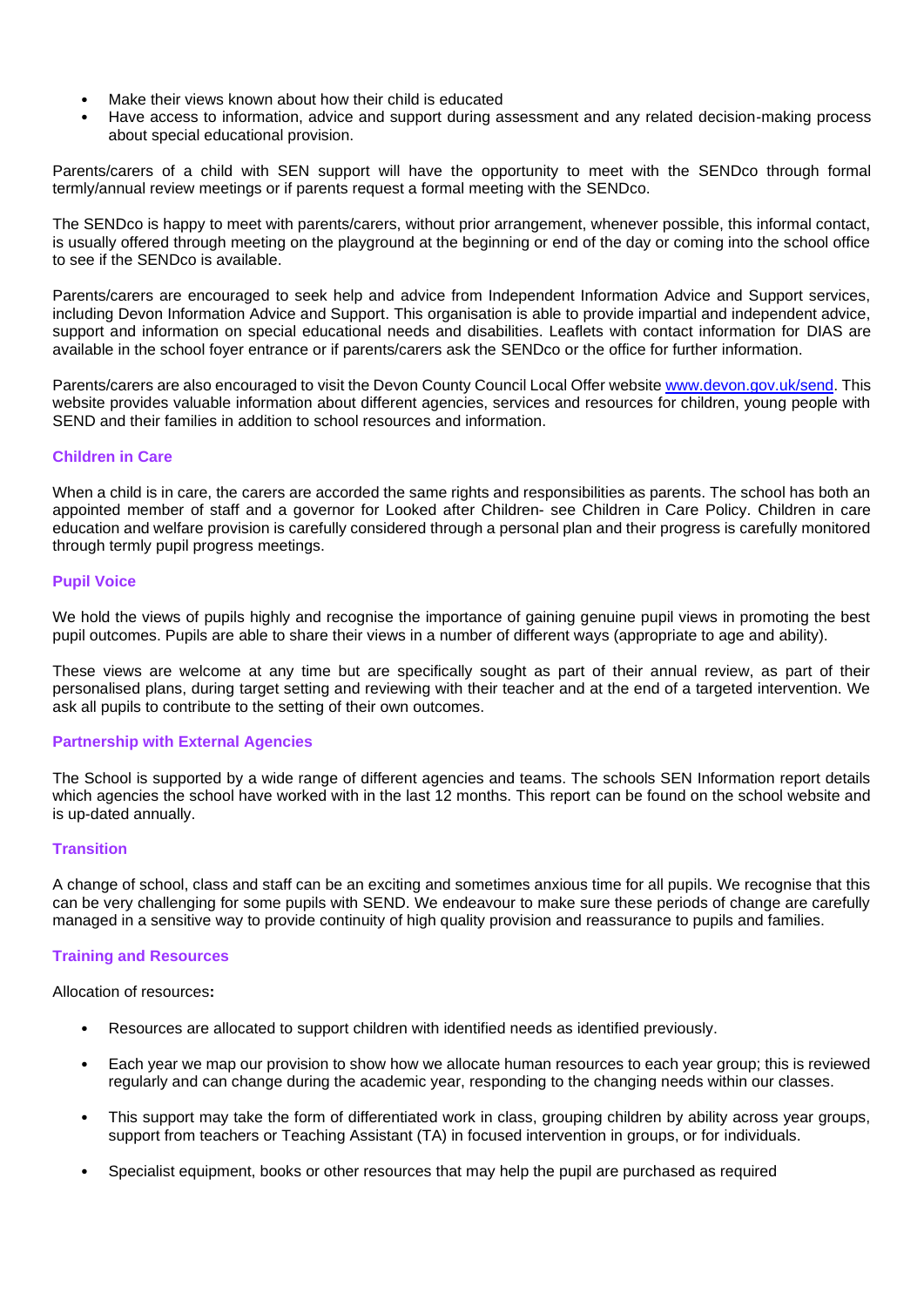## **Continuing Professional Development (CPD) for Special Educational Needs**

- All teaching staff engage in weekly staff meetings, often relating to Quality First Teaching. Training sessions can be led by the Senior Leadership Team, Middle Leaders, Curriculum Leaders or outside specialists to provide regular CPD to staff in school in specific aspects of meeting the needs of all pupils.
- The Deputy Head/Lead for Inclusion and SENDco, will provide relevant training throughout the year related to inclusion, including SEN, either through leading CPD or organising an outside specialist to lead training.
- All Teaching Assistants (TAs) have regular meetings with the SENDco. Tas are invited to some whole school training, relating to Quality First Teaching and SEND, on Non-Pupil Days or staff meetings and twilight training (see annual TA Record of Training). Support staff are engaged in ongoing training whereby the role of the teaching assistant is developed.
- The progress of all pupils including those with SEND is a core aspect of the appraisal process and appraisal targets will look at how to develop staff skills in meeting individual pupil needs as necessary.
- External trainers are brought in periodically to address more specialist training needs such as dealing with specific medical conditions (for example, epilepsy, anaphylaxis) or to train staff in the use of specific inclusive approaches (for example, Dyslexia Friendly Classrooms).
- Peer support and guidance is available daily for all staff in school and some of the best training development occurs through professional dialogue with colleagues looking at meeting the specific needs of a pupil.

### **Funding**

Funding for SEN in mainstream schools is mainly delegated to the schools' budget. It is the expectation that schools provide support to their pupils with SEN from their SEN budget. Where a pupil requires an exceptionally high level of support that incurs a greater expense, the school can make a request for Additional Resource through a statutory assessment request to the Local Authority.

The school will need to be able to demonstrate how it has spent the funding to date and the impact of this as well as demonstrating why further additional funding is required and how it would be used. This additional 'top-up' funding is then paid from the local authorities high needs block into the schools budget.

### **Personal Budgets**

Personal Budgets are only available to pupils with an Education, Health and social Care Plan (EHCP) or pupils who are currently under-going a needs assessment for an EHCP. Funding can be made available to parents/carers as a personal budget for them to commission their own provision for their child under certain conditions.

Parents/carers who would like to enquire further about using the personal budget should speak in the first instance to the SENDCO.

### **Roles and Responsibilities**

Provision for pupils with special educational needs is a matter for the school as a whole. In addition to the TLP, Head Teacher and SENDco, all members of staff have important responsibilities.

#### **Head Teacher**

The Head Teacher has responsibility for the strategic management of all aspects of the school's work, including provision for children with special educational needs. The Head Teacher will keep the TLP fully informed on Special Educational Needs issues. The Head Teacher will work closely with the SENDco.

#### **SENDco**

In collaboration with the Head Teacher, the SENDco will determine the strategic development of the SEND policy and provision with the ultimate aim of raising the achievement of pupils with SEND.

The SENDco takes day-to-day responsibility for the operation of the SEND policy and co-ordinates the provision for individual children, working closely with staff, parents/carers and external agencies. The SENDco provides relevant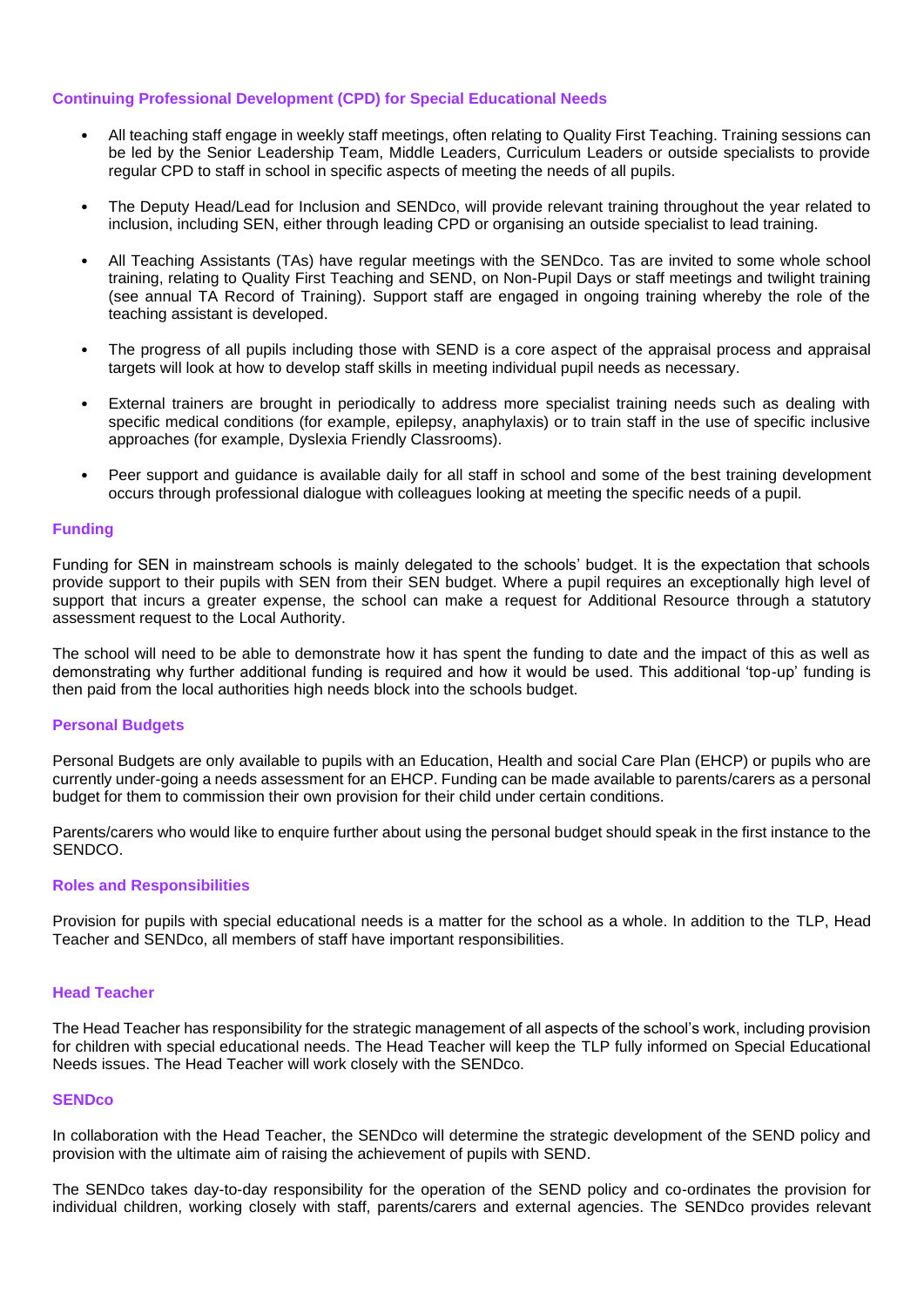professional guidance to colleagues with the aim of securing high-quality teaching for children with special educational needs.

Through analysis and assessment of children's needs, and by monitoring the quality of teaching and standards of pupils' achievements and setting targets, the SENDco develops effective ways of overcoming barriers to learning and sustaining effective teaching.

The SENDco liaises and collaborates with class teachers so that learning for all children is given equal priority.

The principle responsibilities for the SENDco include:

- Overseeing the day-to-day operation of the SEND policy
- Co-ordinating provision for SEND pupils and reporting on progress
- Advising on the graduated approach to providing SEN support Assess, Plan, Do, Review
- Advising on the deployment of the school's delegated budget and other resources to meet pupils' needs effectively, alongside the Senior Leadership Team
- Monitoring relevant SEN CPD for all staff
- Managing the Inclusion team
- Overseeing the records of all children with special educational needs and ensuring they are up to date
- Liaising with parents/carers of children with special educational needs
- Contributing to the in-service training of staff
- Being a point of contact with external agencies, especially the local authority and its support services
- Liaising with early years providers, other schools, educational psychologists, health and social care professionals and independent or voluntary bodies
- Liaising with potential next providers of education to ensure a pupil and their parents/carers are informed about options and a smooth transition is planned
- Monitoring the impact of interventions provided for pupils with SEND
- To lead on the development of high quality SEND provision as an integral part of the school improvement plan
- Working with the Head Teacher to ensure that the school meets its responsibilities under the Equality Act (2010) with regard to reasonable adjustments and access arrangements

### **All Teaching and Non-Teaching Staff**

- All staff are aware of the school's SEND policy and the procedures for identifying, assessing and making provision for pupils with special educational needs.
- Class teachers are fully involved in providing high quality teaching, differentiated for individual pupils. This includes reviewing and, where necessary, improving, their understanding of strategies to identify and support vulnerable pupils and their knowledge of the SEN most frequently encountered.
- Class teachers are responsible for setting suitable learning challenges and facilitating effective special educational provision in response to pupils' diverse needs in order to remove potential barriers to learning. This process should include working with the SENDco to carry out a clear analysis of the pupil's needs, drawing on the teacher's assessment and experience of the pupil as well as previous progress and attainment.
- Teaching assistants will liaise with the class teacher and SENDco on planning, on pupil response and on progress in order to contribute effectively to the graduated response, (assess, plan, do, review).

### **Meeting Medical Needs**

The Children and Families Act 2014 places a duty on schools to make arrangements to support pupils with medical conditions. Individual healthcare plans will normally specify the type and level of support required to meet the medical needs of such pupils.

Where children and young people also have SEN, their provision should be planned and delivered in a co-ordinated way, using the Early Help paperwork if required. For those pupils with an Education, Health and Care (EHC) plan this will be used as it brings together health and social care needs, as well as their special educational provision.

The school recognises that pupils at school with medical conditions should be properly supported so that they have full access to education, including school trips and physical education. Some children with medical conditions may be disabled and where this is the case the school will comply with its duties under the Equality Act 2010. Please see the schools Medical Policy for further details.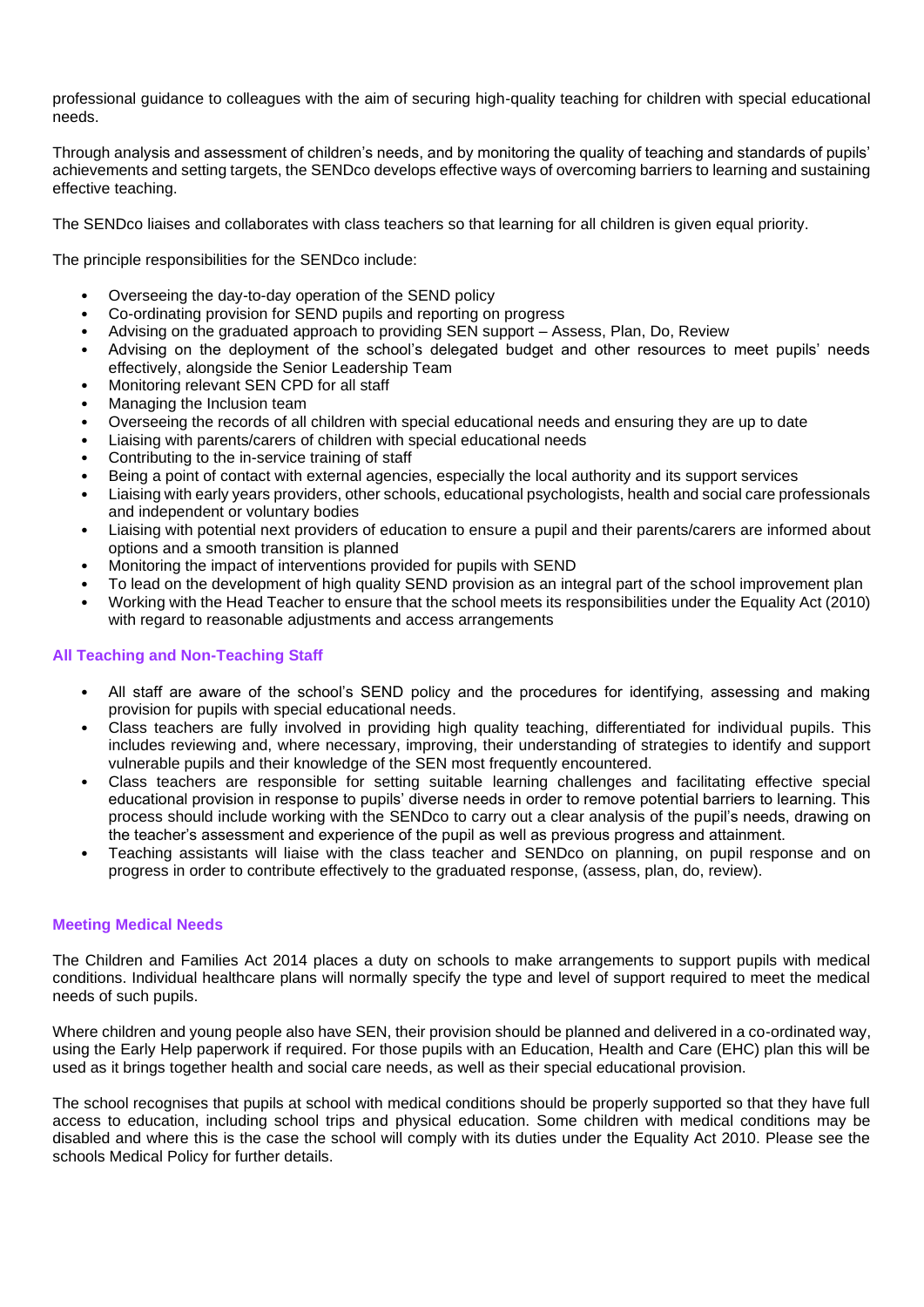### **Children in Hospital**

The member of staff responsible for ensuring that pupils with health needs have proper access to education will liaise with other agencies and professionals<sup>\*</sup>, as well as parents/carers, to ensure good communication and effective sharing of information. This will enable optimum opportunities for educational progress and achievement.

### \* E.g. *medical agencies, Hospital School, DPLS*

### **SEND Information Report**

The school will ensure that the SEND information is accessible on the school website. There is a legal duty to publish information on their websites about the implementation of the policy for pupils with SEN. The information published will be updated annually and any changes to the information occurring during the year will be updated as soon as possible. Details on the information required can be found in Appendix 3.

#### **Monitoring and Accountability**

The SENDco provides a termly report on inclusion, including pupils with SEN, this is shared with the Head Teacher and TLP. An annual detailed report, including outcomes for children with SEN is shared by the SENDco with the Head Teacher & TLP.

### **Accessibility**

The school is compliant with the Equality Act 2010 and Accessibility legislation. It is fully accessible for wheelchair users as there is a lift to support movement between different levels in the school. There is a disabled toilet facility for pupils and one for visitors to the school. We continue to focus on developing our accessibility and the schools' accessibility plan detailing how this is being developed can be accessed in Appendix 4. **Single Equality Policy**

#### **Storing and Managing Information**

Pupil SEND records will be kept in accordance to the DfE guidance contained in "Statutory Policies for schools" (September 2014) [\(https://www.gov.uk/government/uploads/system/uploads/attachment\\_data/file/284301/statutory\\_schools\\_policies.pdf\)](https://www.gov.uk/government/uploads/system/uploads/attachment_data/file/284301/statutory_schools_policies.pdf)

### **Responding to Complaints**

In the first instance, parent complaints about the provision or organisation of SEND are dealt with through the procedures outlined in the School's Complaints Policy.

If there continues to be disagreement with regard to SEND provision, if this matter relates to an issue outside of the Academy's regulation please consult with school staff so that they can refer the concern to the relative body e.g. Local Authority, Devon Information Advice and Support

#### **Appendices**

**Appendix 1:** The Child and Young Person's Journey; Devon's Children, Young People and Families Alliance

**Appendix 2:** SEN Report Information

**Appendix 3:** Single Equality Plan, including the Accessibility Plan

**Appendix 4:** Useful Websites

**Appendix 5:** Inclusion Statement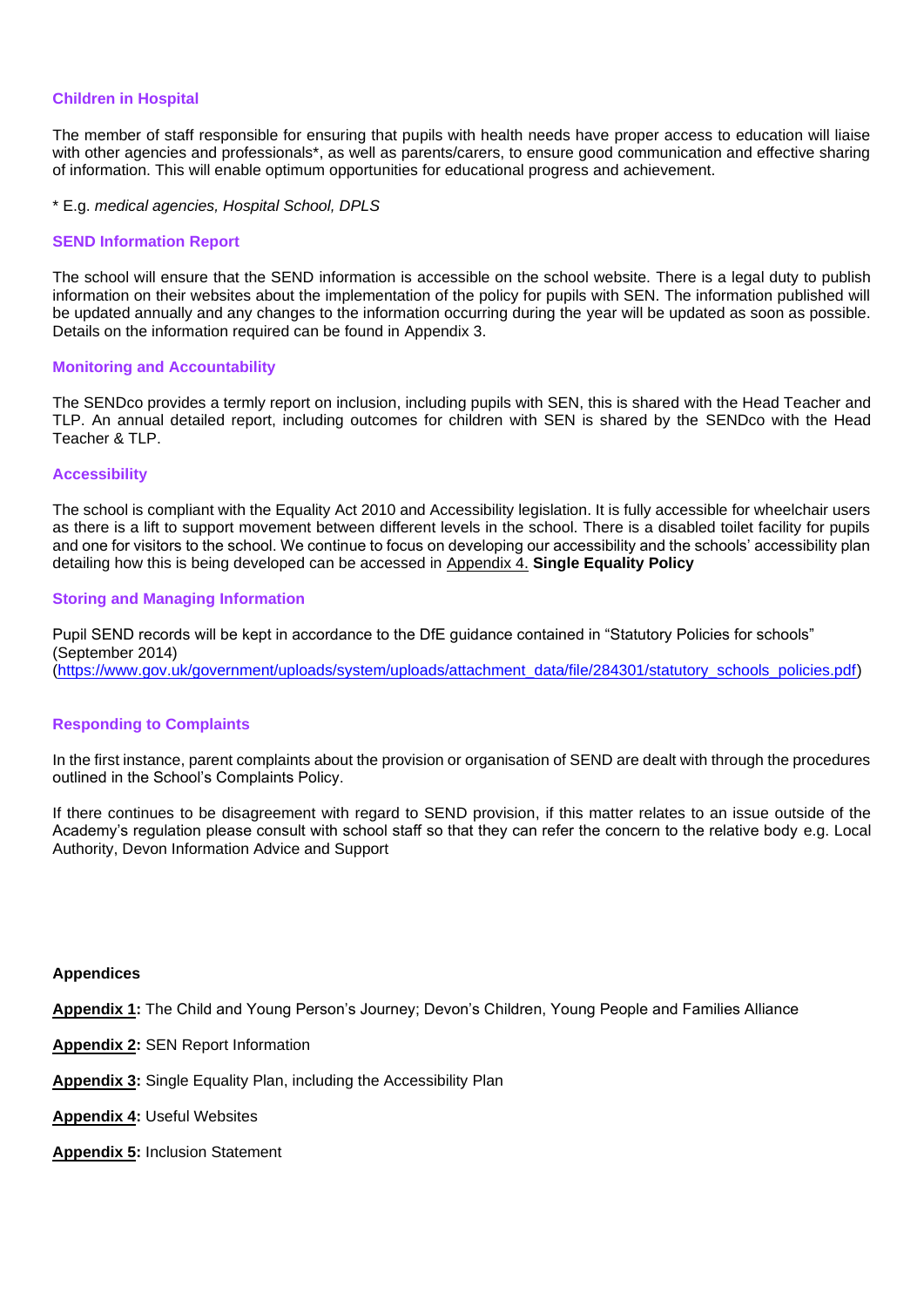## **Appendix 1 – SEND POLICY**

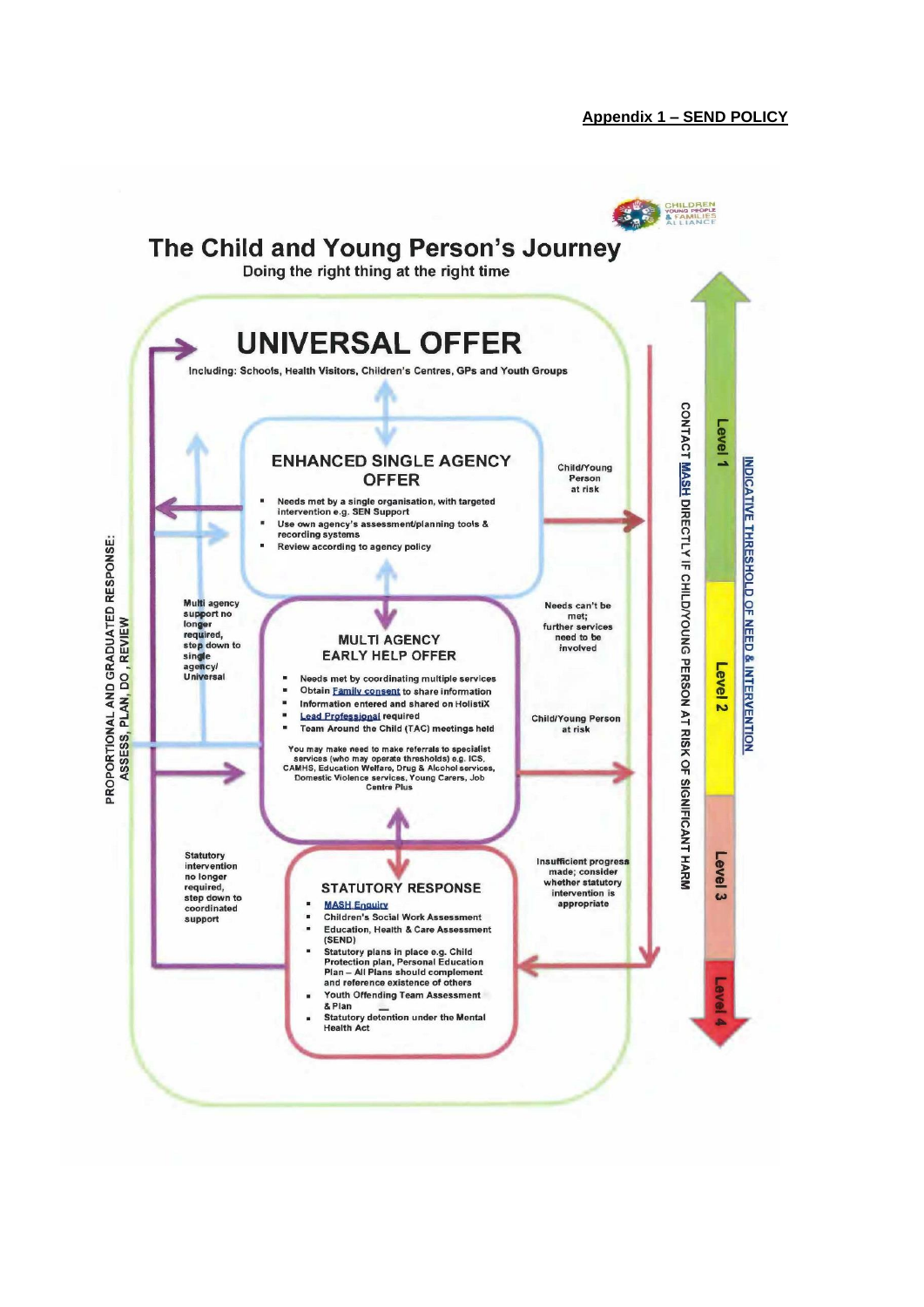# **Appendix 2 – SEND POLICY**

## **Roundswell Community Primary Academy**

### **Special Educational Needs and Disabilities (SEND): Local Offer**

Under the new Special Educational Needs and Disability Code of Practice (Department for Education, Department of Health, 2014) schools and settings are required to produce a SEN Information report. This needs to be published on the school's website, kept up-to-date- with changes and revised at least annually.

Please note that for ease of reference the term:

- **schools** has been used to represent all schools, colleges and settings that are required to have regard to the Code of Practice (2015)
- **parent** has been used to represent both parents and carers
- **pupil** has been used to represent the term pupil and student

If you need more information or a different format, phone 01271 445111 or email [admin@roundswell.tarkatrust.org.uk](mailto:admin@roundswell.tarkatrust.org.uk)

**Regulation Information: Children and Families Act: SEND Code of Practice Regulations, 2015 PART 3 Duties on schools Regulations 51-52**

**SEN information report:** Prescribed information that must be included in SEN information report

# *Regulation 51*

For the purpose of section 69(3)(a) of the Act the SEN information which the governing body or proprietor of every maintained school, maintained nursery school and Academy school (other than a special school that is established in a hospital) must include in a report containing SEN information is set out in Schedule 1.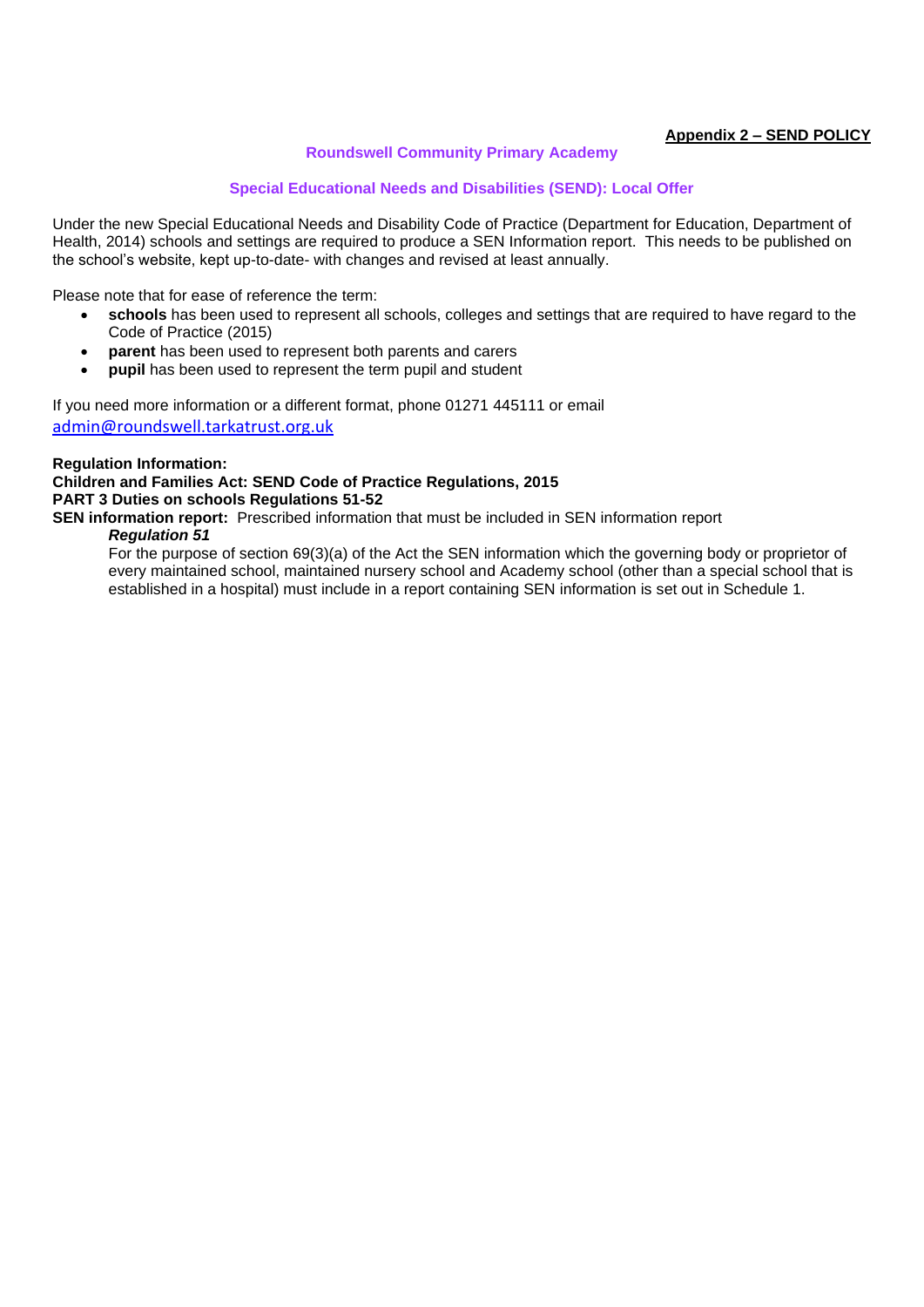## **SEND Information Report – March 2022**

- 1. The kinds of special educational needs for which provision is made at the school.
	- ➢ Roundswell Community Primary Academy is a mainstream primary school with a nursery.
	- $\triangleright$  Our school aims to be an inclusive school; this means that equality of opportunity must be a reality for our children. We have a responsibility to provide a broad and balanced curriculum for all pupils, providing effective learning opportunities with relevant and appropriately challenging work at each key stage. We respond to the diverse needs of our children, supporting them to access and participate in all areas of school life.
	- $\triangleright$  We make provision for pupils with a wide range of needs:
		- Cognition and Learning (CL)
		- Communication and Interaction (CI)
		- Social, Emotional and Mental Health Difficulties (SEMH)
		- Sensory and/or Physical Needs (SP)

 The Special Educational Needs and Disabilities (SEND) Policy details that some pupils with SEND may need some support within the classroom and within the differentiated Curriculum, personalising their educational opportunities to meet their needs

2. Information, in relation to mainstream schools and maintained nursery schools, about the school's policies for the identification and assessment of pupils with special educational needs.

The school's SEND Policy details the definition of SEND and the 'graduated response' (Code of Practice 2015) for the identification and assessment of pupils with SEN.

#### **How does the school track my child's progress?**

- ➢ **All pupils' progress is monitored** on a daily (lesson evaluations, teacher observations, opportunities for discussions with pupils and parents), weekly (planning evaluation overviews; colleague professional discussions and termly basis (Pupil Progress Meetings, Subject Leader Reports (assessment records updated) See the school's Assessment Policy for further details.
- ➢ **Progress is shared with parents through speaking with teachers at informal meetings and more formal meetings**, during the termly Parent Meeting.

### **What system is in place to respond quickly to difficulties in learning?**

- ➢ **The Special Educational Needs Co-ordinator (SENDco) leads inclusion**, working closely with pupils, parents, staff and the AAB to continue developing inclusive practice within the school community.
- ➢ **This system allows a quick response to difficulties in learning** as parents, teachers or outside agencies can liaise effectively with the Deputy, with efficient communication in place.
- ➢ **Parents are informed about the role of the SENDco and how to make contact if they have concerns about their child.** The newsletter regularly reminds parents about contact with teachers and the SENDco if they have further concerns about their child's progress.

# **What systems are in place for identifying pupils who may have unidentified needs (as opposed to missed opportunities or insufficient high-quality teaching)?**

- ➢ The above sections detail the **rigorous systems in place to support difficulties within the four designated needs** according to the Code of Practice 2014 (CL, CI, SEMH, SP).
- ➢ **The SENDco will be experienced in supporting pupils with SEN and will work closely with pupils, parents, teachers and outside agencies** when further assessment and advice is required. Parents are always consulted when further assessment is needed for identification of SEN.
- Identification of pupils with SEND are supported through the following systems:

**Identification:**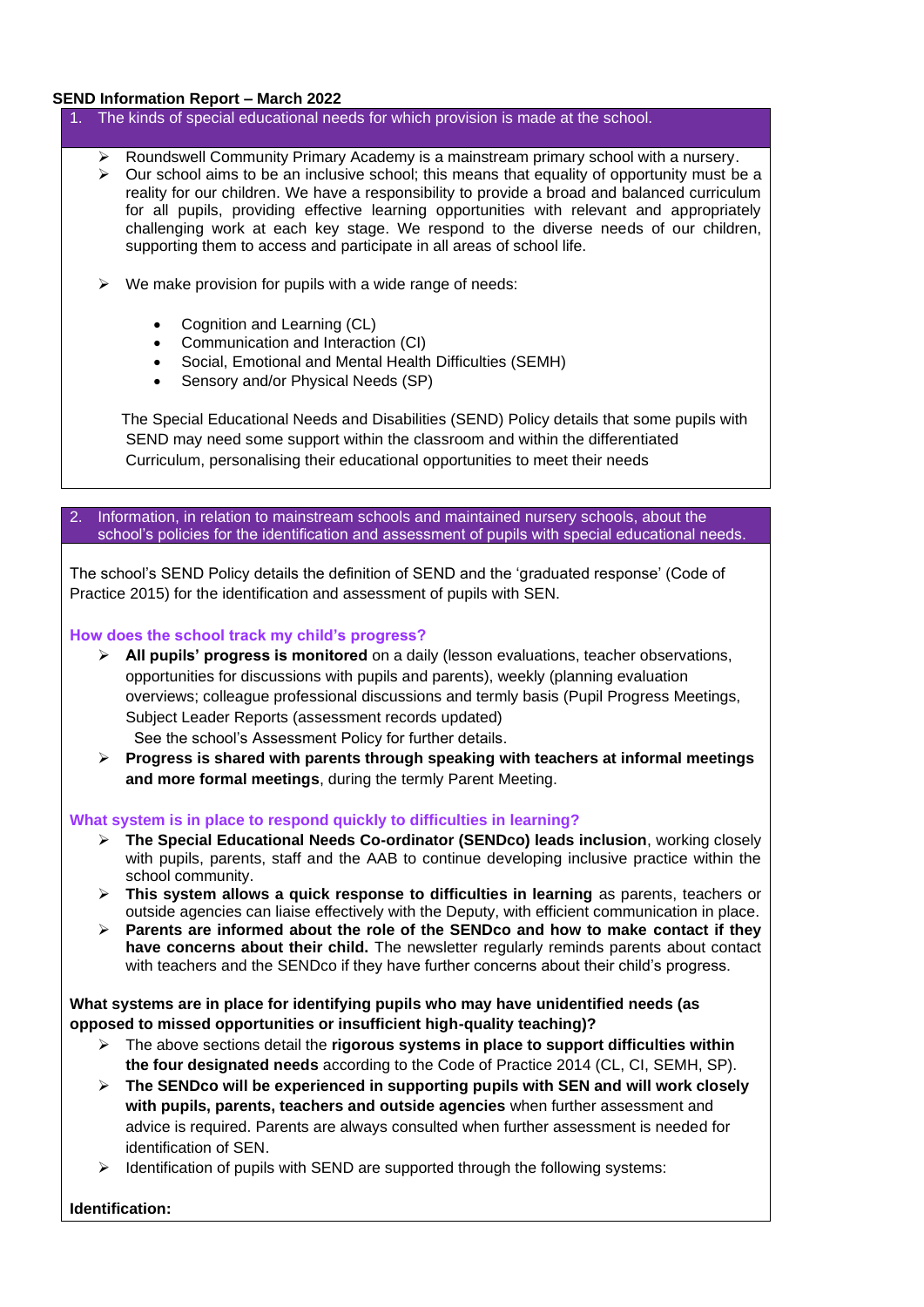- Early concerns
	- Initial concerns may be raised by parents, teachers, other agencies, these concerns may link to the pupil's voice or may have been identified by the identified parties. **Parents should raise initial concerns with the pupil's teacher and these may be followed up with the SENDco, if the parent or teacher requires further advice.**
	- These concerns **may be addressed through appropriate differentiation within the classroom or through the teacher keeping a record known as Class Teacher Concern**. This record will include strategies used to target concerns and the impact of provision in place for a child. This record can be used in later discussions if concerns persist.
	- If the concerns raised, are considered by the teacher or SENDco to **meet the definition of SEND, then further action will be taken through the identification and support for pupils with SEND.**

# *Definition of SEN*

Pupils have special educational needs if they have a learning difficulty or disability which calls for special education provision to be made for him/her, namely provision *which is additional to or different from* that normally available in a differentiated curriculum. (Section 20 Children and Families Act 2014)

**How does the school decide when my child is having difficulties in accessing learning?**

- $\triangleright$  There are a variety of measures we will use to decide if a pupil has SEN:
- **If a pupil meets the above definition** from the information given by the class teacher and/or SENDco.
- **Information provided by the pupil, parent, teacher, outside agency**.
- **Assessment and monitoring information** provided on the pupil by the teacher and senior leadership team; this can involve screening and assessment systems in place across the school.
- **Transition information** handed over by another educational setting.

**What additional support is offered to a family in relation to accessing education and what are the links with outside agencies?**

- ➢ **Teachers are available to liaise with parents at the start and end of the school day,**  appointments for a meeting can be made during these times if further time is needed to discuss their child's access to education or their own needs in accessing the school's information.
- ➢ **The Deputy Head also work closely with families** and offer support for pupils and parents to access education. This can be through a variety of means; completing educational forms, making resources to support homework, referring on to outside agencies that may offer additional support for families.
- ➢ **The school links with advisory services and outside agencies when it is appropriate to seek further advice** and assessment to identify barriers to learning and the nature of a pupil's difficulties; this information can be shared by home and school. The following services and agencies are accessed by the school:
	- 0-25 SEN Team
	- Integrated Children's Services, Virgin Care, Exeter includes Speech and Language Service, Occupational Therapy, Child and Adolescent Mental Health Service (CAMHS)
	- Babcock LDP SEN support services, including the Educational Psychology Service, Educational Welfare Service, Deaf and Hearing Impairment, Visual Impairment, Physical Difficulties, ICT and SEN, Behaviour Support Services, Communication and Interaction Team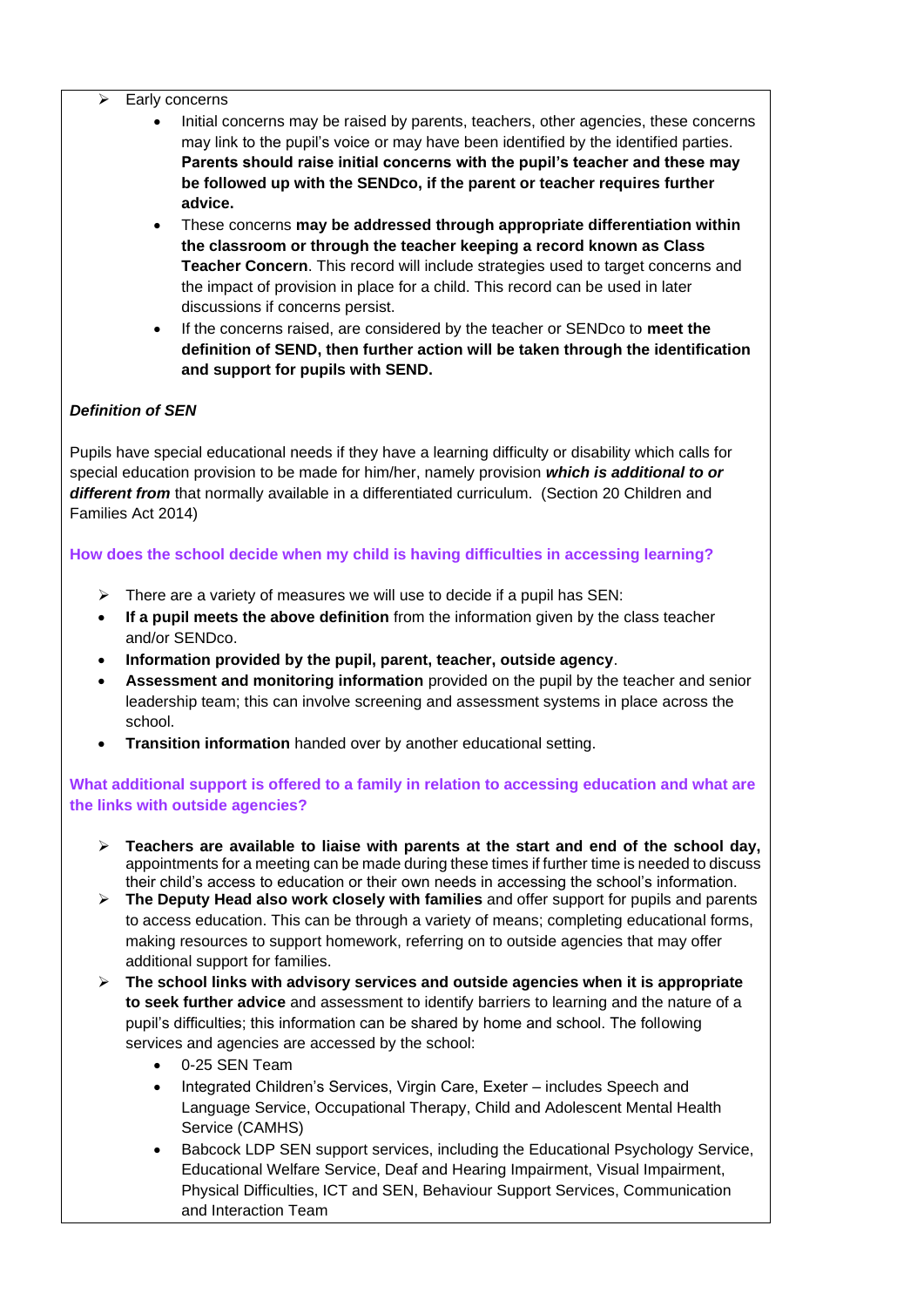- Specialist Teacher for Specific Learning Difficulties
- Pathfield School and Lampard Community School Outreach Service
- School Health Service and Health Visitor Team
- North Devon District Hospital: Paediatrician
- Occupational and Physiotherapy Service
- **Ethnic Minority and Traveller Achievement Service**
- Families in Grief (FiG)
- Early Years Consultant and Children's Centres
- North Devon Against Domestic Abuse Service with outreach services from SPLITZ and Domestic Abuse Counselling Service
- Police Community Support Officers
- Multi Agency Safeguarding Hub (MASH)
- Social Care, Taw View, Barnstaple

# **The SENDco at Roundswell Community Primary Academy is responsible for:**

- Overseeing the day-to-day operation of the SEND policy
- Co-ordinating provision for SEND pupils and reporting on progress
- Advising on the graduated approach to providing SEN support Assess, Plan, Do, Review
- Advising on the deployment of the school's delegated budget and other resources to meet pupils' needs effectively, alongside the Senior Leadership Team
- Monitoring relevant SEN CPD for all staff
- Managing the Inclusion team
- Overseeing the records of all children with special educational needs and ensuring they are up to date
- Liaising with parents/carers of children with special educational needs
- Contributing to the in-service training of staff
- Being a point of contact with external agencies, especially the local authority and its support services
- Liaising with early years providers, other schools, educational psychologists, health and social care professionals and independent or voluntary bodies
- Liaising with potential next providers of education to ensure a pupil and their parents/carers are informed about options and a smooth transition is planned
- Monitoring the impact of interventions provided for pupils with SEND
- To lead on the development of high quality SEND provision as an integral part of the school improvement plan
- Working with the Head Teacher and the school governors to ensure that the school meets its responsibilities under the Equality Act (2010) with regard to reasonable adjustments and access arrangements
- Information about the school's policies for making provision for pupils with special educational needs whether or not pupils have EHC Plans, including a) how the school evaluates the effectiveness of its provision for such pupils;

# **How do I know provision for my child's SEN is effective?**

- $\triangleright$  Quality of provision is measured through the school's systems, processes and criteria for evaluating effective provision, which include:
- **Clear systems in place for evaluating quality of provision**, the senior leadership team reviews staff expertise through classroom observations, discussions with pupils and staff and learning walks. In addition, book scrutinies and evaluation of teacher planning takes place each term by the senior leadership team.
- **Termly Pupil Progress Meetings** (teacher, deputy head teacher & Head Teacher);
- **Parent Meetings**, including personalised plan and reviews; **Inclusion Reviews** between teachers and the SENDco and informal meetings with parents, teachers and the SENDco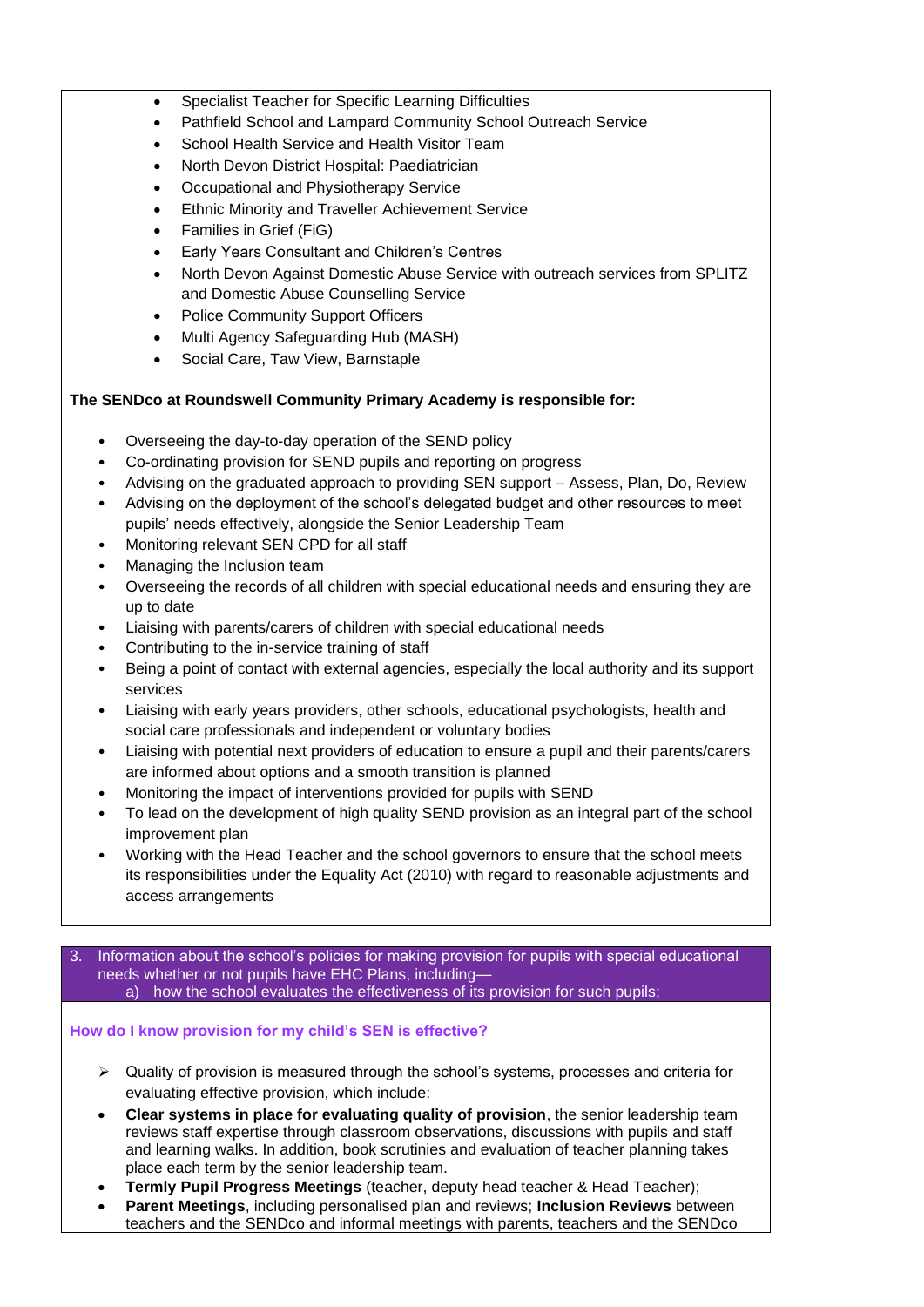evaluate the impact of SEN provision on the progress, attainment and well-being of SEND pupils

- The **Head Teacher reviews attendance and exclusion data** for SEND pupils on a termly basis and this is reported to the Tarka Learning Partnership
- The **SENDco tracks the progress** of different pupil groups within year groups, this is reported in the termly Inclusion Data Analysis report to the Head Teacher and shared with the Tarka Learning Partnership
- The **SENDco tracks the success of specific interventions** through comparison of pre and post intervention data which is reported through the **annual Inclusion Report** to staff, TLP & AAB. This includes analysis of time limited interventions such as Language and Speech Link, maths and English intervention groups and Emotional support.
- The **SENDco uses the feedback from the Devon SEN Evaluation Tool for Primary schools** to inform their evaluation of provision.
- **The Inclusion Action Plan** contributes to the school improvement plan and this accounts for specific development of SEND provision and addresses any areas of weakness
- The **criteria for evaluating the school's effective SEN provision**, is measured against Devon and national statistics of other comparable schools; outside agencies and advisory services own assessments and evaluations of progress; achievement of targets set for the pupils; parental and pupil feedback through meetings on their well-being and progress, completed questionnaires and the school council feedback.

### b) the school's arrangements for assessing and reviewing the progress of pupils with special educational needs;

# **How will both you and I know how my child is doing and how will you help me to support my child's learning?**

- ➢ **The school monitors the effectiveness of its SEN provision** and progress of children with SEN so that we are clear about how your child is doing (see sections 2,3).
- ➢ **Your child's class teacher is available** to meet with you each term at a formal parents' meeting. **Teachers are available** at any other time during the term, if you contact them and make a request to meet with them. If you continue to have concerns about your child's progress, then you can request a **meeting with a senior member of staff.**
- ➢ **Teachers are available** in their classrooms at the start and end of the day for brief contact to be made but if a more detailed conversation is needed then parents can use this time to request a meeting.
- ➢ **If you continue to have concerns about your child** despite raising your initial concerns to the teacher, then you are welcome to make an appointment to meet with the SENDco. The SENDco is often available at the beginning and end of the day to make appointments or contact can be made through the school office.
- $\triangleright$  For some children with SEN where their parent is unable to communicate within the above arrangements then **some children may have a home-school book for communication** or other arrangements can be made by teachers for specific circumstances.
- ➢ **Parents are given information on their child's learning** and how to support them through **induction meetings** each new school year, termly **curriculum newsletters**, termly **workshops**, termly **parent meetings**, opportunities to attend an aspect of their child's topic that term and an **annual report** on their child's attainment and progress.
- ➢ There are further opportunities for parents with children with SEN to gain information on their child's progress through '**personalised plan' reviews**, **Early Help review meetings, Annual Reviews** for children with Education Health Care Plans, the **SENDco is available** on parent evening meetings to discuss progress if parents request further information. The pupil and parent voice is recorded on personalised plans and Early Help action plan and reviews and there are opportunities within the meeting to contribute to a pupil's learning outcomes.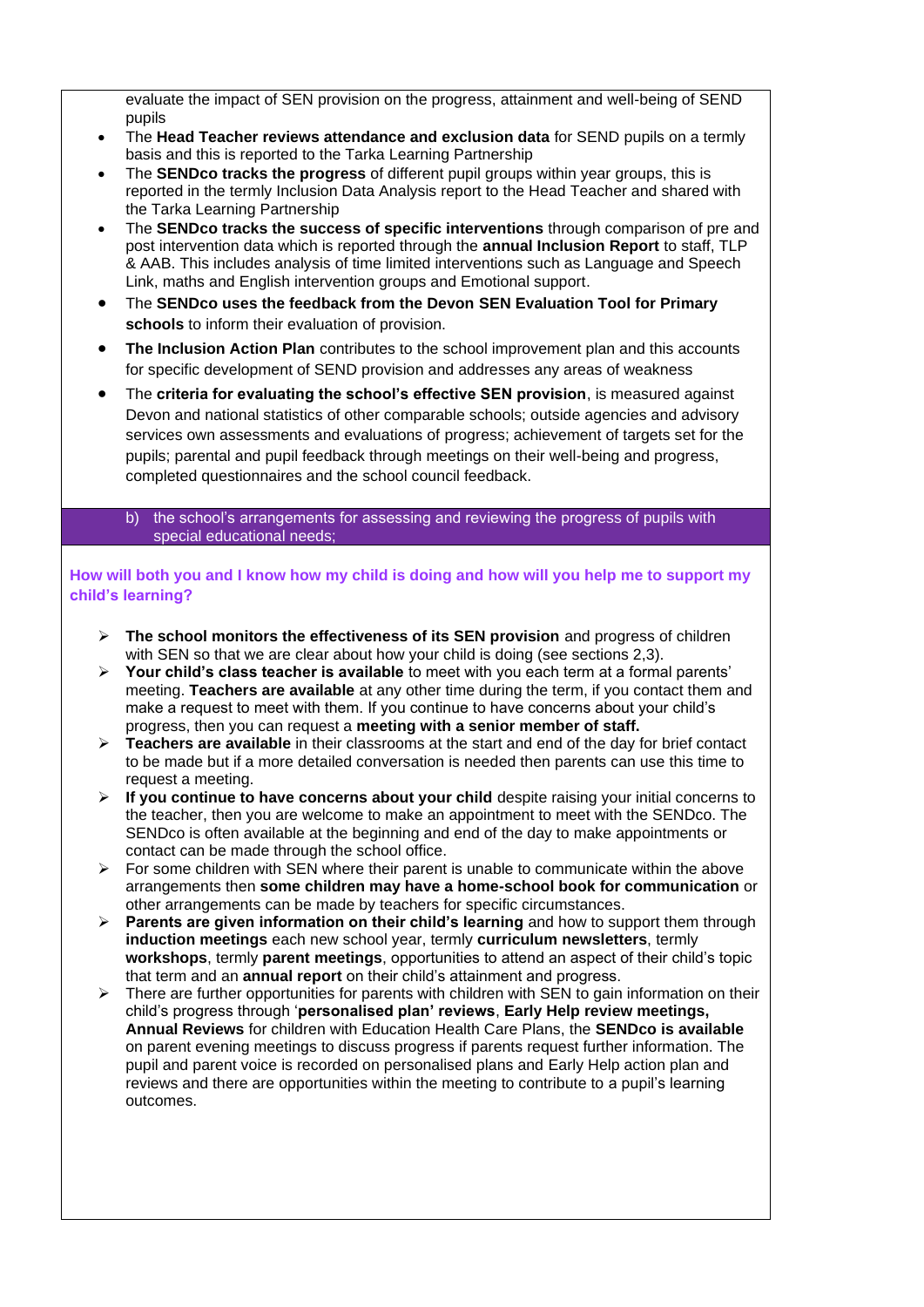### c) the school's approach to teaching pupils with special educational needs;

### **How will the school staff support my child?**

- ➢ The **SEND Code of Practice 2015** emphasises that all teachers are responsible for **high quality teaching** for all pupils with SEN.
- ➢ **Teachers are responsible for a child's learning and progress**, in partnership with parents. Further advice and guidance by the **SENDco is available to all teachers and support staff** for individual, personalised programmes of support and interventions. **Outside agencies** can also offer assessment and guidance with a child's SEN.
- ➢ **Roundswell Community School has a breadth of staff that supports children with SEN** in their learning and emotional well-being, this will always include their teacher and the SENDco. Further staff that may offer support if identified as a need by parents in consultation with the teacher and the SENDco, this may include the early years workers and teaching assistants,. The SENDco will coordinate support for children with SEN with their teacher and parents are always involved in the outcomes we are working towards.

### **How will the curriculum be matched to my child's needs?**

**What is the education setting's approach to differentiation and how does that support children?**

- ➢ **We monitor teaching to ensure all pupils access high quality teaching** which takes account of pupil's differing needs, through a differentiated curriculum ensuring each child is challenged in their learning but achieves success. **Differentiated lessons** are planned and taught to match the pupil's level of learning and is part of the schools universal provision.
- ➢ **We have a consistent graduated approach to meeting pupil need** by reviewing class teaching, access strategies and removing barriers to learning before developing a more personalised approach. For pupils with an identified SEN, further support for learning is offered that is appropriate for the individual pupil; for example, further differentiation of teaching resources and curriculum outcomes, adapted homework opportunities, learning resources to support the identified need (IT based equipment, mobility aids, personalised visual aids), further adult support (scribe, reader, prompt, aid to mobility needs).
- ➢ **Where complex SEN are identified**, a tailored and personalised approach for individuals to access the curriculum and all aspects of school life will be offered. Advice may be sought from external specialists, for example, the outreach teams from Pathfield School and Lampard Community School, the Advisory Teacher for Physical Difficulties, the Child and Adolescent Mental Health Service.
- $\triangleright$  The school makes appropriate use of the resources in our delegated budget to support children and young people with additional needs.
	- **The school will direct additional teaching assistant support into the Early Years and Key Stage 1** to support additional needs at an early stage. This supports early identification of a pupil's lack of adequate progress and an ability to respond and review individual needs. Some children may only need modifications to the teaching approaches, classroom organisation or provision of ancillary equipment or resources as part of the differentiated curriculum. We use our knowledge and understanding of the four primary areas of need to plan provision and to focus on interventions that are relevant and evidence-based. In the early years and Key Stage 1, the intervention that may be offered could be additional, smaller group work for fine motor skills, phonics, literacy and maths, speech and language support and Thrive. This intervention may be planned and taught by a teacher or teaching assistant.
	- **In Years 1 and 2 (Key Stage 1)**, there is opportunity for children to be grouped by ability within their class for phonics, English and maths.
	- **In Key Stage 2**, the children will be ability grouped for English and maths with the class teachers taking a streamed group. There will be teaching assistants in the class that will be supporting and teaching children with identified SEN. **The way in which the school spends its resources on additional teachers and using teaching assistants to support teaching within the mainstream class (EY, KS1**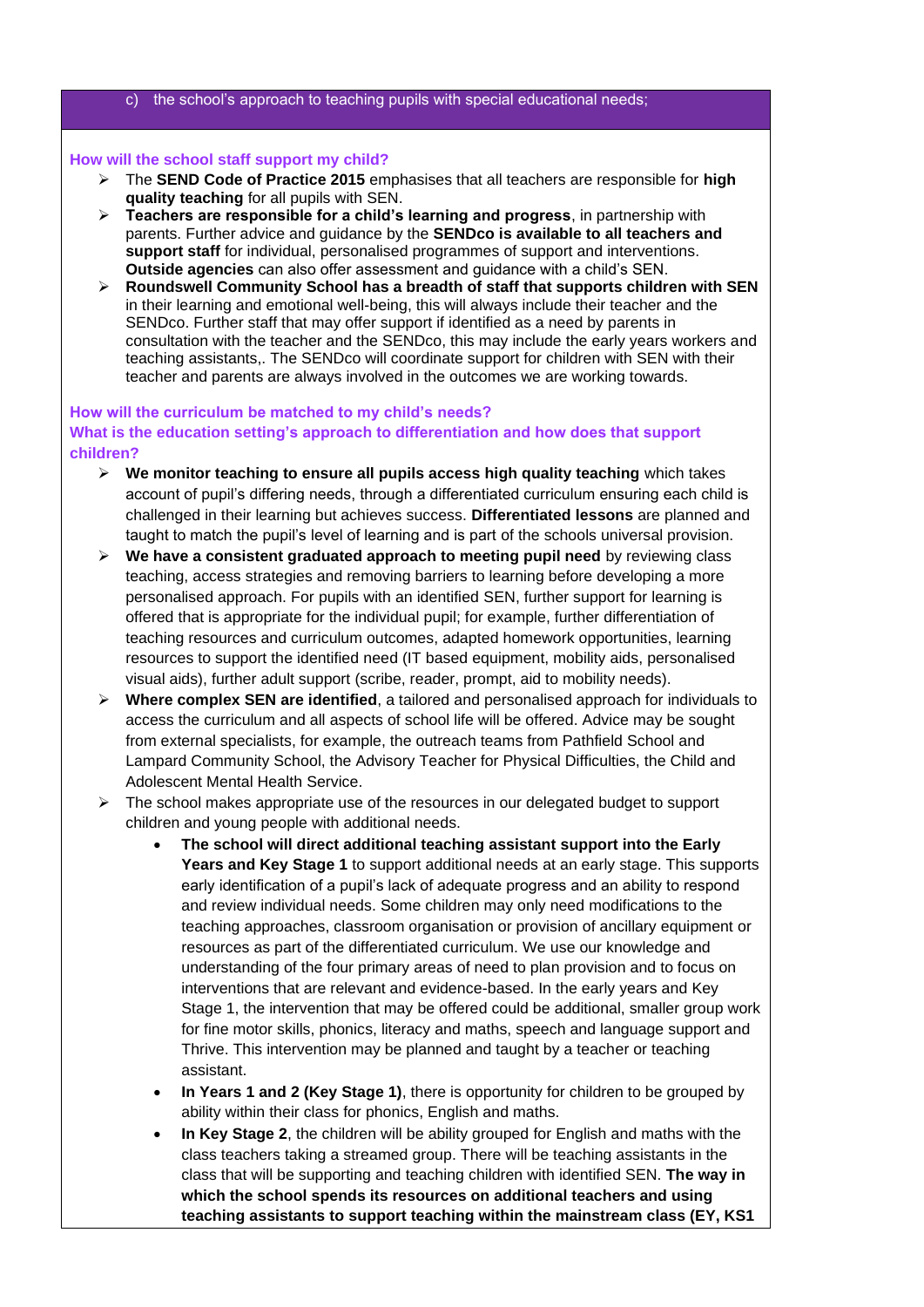**and KS2)**, allows children to access first quality teaching, encourages independent learning and allows the school to use staff flexibly to meet the needs of each cohort.

**How does the school approach the identification of need and the matching of those needs to appropriate provision?**

- ➢ **The SEND Policy and section 2 of this report**, give further detail on identification of need. Appropriate provision is planned for from the identified needs through:
	- **Teachers assessing the outcomes of their universal differentiated provision** to meet the needs of pupils within their class.
	- **Teachers and the SENDCo meet** as required and formally each term for Pupil Progress Meetings. This monitors identification of SEN has been matched to appropriate provision and reviews the outcomes of the provision.
	- **The teacher, SENDCo and Head Teacher meet** each term through the **Pupil Progress Meeting** to review provision and consider changes and outcomes for pupils. This informs part of the 'review' process in the graduated response.
	- **The SENDco analysing pupils' assessment and intervention outcomes** to match provision to areas of need across the school and lead a graduated response to provision through the 'assess, plan, do, review' model (see SEND Policy).
	- **At any stage a pupil, parent, teacher or outside agency may raise a concern** about a child's progress that will be listened to by the teacher or SENDco and an appropriate plan agreed (see Identification, section 2).
- ➢ **The school uses its specialised staff** to plan for provision; the SENDco has many years of experience of being a SENDco. Staff are trained as necessary to meet the specific needs of children.
- ➢ **Identified need can also be matched to appropriate provision** through a child's personalised plan or Early Help plan. These plans allow for the pupil and parent voice to be listened to and family contributions can be made through the plans.
- ➢ **Further advice from advisory services and outside agencies** regarding strategies for developing practice and removing barriers from learning through the provision offered, can be sought through the SENDco. Referrals for outside support will be discussed with parents; the following consultations and assessments made will contribute to provision made within school.

# **How are the school developing their high-quality teaching?**

- ➢ **The School Improvement Plan identifies developing high quality teaching** as a priority within school. **The school's senior leaders in school work alongside staff to improve teaching and learning**, through a variety of means, for example supporting planning, being observed, team teaching, leading learning walks, learning conversations.
- ➢ **The senior and middle leaders** at times, complete joint observations and book scrutiny work to ensure quality assurance
- ➢ **The staff have been able to access ongoing professional development** relating to 'outstanding teaching' and inclusion.
- ➢ **Teaching assistants receive feedback from** their individual observations from their line manager and have opportunities to be included in some whole school training (English, phonics, maths, teaching and learning, inclusion) and more specific training to their role through their own team meetings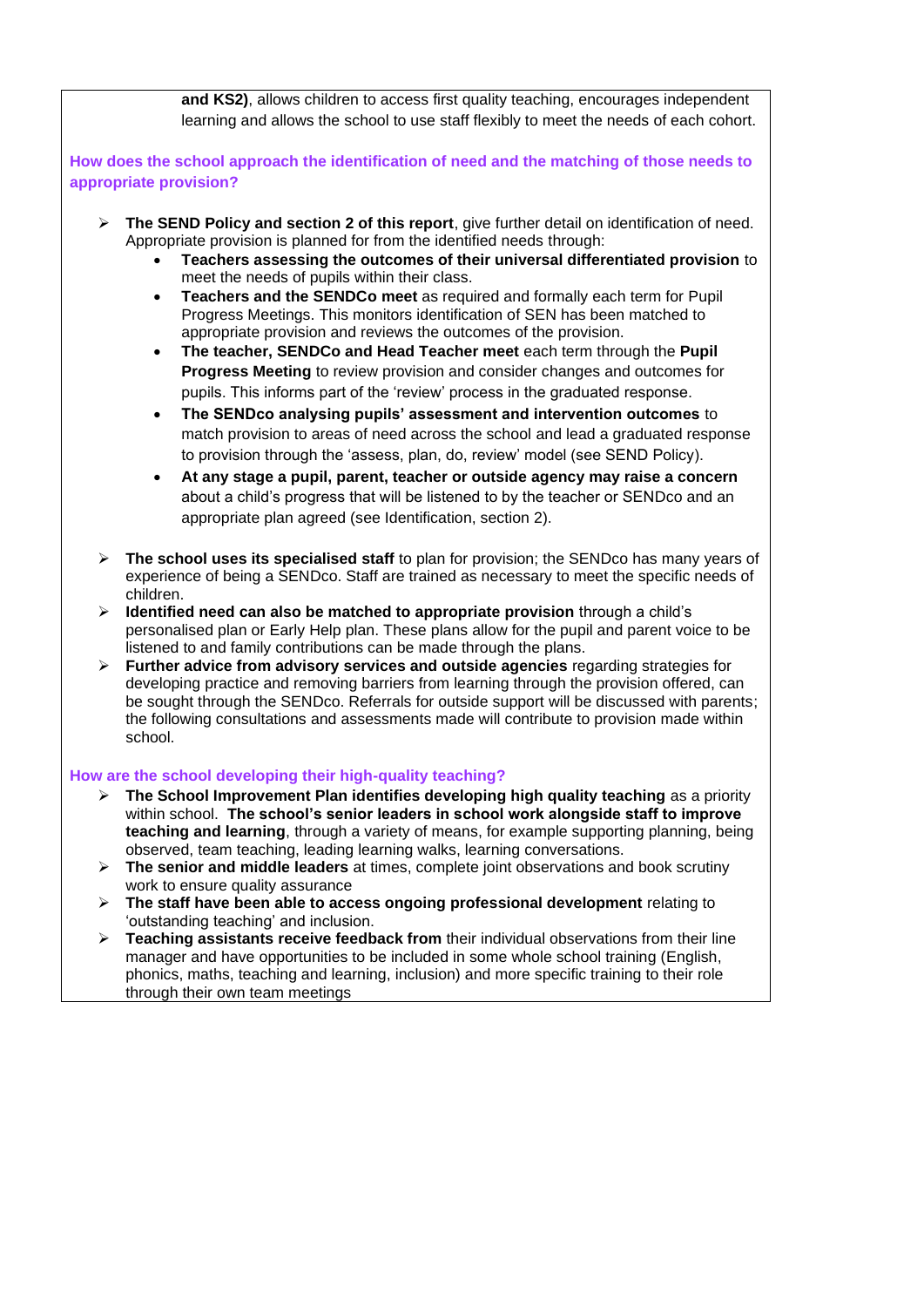d) how the school adapts the curriculum and learning environment for pupils with special educational needs;

**How does the school adapt the curriculum and learning environment?**

➢ **The school's Vision and Aims statement includes a core message on inclusion:**

**Inclusion: To allow all pupils to access the school's curriculum and participate in all areas of Academy life**

through

- **an effective equal opportunities policy**
- **highly inclusive and supportive learning environment**
- ➢ **The Teacher Standards (2012) and SEND Code of Practice: 0-25 Years (2015)** require all teachers to ensure all pupils in their class access learning and that they make adaptations to the curriculum, learning environment and opportunities in school to ensure this is achieved.
- ➢ Some of the ways in which we provide a **highly inclusive curriculum and learning environment** are:
- ensuring staff have opportunities for **relevant continued professional development** relating to SEND
- teachers planning with **differentiated and personalised learning opportunities** that allow access and success but ensure challenge
- providing **visual timetables, writing frames, using mind maps**
- responding to outside agency advice and providing **specialised resources** where required, for example, move and sit cushions, handwriting boards, technology for support with writing
- **focused teaching opportunities** within a smaller group
- ➢ **The school is compliant with the Equality Act 2010 and Accessibility legislation**. It is **fully accessible for wheelchair users** as there is a lift to support movement between different levels in the school. There is a disabled toilet facility for pupils and one for visitors to the school. We continue to focus on developing our accessibility and the schools' accessibility plan.
- ➢ We will **make "reasonable adjustments" to allow fair access for all users of the school**, to date some of these adjustments have included:
- provision of a lift in school, allowing **access to the whole school site** which is split between two levels
- provision of **adult and pupil disabled toilet facilities**
- provision of **specialist equipment for individual pupils**; this has involved equipment that supports pupils with physical disabilities, vision impairments, complex learning and communication needs, specific learning disabilities.
- **liaison with the Occupational Therapy and Physiotherapy Team** and equipment given to the school and some items purchased
- **liaison with Babcock LDP** for specialist equipment relating to IT, Vision Impairment
- **liaison with the Advisory Teacher for Physical Difficulties**
- **liaison with all medical and health professionals** including, school nurse, community nurses, CAMHS, physiotherapists, occupational therapists, speech therapists for advice relating to access to the mainstream curriculum
- **referrals to outreach staff** at Pathfields School and Lampard Community School, for specialist teaching resources and pupil observations.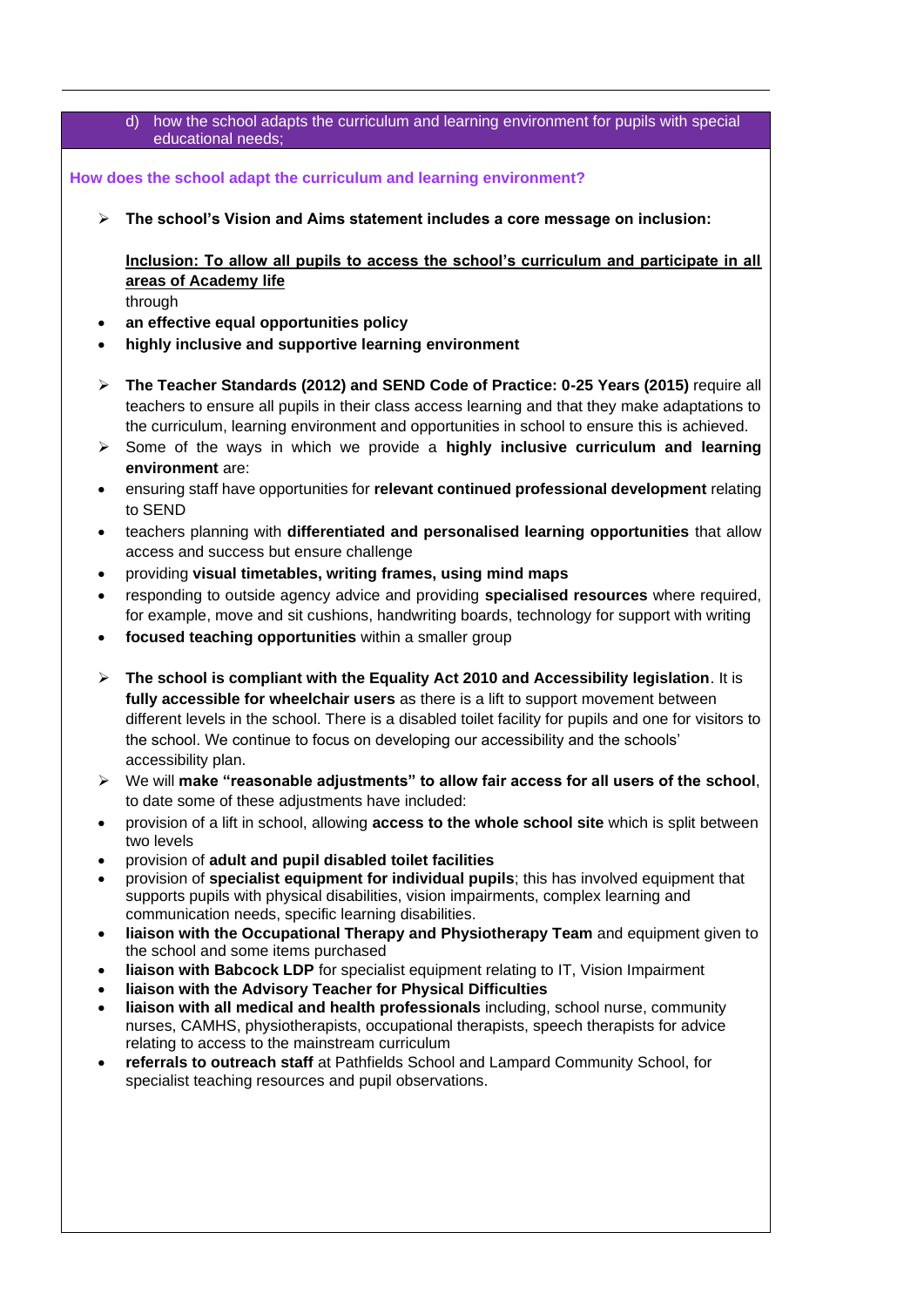### e) additional support for learning that is available to pupils with special educational needs;

**How is the decision made about the type and how much support my child will receive?**

- ➢ **Decisions made about additional support** are based upon the **'assess, plan, do, review'** cycle of the graduated response for SEN support **(Code of Practice 2015, SEND Policy)**. This involves parents and pupils and they can contribute to this process with teachers, the SENDco and outside agencies if relevant, through the personalised plan and Early Help reviews.
- ➢ **Funding sources**:
	- Element 1- funding for all pupils (this is set nationally by a child's age but is then allocated by Local Authority formulas)
	- Element 2- funding for the school based upon the Local Authority formula for LCHI (Low Cost High Incidence SEN - AEN funding based on FMS6, IDACI & Prior attainment factors)
	- Element 3- funding for 'high needs block' for /EHC Plans
- ➢ **The funding received by the school** is allocated to sustain specific roles within school which provides additional support for pupils with SEN- see appendix 1.
- ➢ **The SENDco will liaise with the Class Teachers for Y1-6 and the year 2 and 6 teachers** to arrange access arrangements for children with SEN. The school will **comply with the Department for Education's Access and Reporting Arrangements requirements**.
- ➢ The **SENDco will keep a record of provision across the school**, detailing provision within school.
	- f) how the school enables pupils with special educational needs to engage in the activities of the school (including physical activities) together with children who do not have special educational needs and;

# **How will my child be included in activities outside the school classroom including school trips?**

- ➢ **All parents and pupils have access to their class opportunities** for school clubs, trips and residential which are sent out to parents via the school office. All pupils with SEN will be able to access all of the opportunities given in school, unless advice is provided by parents from a medical source which advises otherwise.
- ➢ **The member of staff responsible for the planned club**, trip or residential will complete a risk assessment for the organised activity and as part of this plan, will **identify children with SEN** that may need to be offered additional support or have reasonable adjustments made, to ensure they can access the opportunity given. During this planning, the member of staff responsible will **liaise with parents, child's teacher and SENDco** if specialist provision is to be made.
- ➢ **The SENDco will work with the staff member, the provider, the Residential Coordinator, parents, pupils and sometimes outside agencies** to support the pupil's access to activities for their class.
- ➢ **The school provides a high level of staffing at break and lunchtimes** to ensure pupils with social vulnerabilities are supported to engage with their peers or are given the option to, if they chose to do so. Some pupils prefer to spend time alone, playing alongside or on the outskirts of the playground as this is relaxing for them; these pupils are always identified and monitored to ensure this is the best provision for them. The school has provided a Circle of Friends and Buddy system to support children with social, interaction needs. The SENDco liaises regularly with the Meal Time Assistant Supervisor and with the Teaching Assistants and Meal Time Assistants that support children with SEN. The SENDco provides information on Children with Additional Needs to all staff members on Non-Pupil Days and throughout the term so that all staff are aware of children with SEN and healthcare needs across the school.
- ➢ **The teaching assistant team** is directed to work so that their hours are targeted to support children with SEN and this includes the beginning and end of the school day. This can involve support for the transition into school, having handovers with parents or from local authority transport.
- ➢ **Children with SEND are actively encouraged to contribute to all parts of school life**, The children are supported in these many and various opportunities through a variety of strategies, the main ones being that they can contribute to planning their inclusion in these events and that at times, parents, teaching assistants or teachers may support them to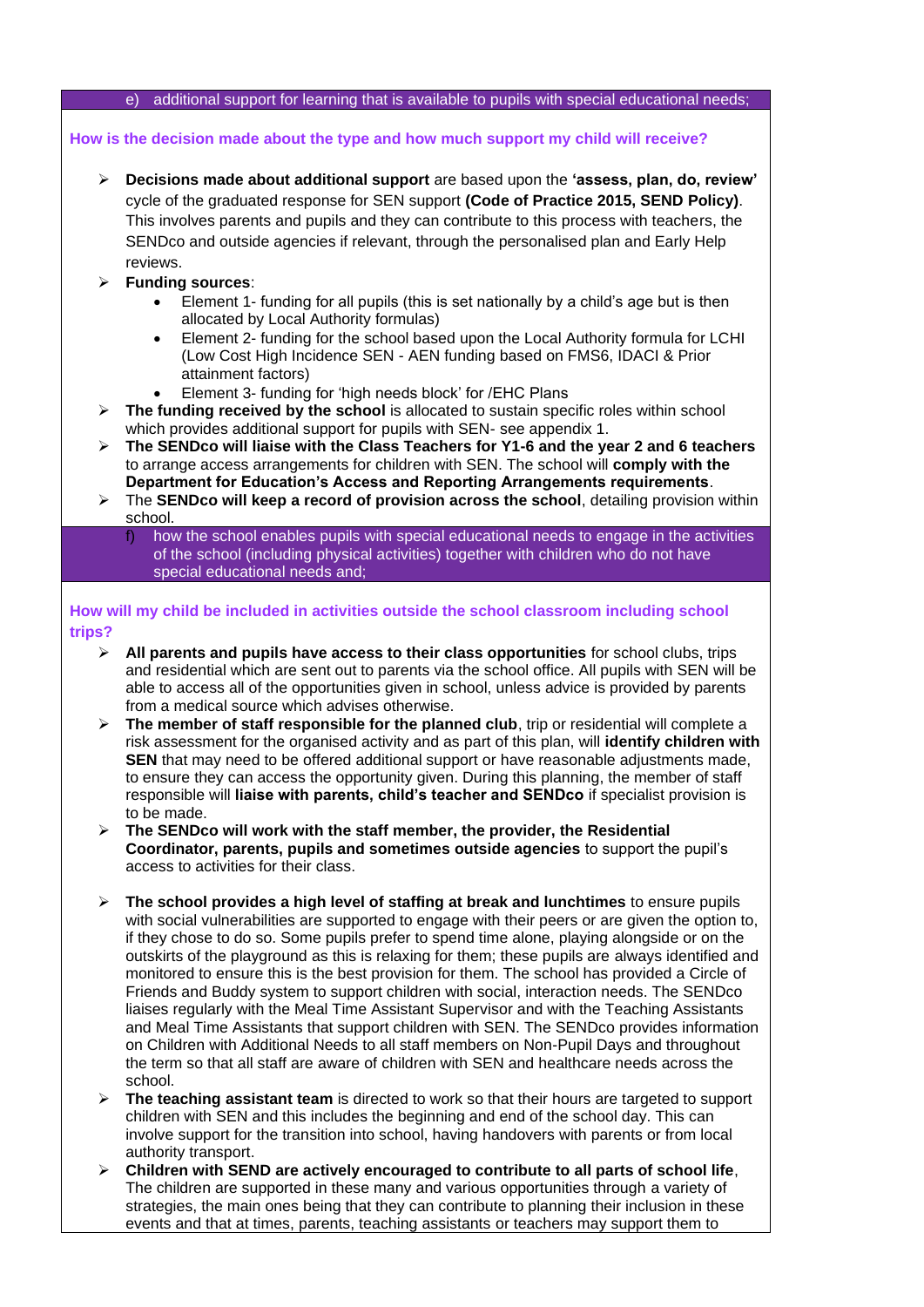achieve their goal. The ethos of the school is that all staff support, encourage and expect children with SEND to contribute to all parts of school life.

➢ **The SENDco, Head Teacher and TLP are responsible for ensuring that the school carries out its duties under the Equality Act 2010**. The **SENDco monitors pupils** with SEND engagement in extracurricular activities and identifies any action points within strategic planning. These are then discussed with the Head Teacher and shared with staff through the Single Equality Scheme and School Improvement Plan.

g) support that is available for improving the emotional, mental and social development of pupils with special educational needs

# **What support will there be for my child's overall well-being?**

- ➢ **Teachers are responsible for the day to day care pastoral care of all pupils** in their care. If the well-being of a pupil is of concern to a parent or teacher then they will initially discuss this together, unless the concern is a safeguarding concern that may put the pupil in danger.
- ➢ If there is a **child protection concern raised about a child** then the **Designated Safeguarding Lead, or Deputy Safeguarding Lead**, will act upon the concern following the school's **Child Protection and Safeguarding Policy.**
- ➢ **Each class will develop systems for children to share their worries**; that the pupils will be aware of and can use to access help and support from their teacher. The pupils can talk to any member of staff they are comfortable with about an emotional, mental health or social problem they may have. The children have regular assemblies and PSHE lessons on looking after their well-being and strategies given for taking care of themselves with the support from others.
- ➢ **The school will have access to a Learning Mentor** in the future and this role will provide further emotional, social and mental health support for pupils; they will be the school's Emotional Well-Being Champion. This will be done through a referral process in school and can be accessed through the pupil's teacher, the Learning Mentor, SENDco or contact through the school office. There are many reasons for referrals, some of which are:
	- Family bereavement or separation
	- Transition difficulties
	- Attendance concerns
	- Friendship difficulties
	- Changes in behaviours
	- Young carers

 Referrals are not limited to a specific category and arise out of a need that often pupils or families will approach the school with and ask for guidance, advice, support and to work in partnership with the school to support their child/children.

- ➢ **The Learning Mentor will work closely with the SENDco and other agencies** (see page 5) and can offer support to pupils and families through attending meetings out of school. The Learning Mentor will have experience of planning and delivering social, emotional, mental health and well-being intervention programmes, liaising with families to offer action plans for home use, supporting the work that is completed with a pupil in school.
- ➢ **The school can contact the Early Help Team** who may also offer help and support to pupils and families through **Early Help intervention, multi-agency working with families**.
- ➢ The school's **Pastoral Policy, Behaviour Policy and Anti-Bullying Policy** which all provide further information on pastoral care in school.

### **What support is there for behaviour, avoiding exclusions and increasing attendance?**

- ➢ **The pastoral support team within school** for a child provides support for behaviour; this will include the **pupil's teacher, SENDco and the Head Teacher** and possibly a teaching assistant and/or the Learning Mentor.
- ➢ **Parents are encouraged to work with the school** to support a pupil's behaviour and this can involve creating a personalised Individual Behaviour Plan together and engaging with **Early Help intervention**. Further services can be accessed through engaging with **Early**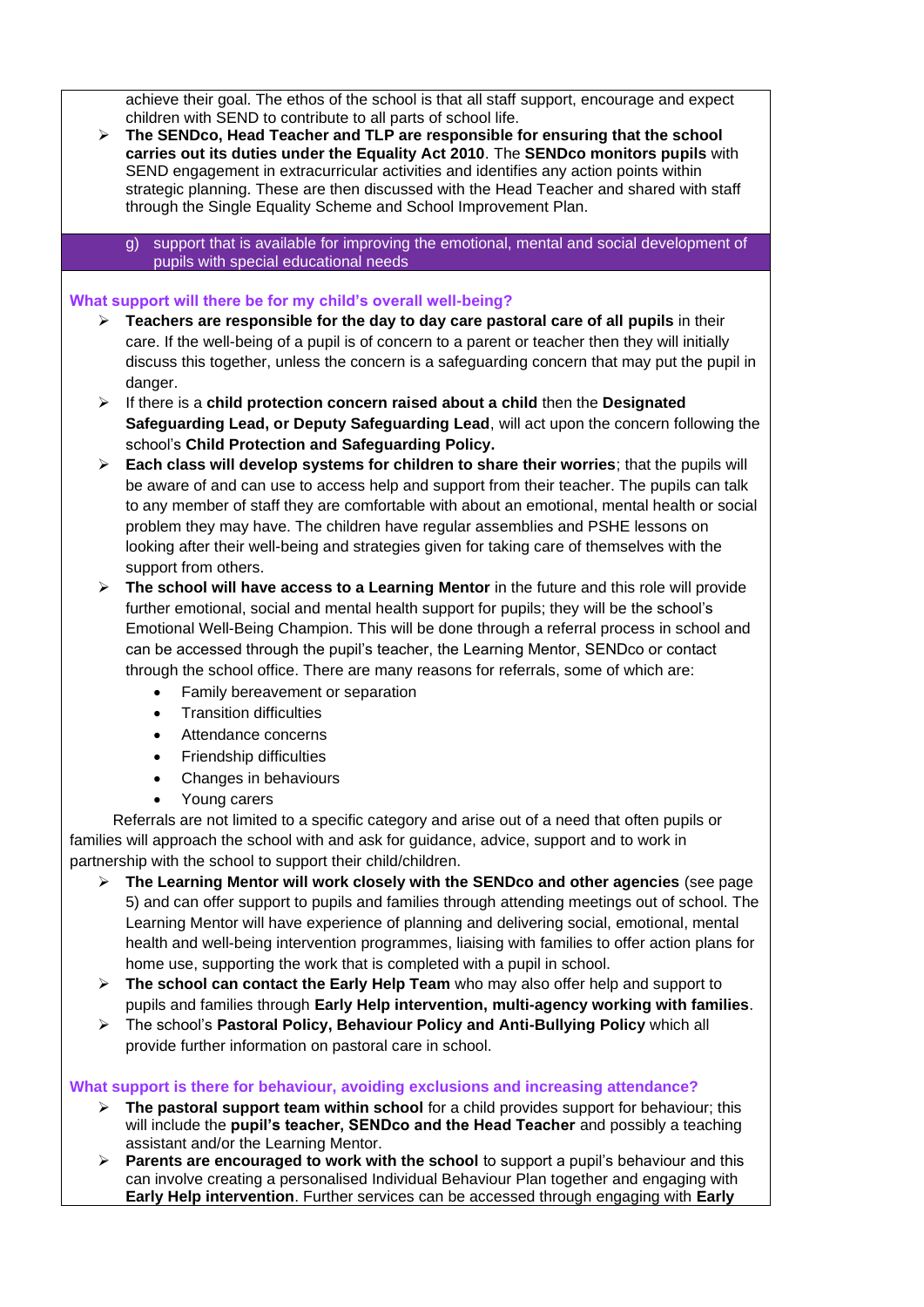**Help intervention**; for example, the Behaviour Support Services, CAMHS, Parent Support Advisor and Educational Psychologist.

- ➢ **Pupils will be offered intervention programmes** to support their behaviour, learning strategies for self-care and responsibility alongside being supported by trusted adults in school and at home; intervention programmes could be social, emotional well-being based or the teaching assistant and/or Learning Mentor working with the **Behaviour Support Services** to plan a personalised support package that parents will be involved with, attending meetings and reviewing outcomes.
- ➢ **The support offered for behaviour and avoiding exclusions** would be based upon a pupil's individual needs but would offer:
	- **Support in class** as needed to support a pupil to settle into a good pattern of behaviour.
	- **Support offered to the teacher** through working alongside the SENDco, Learning Mentor and/or Behaviour Support Services with strategies to maintain improved behaviour.
	- **Support offered to the parent** to share consistent approaches and strategies for managing a pupil's behaviour at home and in school; this could involve the parent and school working with outside agencies to support a child's behaviour through **Early Help intervention**
	- **An Individual Behaviour Plan and Behaviour Care Plan** if required, this would share a pupils' strengths between home and school, building on success and addressing concerns for development. A reward system linked to a behaviour expectation of reward and consequences would be set up with the pupil, parent and school staff.
	- If an **exclusion** has occurred, then the **SENDco and Head Teacher would meet with the family** and often a Local Authority representative and a **Pastoral Support Plan** would be put in place for the pupil. Then the above areas of support which are likely to already be in place would be continued to be assessed, planned, acted upon and reviewed.
	- The school will consider a **managed move to another setting** if it was felt this was in the child's best interest and suited their needs.
- ➢ The **support and usual practice offered for increasing attendance** is that the Head Teacher would meet with a family to discuss the concerns. A referral to the Learning Mentor or the Education Welfare service by the school if further support is required. Further information can be found in the Attendance Policy.

# **How does the school manage the administration of medicines and providing personal care?**

- ➢ **The SENDco leads the support for children with medical needs** and liaises closely with the school health team to organise a **Health Care Plan** for any child that has complex medical needs.
- ➢ **If your child needs to have prescribed medicine within the school day,** then contact the office to complete the permission form for administering medicines in school.
- ➢ **If your child has asthma** there is a school policy that will give further detail but **contact the school office to complete the asthma registration card** and **you will be informed on a daily basis when your child has had their inhaler in school**.
- ➢ **The SENDco will liaise with you** and complete a **Toileting Plan/Intimate Care Plan** if your child has personal care needs that will impact on their school day.
- ➢ **Please see the schools' Medical Policy** for further information.

**How does the school ensure the safety of the children/ young people? How are the children/young people able to contribute their views?**

- ➢ **Detailed information** can be found in the **school's Safeguarding and Child Protection Policies and the Safeguarding Audit** completed by the school.
- $\triangleright$  Some ways in which the school ensures the safety of children are:
	- There are **anti- bullying assemblies, annual e safety education for children and families and visiting NSPCC** who discuss safeguarding within the family. Assemblies also inform pupils how they can support their concerns both at home and school – worry box, Child Line etc.
	- **Outside agencies** such as RNLI, visit in Y6 to safety day as well as day to day safety advice. Children are encouraged to take risks and manage them from nursery to Y6.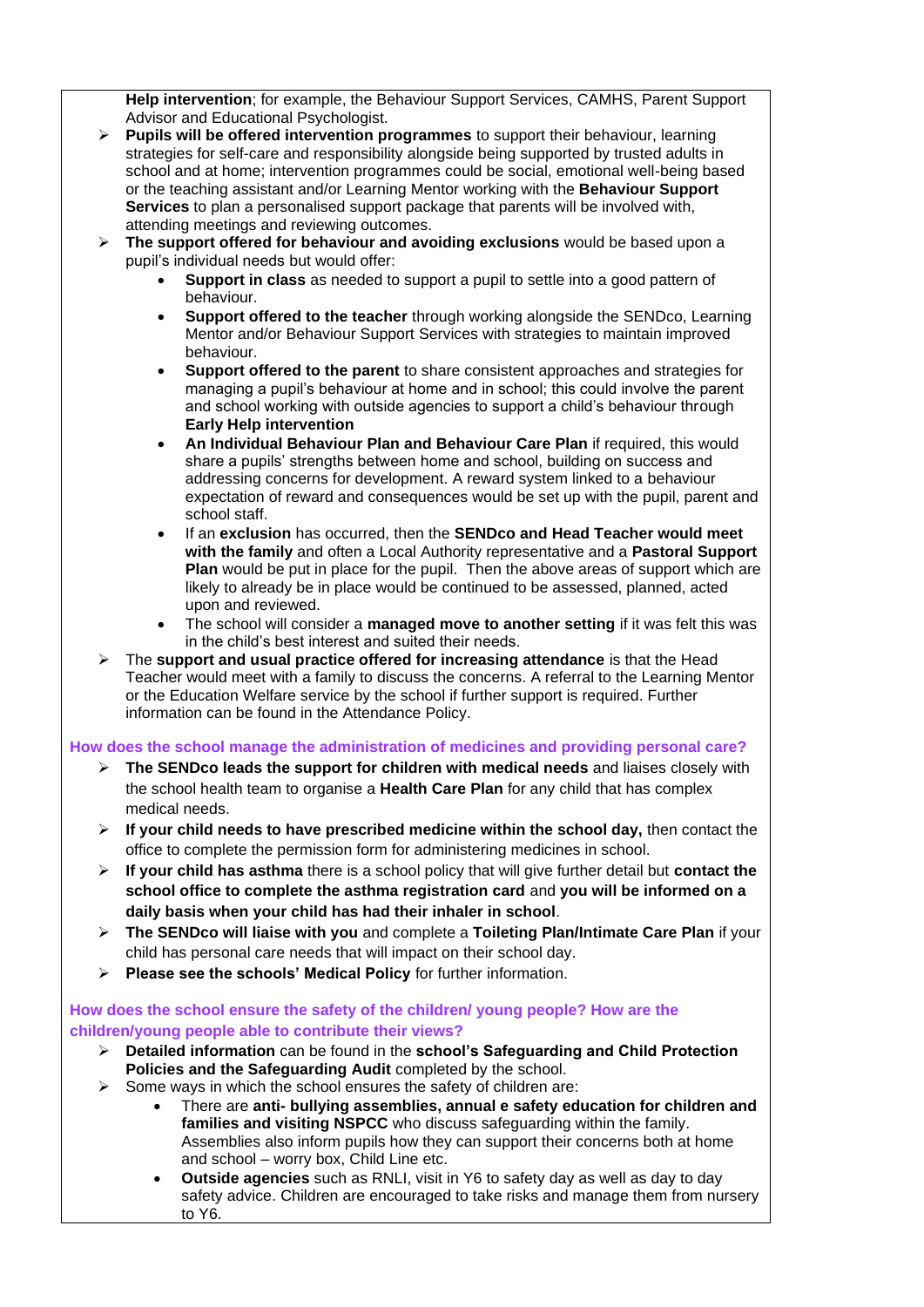- **Pupil surveys** and the **School Council** will **allow children to contribute their views**, alongside daily feedback in relevant lessons. The evaluation of surveys supports the view that children feel safe. There are **security arrangements in place for the grounds and building** and these have recently been reviewed **The school has a security risk assessment in place**. Visitors have one entrance and are supported by a member of staff.
	- **Suitable risk assessments are provided for on and off-site visits** and especially for residential visits. Contacts with groups are maintained 24hrs whilst off site. There are supporting policies in place for such excursions. Whilst planning for residential visits, the SENDco liaises with the child/children and families if there are more complex needs and supports the planning process and risk assessment for the residential.

### In relation to mainstream schools and maintained nursery schools, the name and contact details of the SEN co-ordinator.

### **What are the contact details for the school's SENDco?**

- ➢ **The SENDco is Lizzy Toon. For further information please contact the School Business Manager on 01271 443120 or email** [admin@roundswellprimary.devon.sch.uk](mailto:admin@roundswellprimary.devon.sch.uk)
- 5 Information about the expertise and training of staff in relation to children and young people with special educational needs and about how specialist expertise will be secured.

**What specialist services and expertise are available at or accessed by the school?**

➢ Page 5 details the **specialist services** that may be accessed through school and page 10 the expertise of staff within school to support pupils with additional needs.

**What training have the staff supporting SEND had or what training are they having?**

- ➢ **The SENDco attends relevant training each year**
- ➢ **The staff have a rolling programme of training relating to SEND** and the **School Improvement Plan priorities**; a recent focus has been on supporting children ASD. The support staff (teaching assistants) are invited to key SEND training and have their own programme of SEND training relevant to their own role.

6 Information about how equipment and facilities to support children and young people with special educational needs will be secured.

**How accessible is the school both indoors and outdoors?**

➢ **The school building is fully accessible for wheelchair users**, with a lift supporting access to the two levels within school and a pupil and visitors disabled toilet. The school was designed with wheelchair users accessibility, for example, width of door and corridor areas, level sites and playgrounds, ramped access to main entrance ensuring outdoor and indoor areas are accessible to all, including all fire escapes and emergency areas. **See t**he Diversity Policy for further details of accessibility.

7 The arrangements for consulting parents of children with special educational needs about, and involving such parents in, the education of their child.

**How are parents involved in the school? How can I get involved? Who can I contact for further information?**

- ➢ **Parents are involved in the school in a variety of ways**:
	- **attending parent workshops and open mornings (Post COVID)**
	- **attending their child's class curriculum, parent invitation (Post COVID)**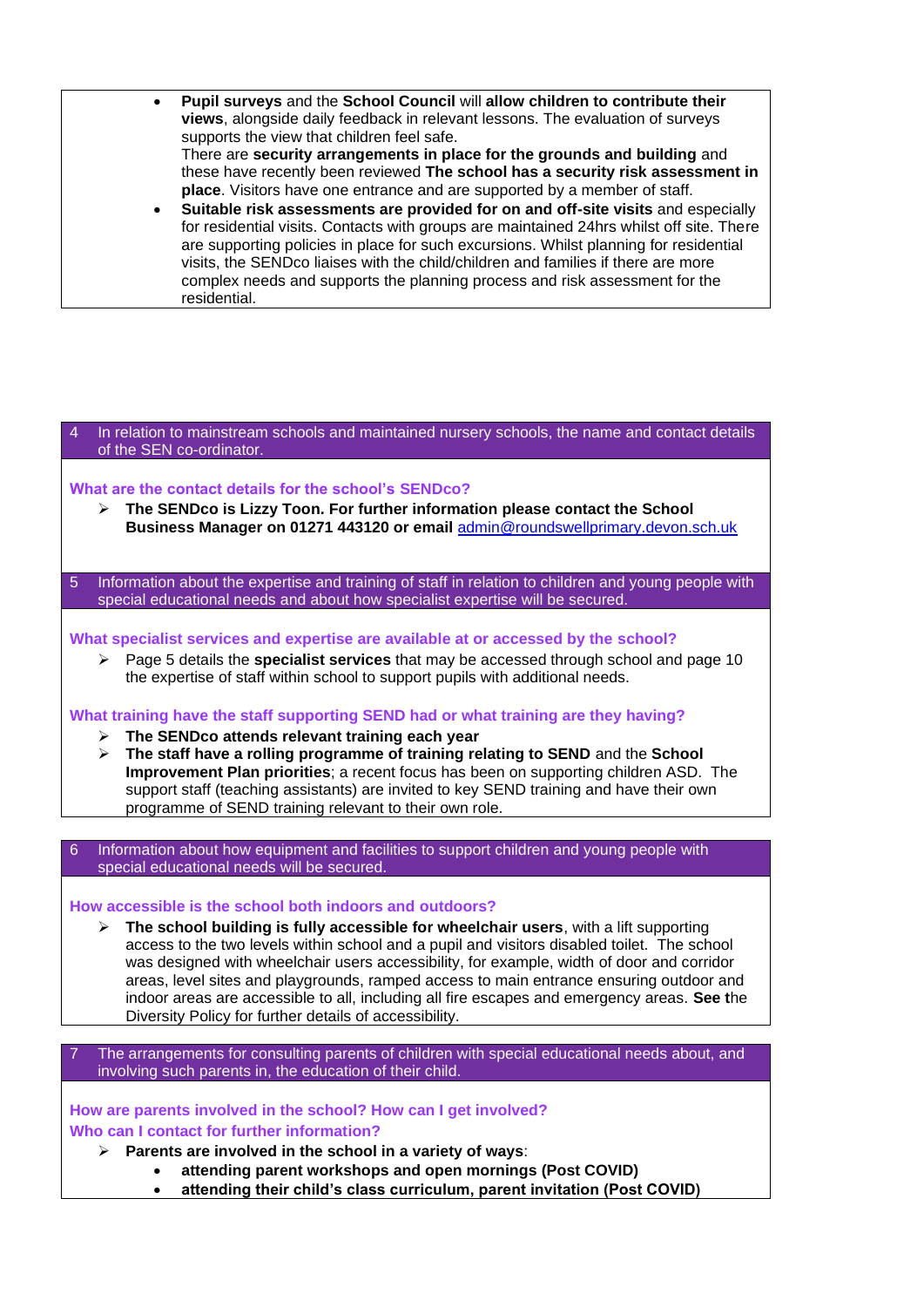- **volunteering in school** listening to readers, being invited in as speakers for a specialist area or area of interest to them that links to the curriculum or supporting events in school, for example the school discos and summer fayre
- **supporting pupils** on trips and activities within school
- ➢ If you would **like to get involved further with school life,** there will be a variety of people you will be able to **contact through the school office**;
	- The school will have a member of staff who leads the organisation of volunteers in school and will provide the paperwork for a Disclosure and Barring Service check for all interested volunteers.
	- The school will have a member of staff who leads family learning and organises termly events for families to engage with school.
	- There is a **display of all staff photographs and names on the school website.**

| 8 The arrangements for consulting young people with special educational needs about, and |
|------------------------------------------------------------------------------------------|
| involving them in, their education.                                                      |

- ➢ **Children attend meetings or have an advocate** for them at a meeting, depending on the appropriateness of the meeting and the age of the child; for example, at meetings for personalised plans, Early Help reviews and annual reviews
- ➢ **The child may share their views with a chosen member of staff**, teaching assistant, learning mentor or class teacher to represent them at the meeting
- ➢ **There are various ways in which children's views are collected** within school Pupil voice in school; **school council, subject audits, Y6 exit questionnaire, SEND consultation**
- 9 Any arrangements made by the Tarka Learning Trust relating to the treatment of complaints from parents of pupils with special educational needs concerning the provision made at the school.
	- ➢ In the first instance, **parents should ask to meet with their child's teacher or the school SENDco**. If the matter is not resolved, they can ask to **meet with the Head Teacher**. Following this, complaints about the provision or organisation of SEND are dealt with through the procedures outlined in the **School's Complaints Policy**.
	- ➢ **If there continues to be disagreement with regard to SEND provision**, if this matter relates to an issue outside of the Academy's regulation please **consult with school staff so that they can refer the concern to the relative body e.g. Local Authority, Devon Information Advice and Support for SEND.**
- 10 How the Tarka Learning Partnership Trustees involves other bodies, including health and social services bodies, local authority support services and voluntary organisations, in meeting the needs of pupils with special educational needs and in supporting the families of such pupils.
	- ➢ There are a variety of ways in which the Tarka Learning Partnership Trustees meets the needs of pupils with SEND:
		- **Commissioning services for the Academy** for example Educational Psychology, Behaviour Support Service.
		- **Reviewing the effectiveness of the service delivered** on an annual basis.
		- There is a **nominated Trustee for SEN and child protection** so they oversee SEN and child protection in school.
		- **The TLP is part of the recruitment and appointment of the SENDco**
		- **The Trustees oversee the School Improvement Plan** which refers to **training planned for staff relating to SEND**.
		- **The Trustees have opportunities to review policies, including the SEND Policy, SEN Information Report and Disability Equality Policy and Scheme.**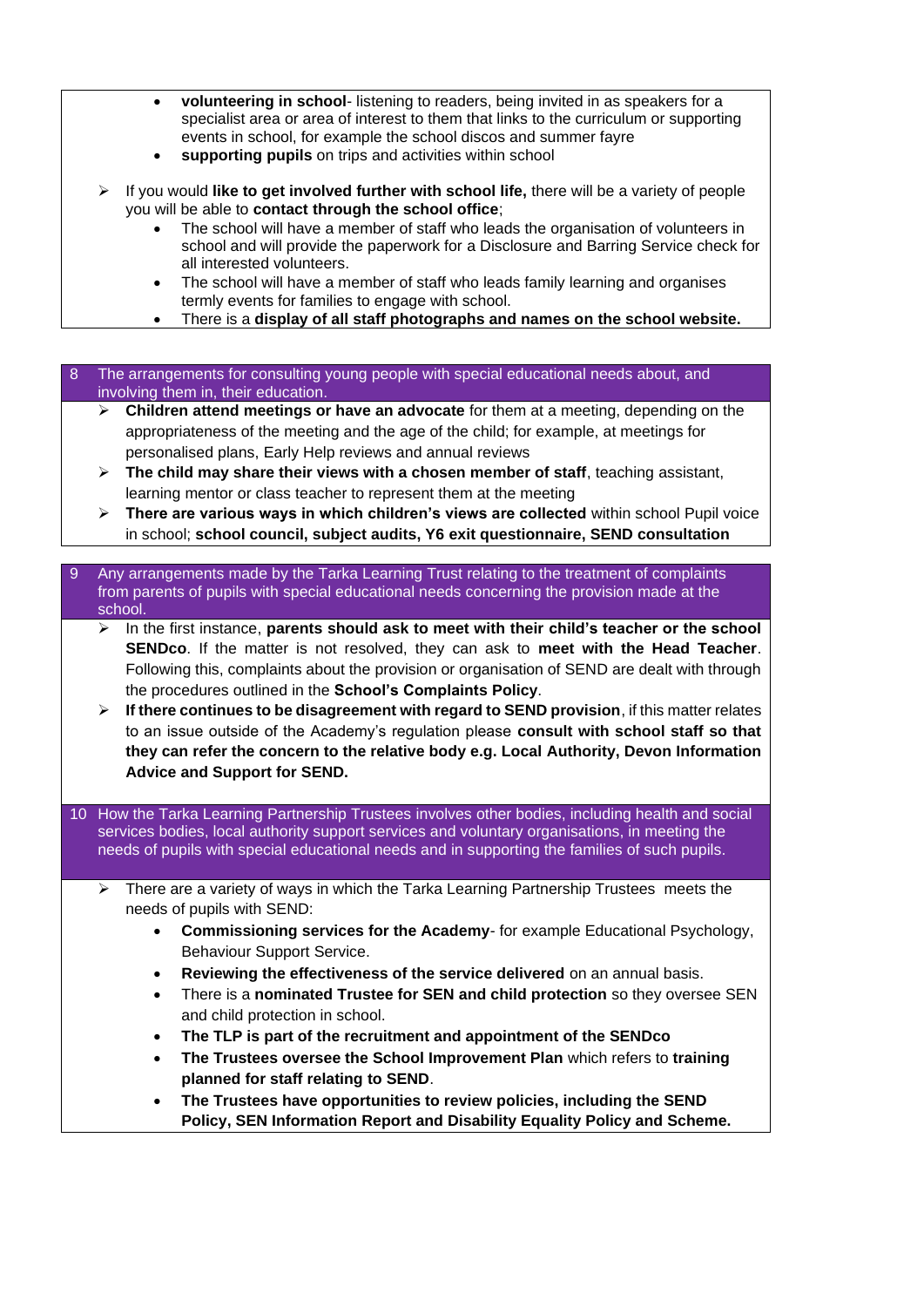- The contact details of support services for the parents of pupils with special educational needs, including those for arrangements made in accordance with section 32.
	- ➢ **On the school website there is information for parents**, including information on **Devon Information Advice** and **Support for SEND** [devonias@devon.gov.uk](mailto:devonias@devon.gov.uk)
	- ➢ **At parent meetings in school**, through **meetings with the SENDco or Learning Mentor**, **parents are signposted to agencies that can offer support for families.**

12 The school's arrangements for supporting pupils with special educational needs in a transfer between phases of education or in preparation for adulthood and independent living. **How will the school prepare and support my child to join the school, transfer to a new setting or to the next stage of education and life?**

- ➢ There are transition arrangements in place to support children joining and leaving the school. For example:
	- **In the early years, on Tapestry we ask parents to complete "All About Me"**  Parents are encouraged to visit the school and meet with relevant staff to discuss heir child and any needs we need to be aware of. Parents (Post COVID) will also be invited in to an **induction meeting** and they have the opportunity to have a tour of the school. Children are invited to their new Reception class for transition visits, before their starting date. **The SENDco/Inclusion Lead attends all early years' induction meetings.**

Transition to Secondary School is not applicable at the moment due to the age of our pupils but these are the plans we will use in the future.

- In year 6, **children start transition from year 5** when they are involved in curriculum projects (DT, IT, Languages, PE) with the local secondary schools. In year 6, all children have opportunities to visit their new school, the secondary staff also visit the children at our school, often bringing old pupils to talk to them about their experiences. Children spend a morning visiting their new school with their parent.
- **For vulnerable pupils transferring to The Park Community School, they attend a transition group for six weeks** to help support them in their strengths for secondary school and also to allow them an opportunity to address any concerns or anxieties. Children are identified for the group by staff, parents or self-referral. This work continues into year 7 when the same Park member of staff meets with the children as necessary to smooth their transition.
- **For other secondary schools**, Pilton Community College, South Molton Community College, West Buckland or another setting, **the SENDcos from both schools work together to offer a personalised plan of transition**, where it is required.
- **The SENDco will liaise with the relevant secondary school SENDco (Lampard Community School, Pathfields School) and parents, for children with complex SEND**. SENDCOs are invited to annual reviews from year 5 and if the child does not have an Education Health and Care Plan then the SENDCO will discuss with parents and agree if a transition meeting should be held with the secondary SENDco. Children are given additional visits and a personalised programme of transition to meet their needs, in liaison with the secondary SENDco.
- For mid entry transitions, if a child has complex SEND, the SENDco invites parents to an initial meeting to discuss the transition information shared from the previous school and the parents' views of their child's educational progress and SEND.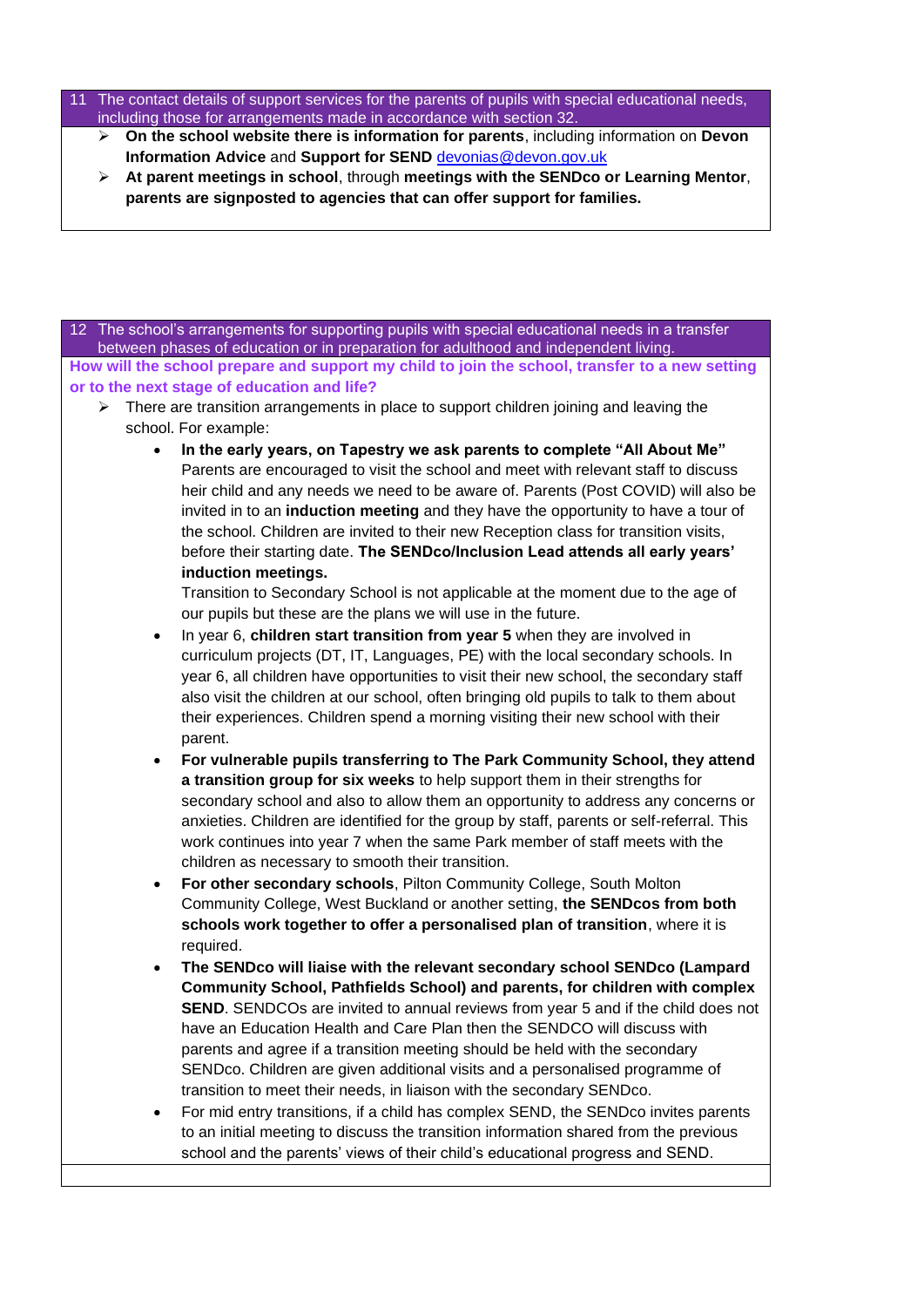- 13 Information on where the local authority's local offer is published.
	- ➢ **The Devon Local Offer's website is published at:**  <https://new.devon.gov.uk/send/>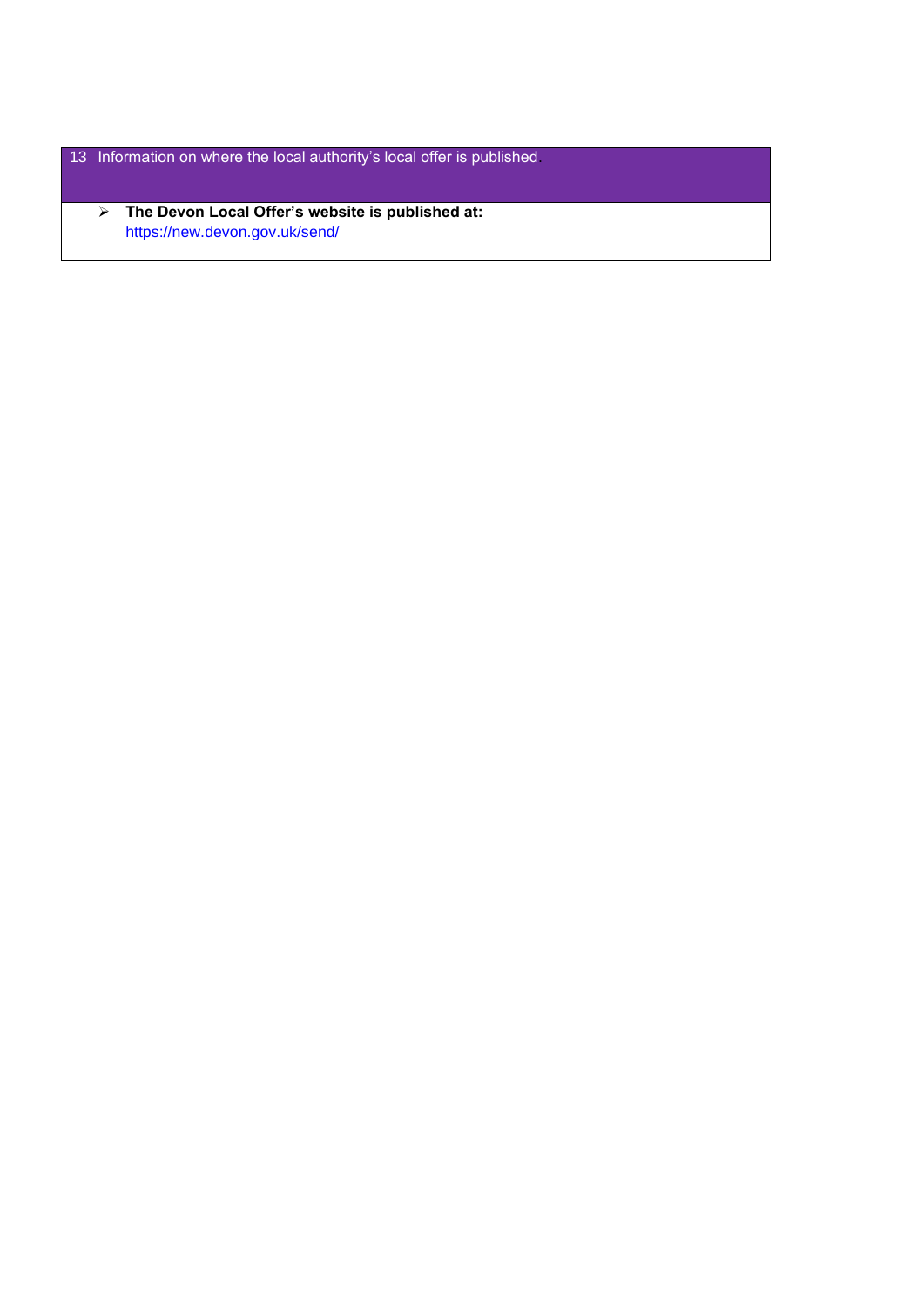# **ROUNDSWELL COMMUNITY PRIMARY ACADEMY**



**SINGLE EQUALITY PLAN including the ACCESSIBILITY PLAN**

### **Date Adopted: September 2021 Author/owner: Tarka Learning Partnership Board of Directors Anticipated Review: September 2022**

**Period covered by the accessibility plan:** September 2021 – September 2022.

### **Introduction: The Duty to Promote Equality**

The Single Equality Plan, including The Accessibility Plan provides a format for addressing the statutory duties of The Equality Act 2010 and The Children and Families Act 2014. Roundswell Community Primary Academy welcomes its general responsibilities under The Equality Act (2010) and schools: departmental advice for school leaders, school staff, governing bodies and local authorities 2014

<https://www.gov.uk/government/publications/equality-act-2010-advice-for-schools>

The Equality Act 2010 introduced a single Public-Sector Equality Duty and replaces all previous equality legislation. This Act requires public sector bodies, including schools to promote equality for people with a disability in every aspect of their work and protect people from discrimination and harassment.

The Act defines a disability as:

*'When a person has a physical or mental impairment which has a substantial and long term adverse effect on that person's ability to carry out normal day to day activities.' (Disability Act 2010, 4.4)*

The Public-Sector Equality Duty (section 149), sometimes referred to as the 'Equality Duty', introduced by the Equality Act, extends this positive promotion to have due regard to promote equality for all people and this extends to all protected characteristics- race, disability, sex, religion or belief, sexual orientation, pregnancy and maternity and gender reassignment (gender identity). Age and marriage and civil partnership is to be considered by the school as an employer.

In relation to school life, prospective pupils and pupils, parents, carers, employees and members of the community will be treated fairly and without discrimination; individuals and groups of people will not be put at a disadvantage.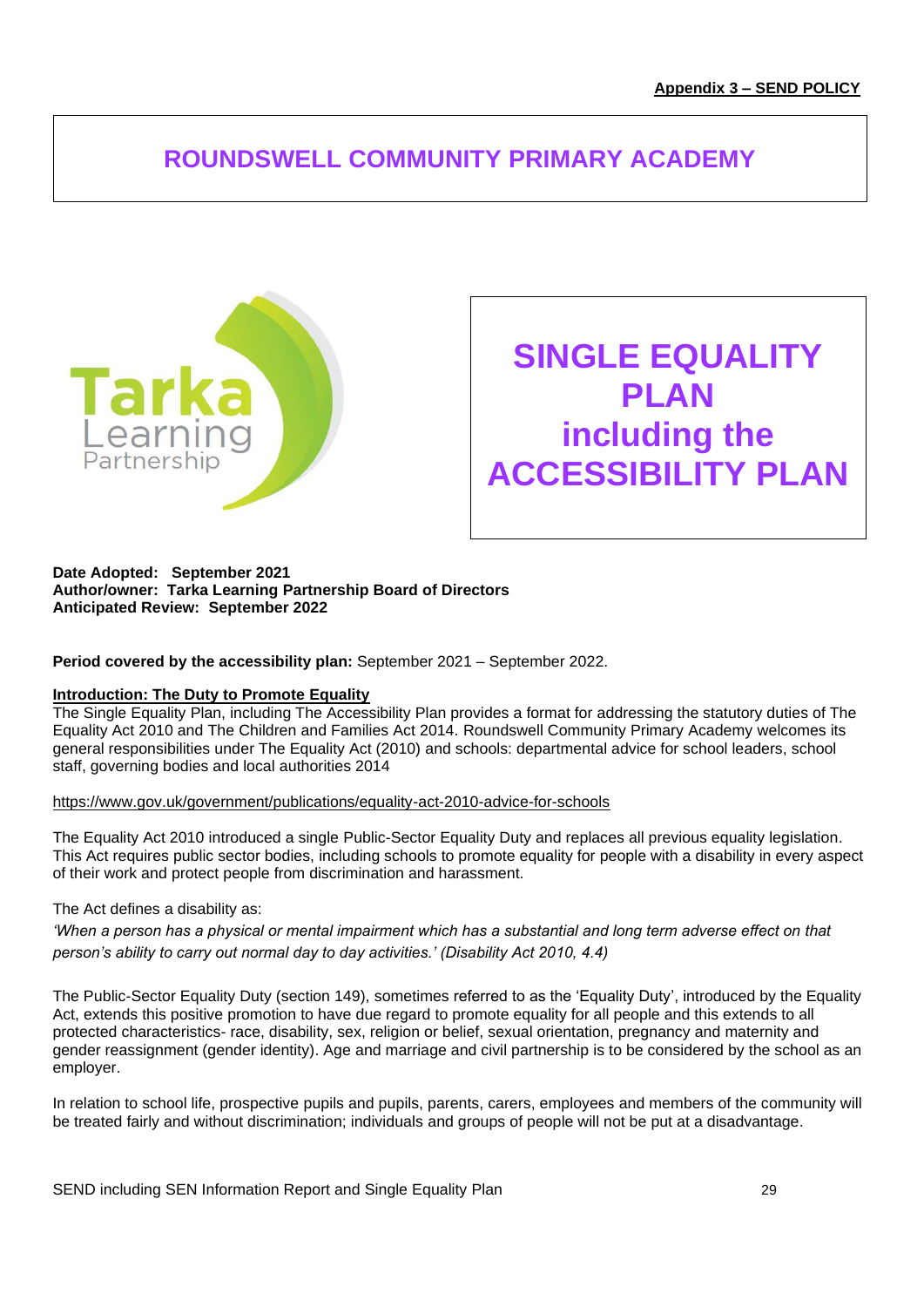The Equality Duty has two parts, the 'general' and 'specific' duties. The general duty is the school's legal responsibility to consider how our policies, practices and day-to-day activities impact on pupils and staff. As a school we will have due regard to:

- ➢ **Eliminate discrimination, harassment, victimisation** and any other prohibited conduct
- ➢ **Advance equality of opportunity between** people who share a protected characteristic and people who do not share it
- ➢ **Foster good relations between people and across all characteristics** between people who share a protected characteristic and people who do not share it

(General Duty, section 149)

The two specific duties for schools aim to assist us in meeting our general duty:

- To **publish information** to show how we are **complying with the Equality Duty**.
- To **prepare and publish** one or more **specific and measurable equality objectives**, at least every four years
- The school will publish its Accessibility Plan through this policy, which strategically plans to increase access over time to:
- Increase the extent to which disabled pupils can participate in the curriculum
- Improve the physical environment of the school to enable those with disabilities to take better advantage of education, benefits, facilities and services provided
- Improve the availability of accessible information to those with disabilities

The Single Equality Plan and the accompanying action plans set out how the governing body will promote equality of opportunity for individuals and groups of people, developing a culture of inclusion and diversity. The school aims to ensure all those connected with the school feel proud of their identity and are able to participate fully in school life. This is underpinned by a commitment to promoting positive relationships and understanding between all groups within our school community.

This plan incorporates the school's aims to improve outcomes for disabled pupils, parents/carers, staff and users of the school in all aspects of school life; proactively mainstreaming disability equality into all decisions and activities. The law on disability discrimination protects people with disabilities through treating pupils with a disability more favourably than non-disabled pupils- making reasonable adjustments to provide equal opportunities within the school's provision for pupils with a disability. The school's provision for pupils with disabilities is closely connected to the Special Educational Needs and Disabilities Policy.

# **1. School Ethos, Vision and Values**

Our vision statement is:

**'Our School aims to be a positive, caring community in which each individual is valued and respected. We endeavour to provide a high-quality learning environment to enable children and staff to learn about the world and embrace learning for life.'**

At Roundswell Community Primary Academy, we are committed to ensuring equality of education and opportunity for all pupils, staff, parents/carers and all those receiving services from the school, with any form of disability or protected characteristic. We will ensure that disabled people are not treated less favourably in any procedures, practices and opportunities offered. We do not tolerate any form of harassment to any person within our school community; we promote inclusion and working in partnership (see Equal Opportunities Policy and Harassment Policy).

We aim to develop a culture of inclusion and diversity in which people are free to disclose their disability and identity and participate fully in school life. Our Admissions Policy does not discriminate against disabled pupils.

The achievement of pupils with a disability and/or protected characteristic will be monitored and we will use this data to raise standards and ensure inclusive teaching. We will make reasonable adjustments to ensure the school environment is as accessible as possible.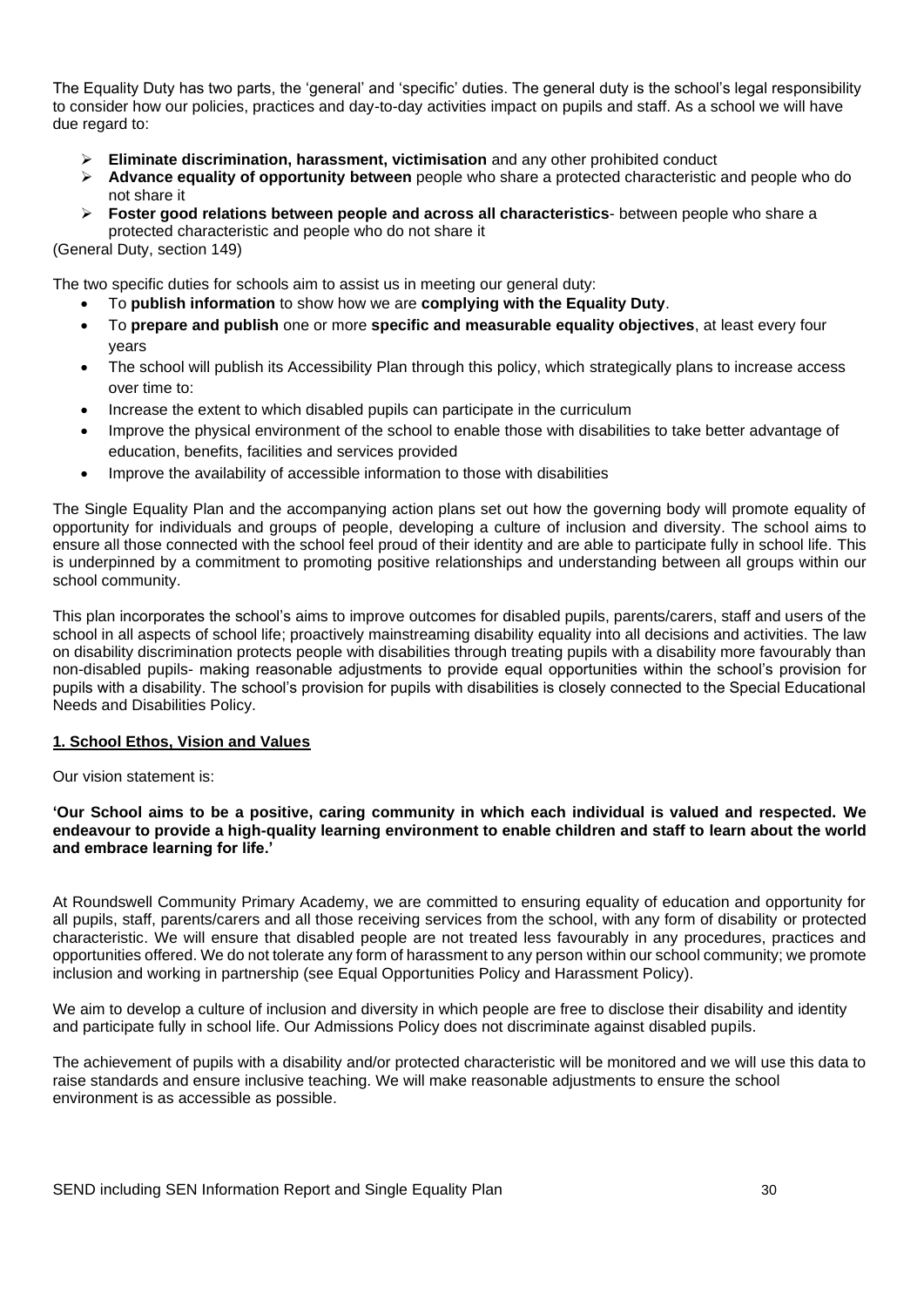# **1.1 What do we understand by 'disability' and 'protected characteristic'?**

The Equality Act (2010) defines a disability as:

*'When a person has a physical or mental impairment which has a substantial and long term adverse effect on that person's ability to carry out normal day to day activities.' (Disability Act 2010, 4.4)*

The Public Sector General Duty (section 149), introduced by the Equality Act, extends this positive promotion to have due regard to promote equality for all people and this extends to all protected characteristics- race, disability, sex, age, religion or belief, sexual orientation, pregnancy and maternity gender and gender reassignment (gender identity).

As a school we need to have a regard to:

- $\triangleright$  Eliminate discrimination, harassment, victimisation and any other prohibited conduct
- $\triangleright$  Advance equality of opportunity
- ➢ Foster good relations between people

(General Duty, section 149)

This school also recognises the "social model" of disability:

**"disability is not caused by the individuals, but by the physical, environmental and attitudinal barriers which exist in the education system and in society as a whole**." This model states that it is the world and society that creates barriers that limit or prevent people with a disability from enjoying the same opportunities as people without a disability (Scope.org.uk). The school uses this as a basis for its work to improve equality for and tackle discrimination against people with a disability.

We understand that the definition of disability under the Act is different from the eligibility criteria for special educational needs provision. This means that disabled pupils may or may not have special educational needs. Disability Equality in Education (DEE) recommends that all pupils with SEN and those with long term medical needs are to be treated as disabled for the purposes of the Act and for equality. The school recognises that social, educational and behavioural difficulties are part of this definition.

This scheme should be read in conjunction with the school's Equal Opportunity Policy and SEND Policy.

# **1.2 How we will meet the General Duty and Specific Duty?**

The Equality Duty has two parts, the 'general' and 'specific' duties. The general duty is the school's legal responsibility to consider how our policies, practices and day-to-day activities impact on pupils and staff. As a school we will have due regard to:

- ➢ **Eliminate discrimination, harassment, victimisation** and any other prohibited conduct
- ➢ **Advance equality of opportunity between** people who share a protected characteristic and people who do not share it
- ➢ **Foster good relations between people and across all characteristics** between people who share a protected characteristic and people who do not share it

(General Duty, section 149)

The two specific duties for schools aim to assist us in meeting our general duty:

- ➢ To **publish information to** show how we are **complying with the Equality Duty**
- ➢ To **prepare and publish** one or more **specific and measurable equality objectives**, at least every four years

The school will publish its Accessibility Plan through this policy, which strategically plans to increase access over time to:

- Increase the extent to which disabled pupils can participate in the curriculum
- ➢ Improve the physical environment of the school to enable those with disabilities to take better advantage of education, benefits, facilities and services provided
- ➢ Improve the availability of accessible information to those with disabilities

The Single Equality Plan and Accessibility Plan provides us with a framework for integrating equality into all aspects of school life and demonstrates how we are seeking to meet the specific duty.

SEND including SEN Information Report and Single Equality Plan 31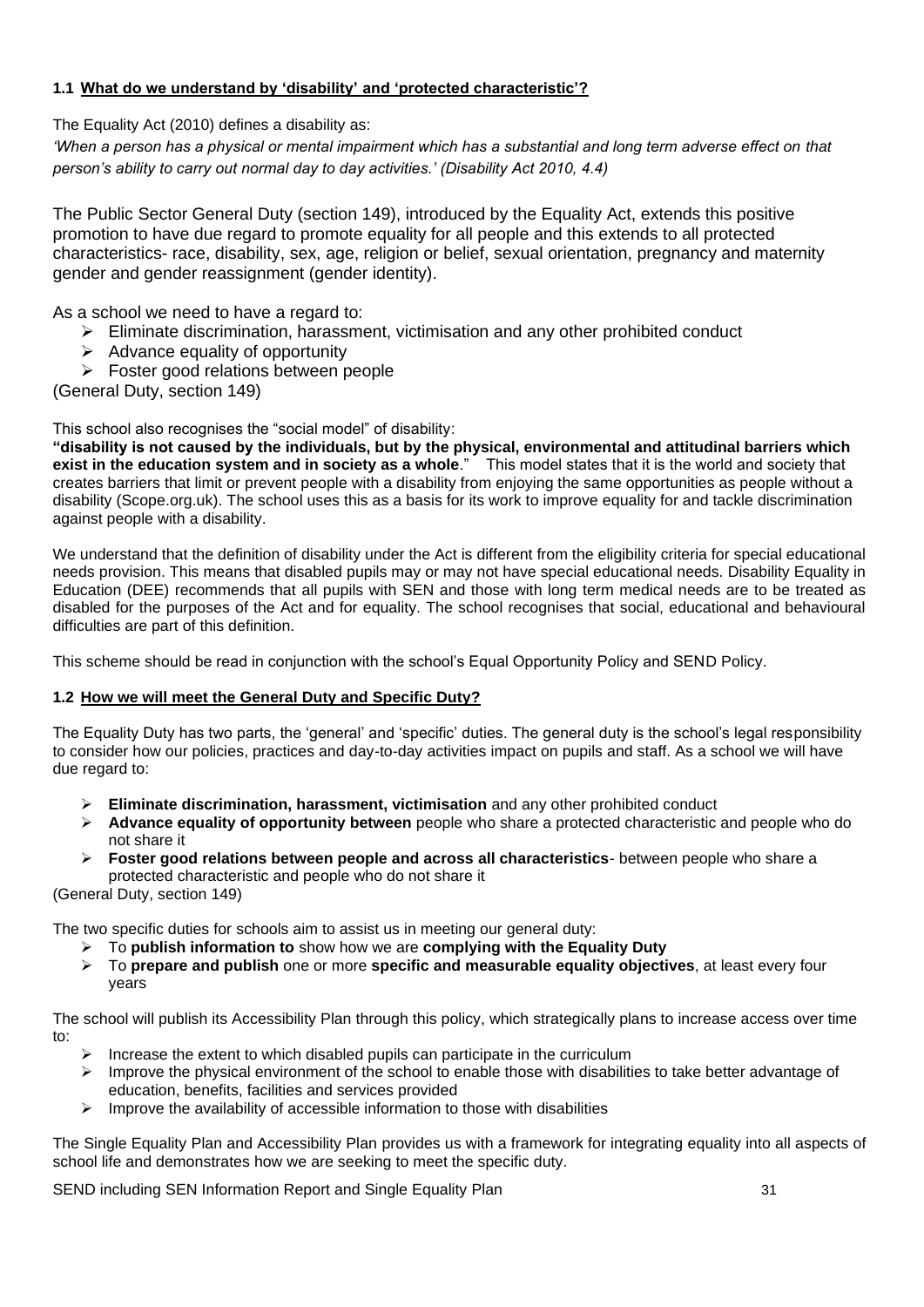We aim to include all users of the school, including those with disabilities and protected characteristics, in the full life of the school. Our strategies to do this include;

- promoting a welcoming environment for all
- following the Local Authority admissions policies and recruitment policies in adherence with equal opportunities; which do not discriminate against people with disabilities or protected characteristics or treat them unfavourably
- raising awareness of The Equality Act amongst staff (teaching and non-teaching) through a programme of training
- planning the physical environment of the school to cater for the needs of all users of the school, including those with disabilities
- finding ways in which all pupils can take part in the full life of the school, including; a full curriculum, extracurricular clubs, school excursions and residential trips, devising teaching and learning strategies to remove barriers to learning, having high expectations, working in partnership with parents and local agencies
- examining our curriculum, library and reading books to ensure there are examples of positive images of diversely represented individuals and groups, including people with disabilities
- providing written information in a form which is user friendly and where needed, providing alternative forms of communication to convey information, for example, tape recordings, face-to-face meetings, telephone conversations
- using language which does not offend in its literature and raising awareness within the school of the importance of language

We aim to demonstrate, using the following headings (1.3-5), how the school is systematically establishing and implementing good practice in equality and diversity through all aspects of school life.

### **1.3 How we have involved all participants in developing this plan?**

In the future, as the school grows a questionnaire will be sent out to all those within the school community, to gather information on their views in relation to the Equality Act.

There is a named designated staff member (Head Teacher) that people can approach in relation to the scheme and offered confidential support in discussing any issues that may have arisen out of the consultation process.

This will be very useful in gathering information to identify barriers that people face in their access to the school's provision and environment. The consultation will also provide information on finding out what the strengths of the school are in supporting the diverse needs of the school community, identifying any ongoing concerns, requesting ideas and views about any further reasonable adjustments that could be made to support people with a disability or protected characteristic and considering the communities opinions in relation to priorities for our action plan and ways in which to promote diversity and equality throughout our school. The views from the different stakeholders in school will be incorporated into the Action Plan.

### **2. How we intend to gather information on the effect of our policies and practices on disabled people.**

Currently, we gather the views of our pupils through discussions and Personalised Plans (SEN). In the future as the school grows we will use a variety of systems including, the school council, Personalised Plan (SEN), pupil reviews and Year Six exit questionnaires; these procedures can be used to gain information from pupils to monitor and evaluate this plan.

We have systems in place for staff, AAB and parents to communicate their views and opinions on a variety of matters (Admissions Information, Parents' Evenings, meetings with the Head Teacher, Induction Evenings, and Questionnaires etc.) and these can be amended to ensure consultation for future plans. It will be important to adapt and develop these communication procedures to ensure the voice of people with disabilities is regularly listened to and involved in the life of the school, to ensure disabled people are informing future plans.

SEND including SEN Information Report and Single Equality Plan 32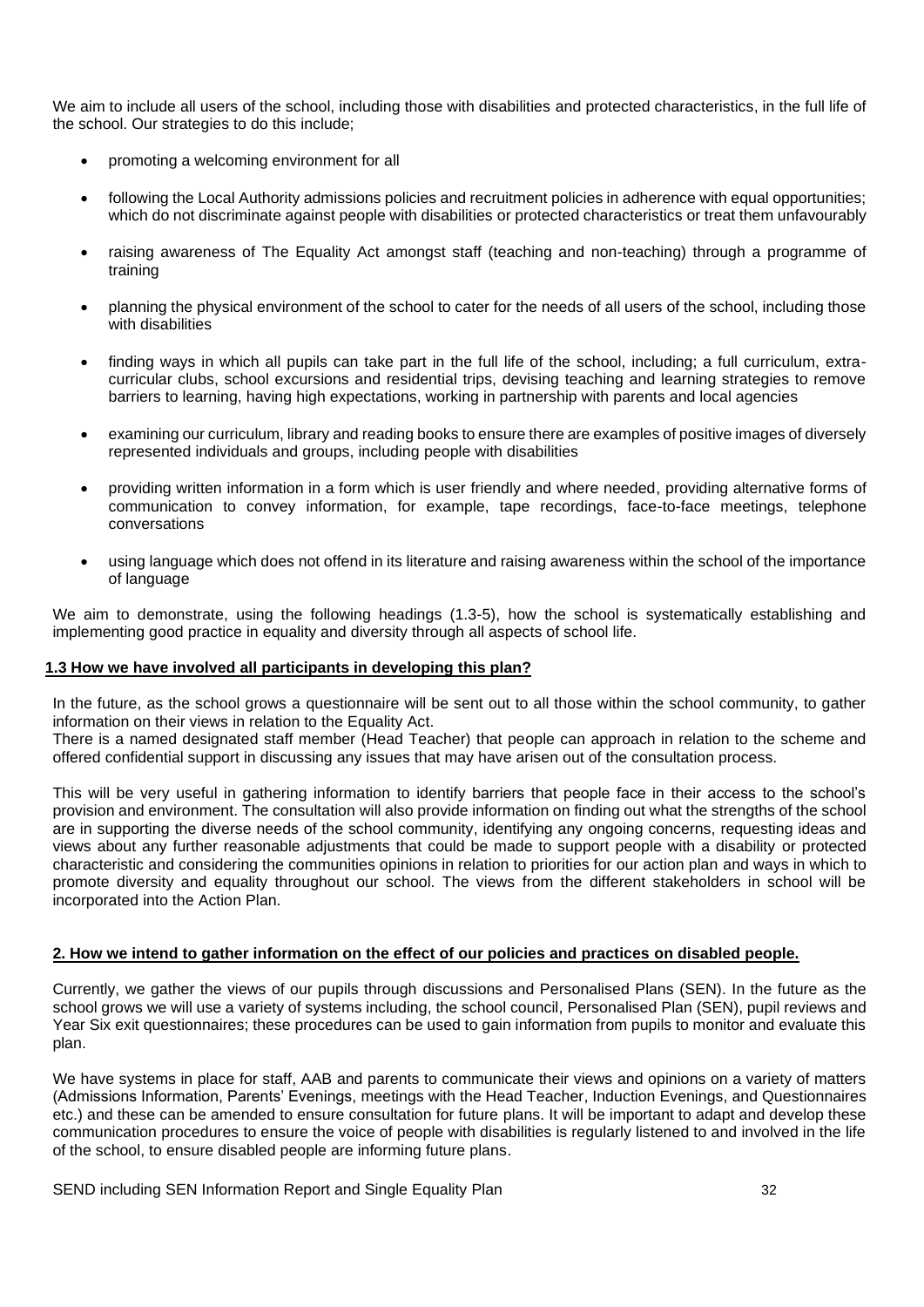Within school, we have opportunities for regular continual professional development in relation to new legislative actions. The Head Teacher will update staff at staff meetings as necessary. t will be important that the monitoring of this scheme ensures the wider school community has a knowledge and understanding of the Duty to sensitively encourage disclosure and to be positive about the reasonable adjustments that can be made.

### **2.1 Recruitment, development and retention of disabled employees**

In relation to recruitment of staff, the school examines information on recruitment equality information to look for trends and pose questions. The school welcomes applications from potential staff with disabilities. The school will then comply with the disability legislation and the equal opportunities policy to train and provide a suitable set of working conditions which allows individuals to meet their potential.

Having been recruited, staff meet with the Head Teacher to discuss professional and personal matters through termly meetings or through more informal meetings promoted through an atmosphere of trust.

Although there is no legal obligation to disclose a disability, our school is committed to enabling all staff to feel comfortable about doing so by promoting awareness of the Equality Duty and the legal protection that it offers and explaining why the information is needed. Through promoting awareness in sharing current legislative information, staff are made aware of the support available to disabled members of staff and those with protected characteristics. They are aware that disclosures can enable the school to make appropriate reasonable adjustments and they are reassured of the confidentiality of any disclosures made. Within the school environment, we have displayed information on harassment and bullying (See displayed notices throughout school).

The school has adopted a range of policies to support employees in their roles; for example, therapeutic return to work and the school works towards enforcing such policies.

### **2.2 Educational opportunities available to and achievements of disabled pupils**

As pupils are admitted to school, information will be collected on the needs of pupils through the admissions procedures and relies upon parents disclosing this information.

Within the school we are developing a pastoral care programme which allows pupils to raise any issues or difficulties they may experience as a result of an impairment. Ensuring accurate information on disabled pupils is gathered during admission and passed on during transition phases is important in ensuring equality of opportunity.

The strong, inclusive ethos of the school provides educational opportunities for disabled pupils, allowing equal opportunities to access all parts of school life. The school has worked hard to remove possible barriers to learning and accessing school life and disabled pupils will be included in all areas; for example, after school clubs, transition support and special arrangements for residential trips, outdoor field and swimming sessions, specialised support staff for small group work. Reasonable adjustments will be made to support inclusion for disabled pupils, for example; staggering some teaching assistants' lunchtimes so that support is available for specific children at lunchtime in the playground and using the resources within school to provide a Learning Mentor.

The progress data for disabled pupils will be tracked through a variety of systems, as with all of the pupils within school, for example; target setting, data tracking of annual end of year assessments, end of Key Stage outcomes with SATS results, cohort assessments, Personalised Plan targets, Inclusion Reviews. The school produce an annual report and presentation on the progress of the pupils within school and all disabled pupils are included within this. Gathering information on disabled pupil achievement and learning opportunities will be paramount when monitoring and reviewing this policy.

The achievements of pupils are celebrated within the school through a variety of methods (Achievement Assembly, PSHE, displayed work, musical concerts, dramatic productions, communication with parents, sharing of achievements with peers and adults in classrooms).

In addition to achievements, the school also monitors information for disabled pupils in relation to levels of behaviour and anxiety; areas of the curriculum which present particular challenges for them or to which they have restricted access; areas of the school where they have no or impeded access. This is completed through a variety of monitoring methods, including planning and assessment files, pastoral care records, CPOMS and records of professionals meetings.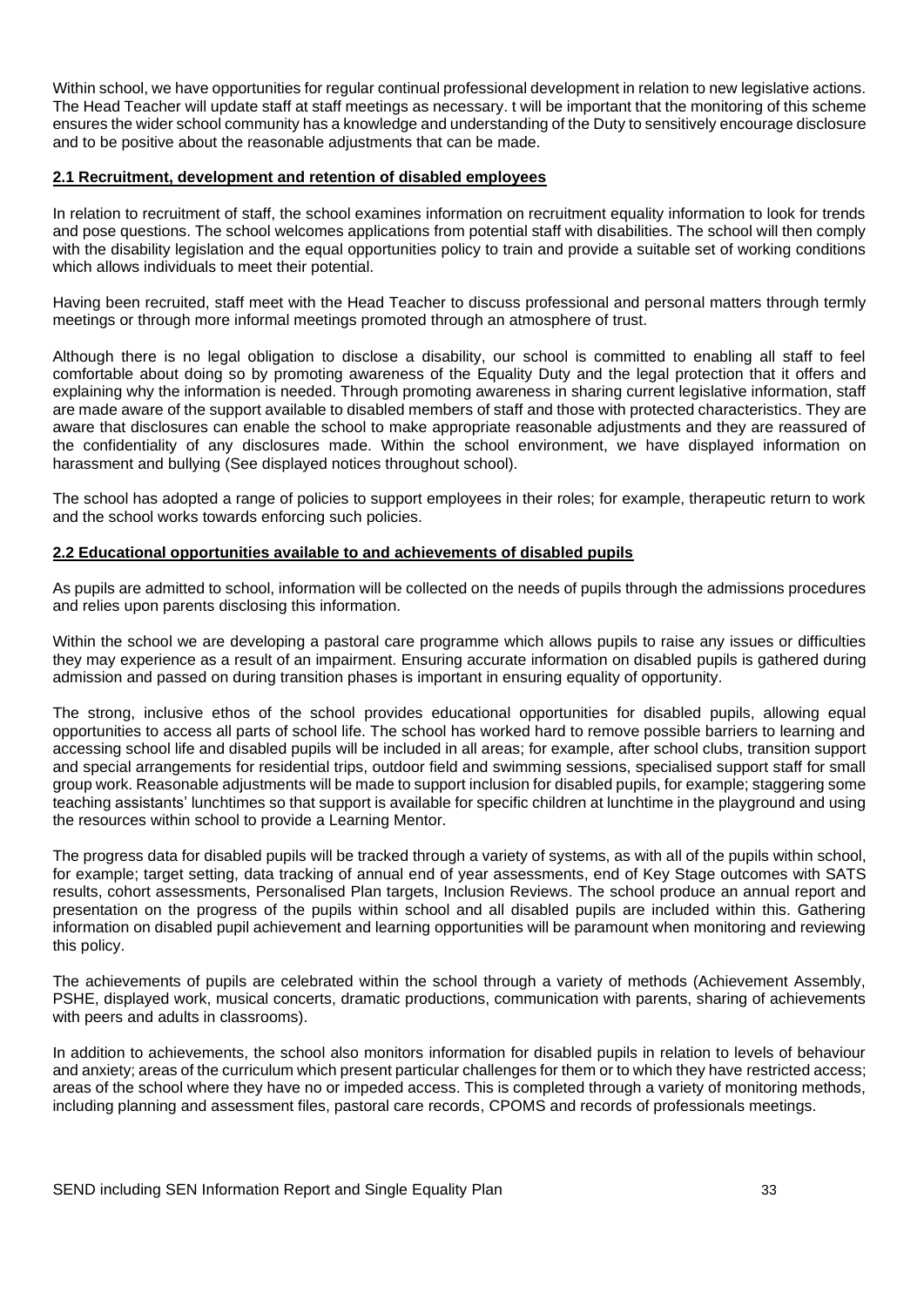Promoting and monitoring social relationships within school to build relationships between diverse groups of pupils, staff, parents and carers and users of the school is important in building equality between people. This is supported through the Family Learning programme in school.

# **2.3 Information on other disabled people using our school community**

The school's consultation questionnaire to users of the school community, provided information on the Equality Duty, gave a definition of 'disability' and explained why information was being requested in relation to this area. All participants were reassured that any information disclosed would be treated with respect and in confidence. From the feedback, the school was given many positive comments in relation to the support on offer in school for disabled people and those stakeholders with a protected characteristic; the disclosures made, reflects the trust that exists between partnerships within school

The admission form, discussions with school staff and relevant parent induction evenings give parents an opportunity to discuss their child's disability or their own in complete confidence.

# **3. How we will use the information gathered**

The information gathered from various areas of the school community in relation to disabled users of the school, will help us to develop our Accessibility Plan and Single Equality Plan. We now plan to have clear systems established to encourage disclosure of needs and to ensure those people with disabilities and/or protected characteristics are offered opportunities to contribute to monitoring and reviewing this scheme. The ideas and views given to promote disability equality will be considered within our action plan and will further develop procedures and systems within school that are in place to provide support and provision for disabled users of the school.

# **4. How the impact of our school policies and practices will be assessed**

In school we recognise the importance of assessing the impact of current policies and practices on equality, in order to ensure that they do not have an adverse impact on our stakeholders and to inform future planning.

The impact of our policies and practices on disabled children and adults will be assessed and analysed, through existing mechanisms and practices. Currently, we are aware of the 'Inclusion Statement's' ethos being incorporated into new policies or those that are being reviewed. We consider the best way to ensure that policies promote equality of opportunity for disabled people and do not inadvertently disadvantage them. Within school we have a timetable for reviewing policies (Policy Schedule and Monitoring and Evaluation Policy) and we will prioritise any policies that have previously been reviewed without consideration to this scheme.

We will also consider when gathering information from disabled people and those with protected characteristics, any comments they make in relation to policies that they consider to limit them in achieving full access to school life. Disabled pupils and adults could be involved in the impact of assessments made by highlighting the dates for renewal of policies through newsletters and inviting feedback from users of the school.

We recognise that our school policies may have an impact on participation and outcomes for pupils, parents/carers, staff and members of the local community with disabilities or protected characteristics. We have an agreed programme for the review of school policies and intrinsic to the review will be that they reflect our commitment to promoting equality for all.

The impact of proactively promoting equality of opportunity for disabled users of the school is evident from the information gathered:

# ▪ **Recruitment, development and retention of disabled employees**

Appropriate adjustments and support will be put in place for disabled employees or those with protected characteristics to enable them to return to work or continue in service. Advice will be sought by the school from health and HR services.

The school strives to eliminate harassment and bullying through policies such as whistle blowing and through formal and informal opportunities for discussion with staff. Information on appropriate action to take in these circumstances is displayed in the school. In addition, application forms, personnel forms and Continuing Professional Development records reflect how the school examines information on recruitment and retention.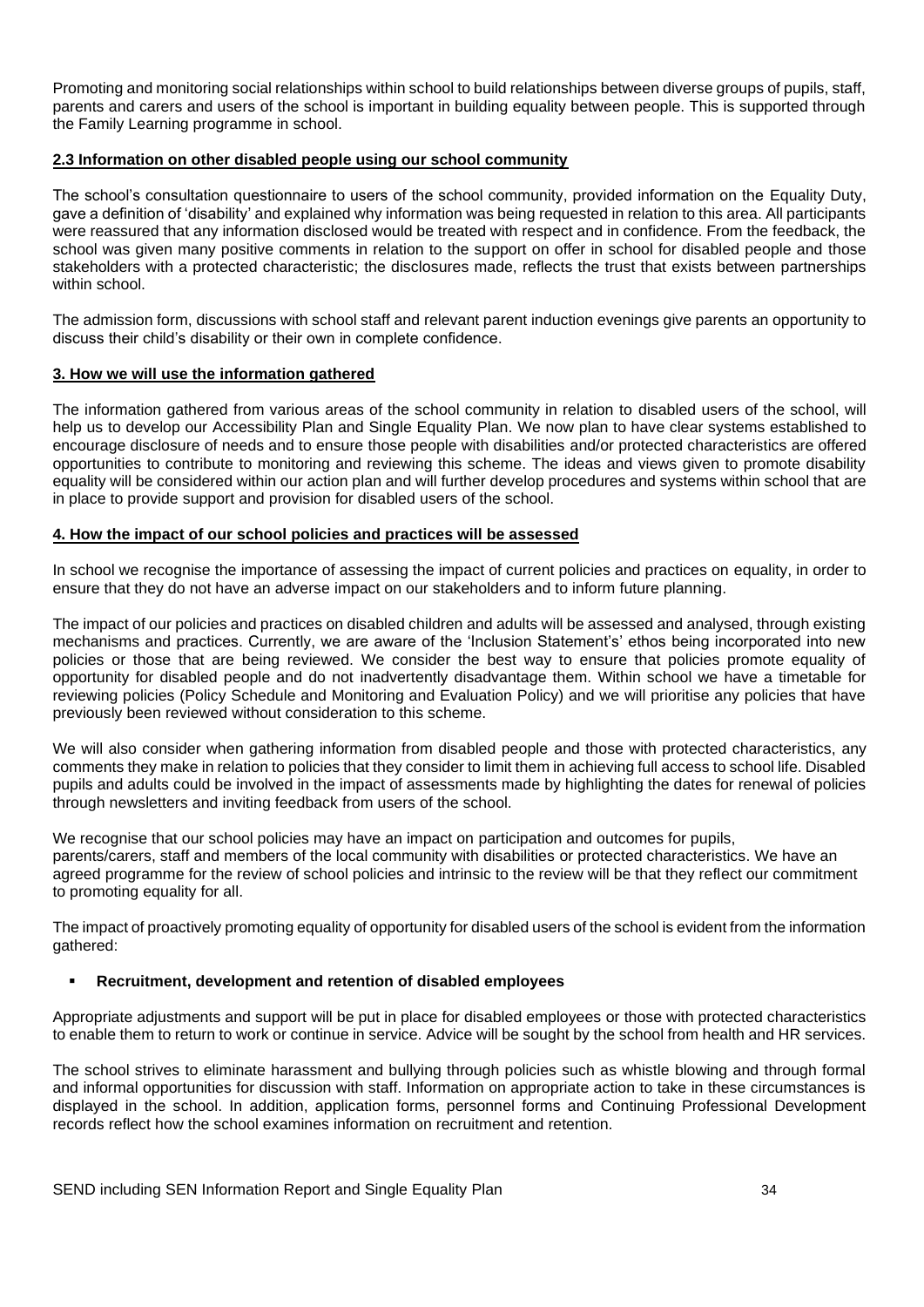## ▪ **Educational opportunities available to and achievements of disabled pupils**

Most vulnerable groups within the school, including disabled pupils, will achieve expected progress; all pupils access a broad and balanced curriculum which meets their needs.

### **Information on other disabled people using our services**

Roundswell regularly monitors the impact of the school's policies. This is part of the school's equalities monitoring process which will involve consultation with disabled users of the school, in order that areas for change can be identified and analysis of information from data collection relating to disability. We have previously carried out consultations in relation to online safety, homework, uniform, representation for the Governing Body and newsletters.

This plan is a working document and therefore one which will be subject to review and alteration in response to the school's impact assessments, views expressed by its disabled and protected characteristics members and will be used to drive forward the promotion of diversity and equality. It will therefore be key to the review and development of all school policies and practices in order to achieve the school's vision of a positive, caring community in which each individual is valued and respected**.** 

**The Head Teacher and SLT will consult other stakeholders such as parents, health professionals, building professionals in formulating further action plans. From these discussions priorities will be drawn up which reflect need and available financial resources. This policy will be reviewed in accordance with the School's Policy Schedule.**

# **5. Action Plan**

We have produced an initial Accessibility Plan action plan to ensure that we fulfil our general and specific duties under the Equality Duty. Our previous accessibility plan outlines the steps we have taken to improve curriculum access, provision of information to disabled pupils and physical access. We have incorporated this plan into our overall Single Equality Plan and Accessibility Plan.

This plan is the school's commitment to meeting the general duty and make practical improvements for disabled pupils and other service users connected with our school.

### **Key areas we are including as action points cover:**

Our scheme will be reviewed and revised after a period of 1 year and all stakeholders, including those with disabilities and protected characteristics, will be involved in the process. A new action plan will be produced, responding to issues identified through our impact assessment and included in our annual reports.

### **The Single Equality Plan has been written with reference to:**

- ➢ **North Yorkshire County Council, Equality Framework for Local Government**
- ➢ **Warwickshire County Council, disability equality statutory duties for schools**
- ➢ **Devon's Accessibility Strategy 2017-2020**

**Plan to incorporate:**

- **The Accessibility Plan**
- **The school context, training, school provision, outcomes for pupils., mechanisms for involvement, action planning, reporting and publication.**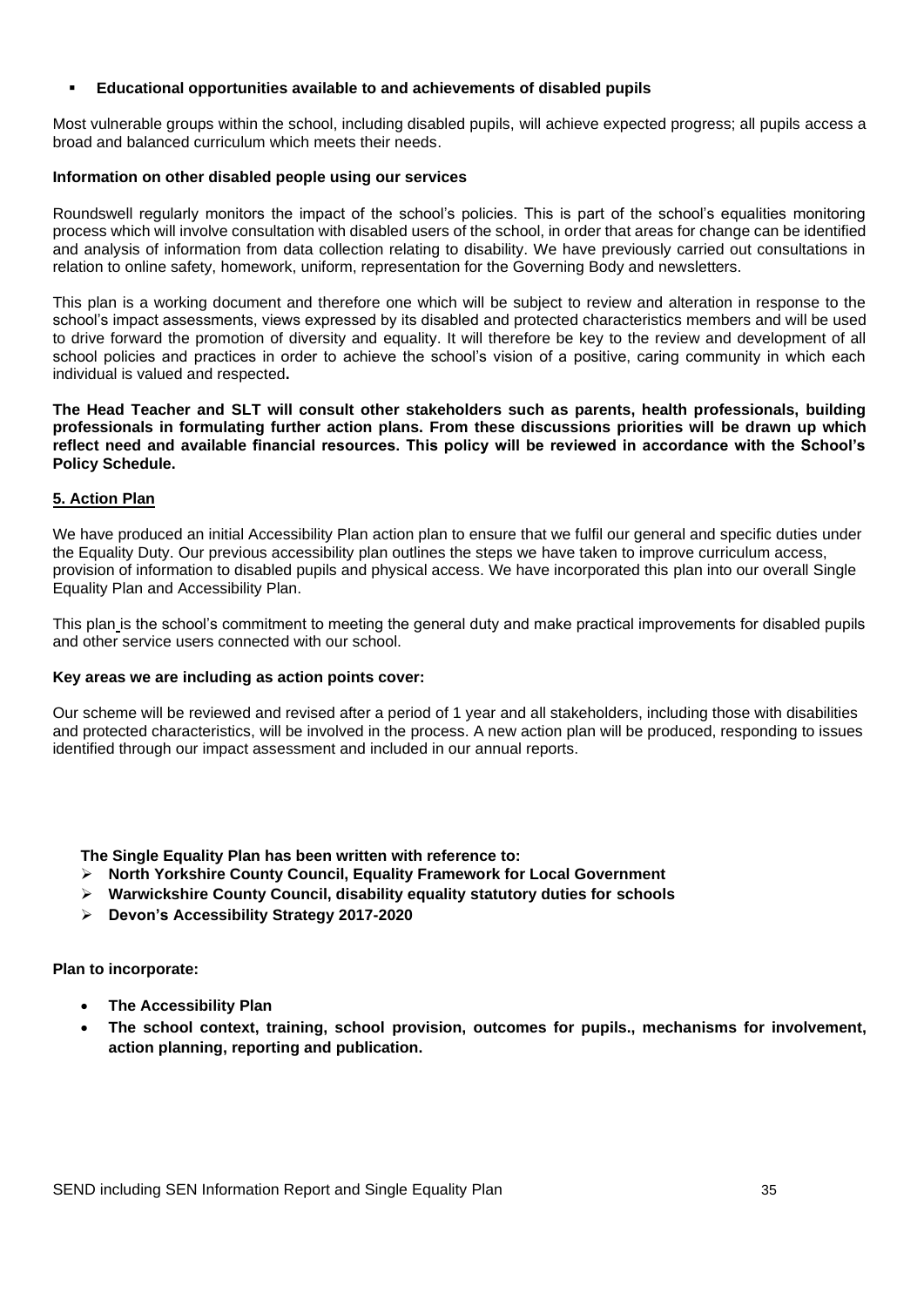# **5. Accessibility Plan: 2020-2021- reviewed annually**

| <b>Priority</b><br>(i.e. what you are hoping to<br>achieve)                                                                                                                                         | <b>Action Required</b><br>(including necessary<br>resources)                                                                                                                                                                                                                                                                                                                                        | <b>Success Criteria</b>                                                                                                                                                                                                     | <b>Timescale</b><br>(i.e. when the<br>outcome will be<br>achieved) | <b>Responsible Person (s)</b> |
|-----------------------------------------------------------------------------------------------------------------------------------------------------------------------------------------------------|-----------------------------------------------------------------------------------------------------------------------------------------------------------------------------------------------------------------------------------------------------------------------------------------------------------------------------------------------------------------------------------------------------|-----------------------------------------------------------------------------------------------------------------------------------------------------------------------------------------------------------------------------|--------------------------------------------------------------------|-------------------------------|
|                                                                                                                                                                                                     | Promotion of community cohesion-eliminate discrimination and promote equal opportunity                                                                                                                                                                                                                                                                                                              |                                                                                                                                                                                                                             |                                                                    |                               |
| To promote positive attitudes to<br>disability and protected<br>characteristics.<br>To promote positive<br>relationships and<br>understanding between all<br>groups within our school<br>community. | - Invite volunteers, (pupil,<br>parent, staff, AAB,<br>community) incorporate into<br>2021/22 review of priority<br>action.<br>-Complete the Devon<br>accessibility audit tool to<br>identify further priorities and<br>action, relating to school<br>context, training, school<br>provision, outcomes for<br>pupils, mechanisms for<br>involvement, action planning,<br>reporting and publication. | - Stakeholders from the<br>school are actively included<br>in the annual review of the<br>accessibility plan.<br>- Outcomes of audit are<br>incorporated into the 2021<br>review of the Accessibility<br>and Equality Plan. | Autumn 2022                                                        | - SENDCo<br>- SLT<br>- AAB    |
| To review the Equality Policy<br>alongside the Single Equality<br>Plan and ensure equality<br>objectives are focused and<br>incorporated into one plan.                                             | -To review the Single<br>Equality Plan alongside the<br>Equality Plan and incorporate<br>legislation into one plan and<br>policy.                                                                                                                                                                                                                                                                   | - A final policy for equality<br>incorporating current<br>legislation is completed.                                                                                                                                         | Autumn 2022                                                        | - SENDCo<br>- SLT<br>- AAB    |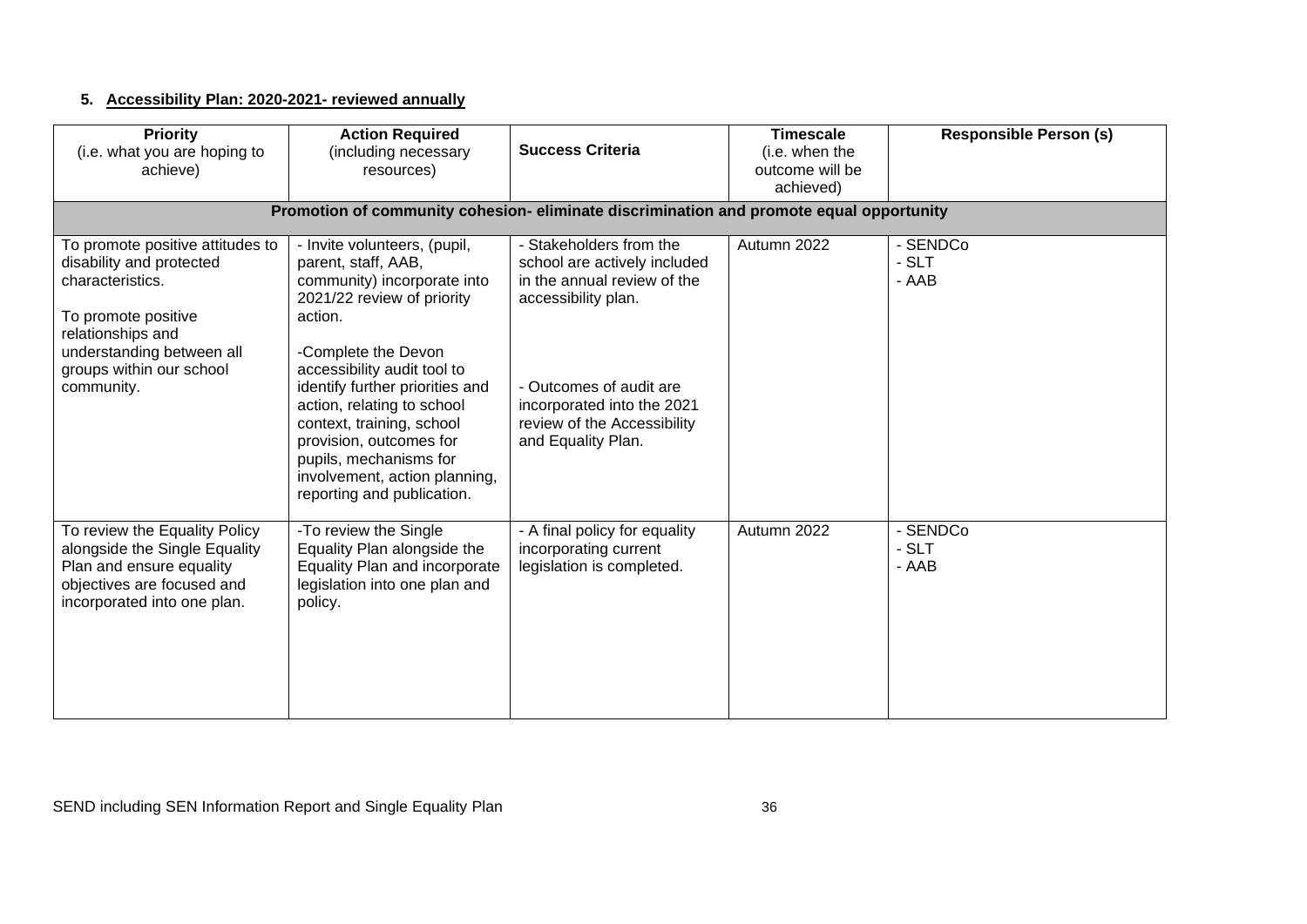# **Curriculum Access**

| To narrow the gap in<br>attainment and progress for<br>children receiving pupil<br>premium funding and with<br>SEND in relation to other pupils<br>within school and nationally-<br>see SIP objective. | To follow the School<br>Improvement Plan action for<br>addressing equality of<br>provision and outcomes for<br>pupils identified as<br>'disadvantaged' or with<br>SEND.                                                                                                                                                    | - The 'gap' in attainment and<br>progress between<br>disadvantaged/SEND pupils<br>narrows in comparison to<br>'other' pupils nationally.                                          | <b>July 2022</b> | - SENDCo<br>- SLT                                          |
|--------------------------------------------------------------------------------------------------------------------------------------------------------------------------------------------------------|----------------------------------------------------------------------------------------------------------------------------------------------------------------------------------------------------------------------------------------------------------------------------------------------------------------------------|-----------------------------------------------------------------------------------------------------------------------------------------------------------------------------------|------------------|------------------------------------------------------------|
| To anticipate the needs of<br>incoming pupils from a new<br>group related to disability<br>equality and protected<br>characteristics.                                                                  | To promote the aspects of<br>the Accessibility Plan and<br>equality plans within the<br>school community.<br>To action the school's<br>awareness and provision for<br>groups of pupils and<br>stakeholders related to<br>disability and protected<br>characteristics- for example,<br>addressing LGBT+ within<br>policies. | Potential vulnerable groups<br>are represented in policies<br>and action taken from the<br>audit process to ensure the<br>school is able to respond to<br>all stakeholders needs. | Summer 2022      | - SENDCo<br>- Inclusion Director TLP - monitor<br>progress |
|                                                                                                                                                                                                        |                                                                                                                                                                                                                                                                                                                            | <b>Provision of Information</b>                                                                                                                                                   |                  |                                                            |
| To review the school's<br>accessibility of information for<br>all stakeholders- the website,<br>communication channels for<br>families with needs related to<br>disability and protected               | To review the website and<br>ensure information is<br>accessible and easy to locate<br>for all stakeholders.<br>To audit<br>families/stakeholders needs                                                                                                                                                                    | Feedback from all<br>stakeholders represents<br>positive access to<br>information.                                                                                                | Summer 2022      | - Head Teacher<br>- SLT                                    |

SEND including SEN Information Report and Single Equality Plan 37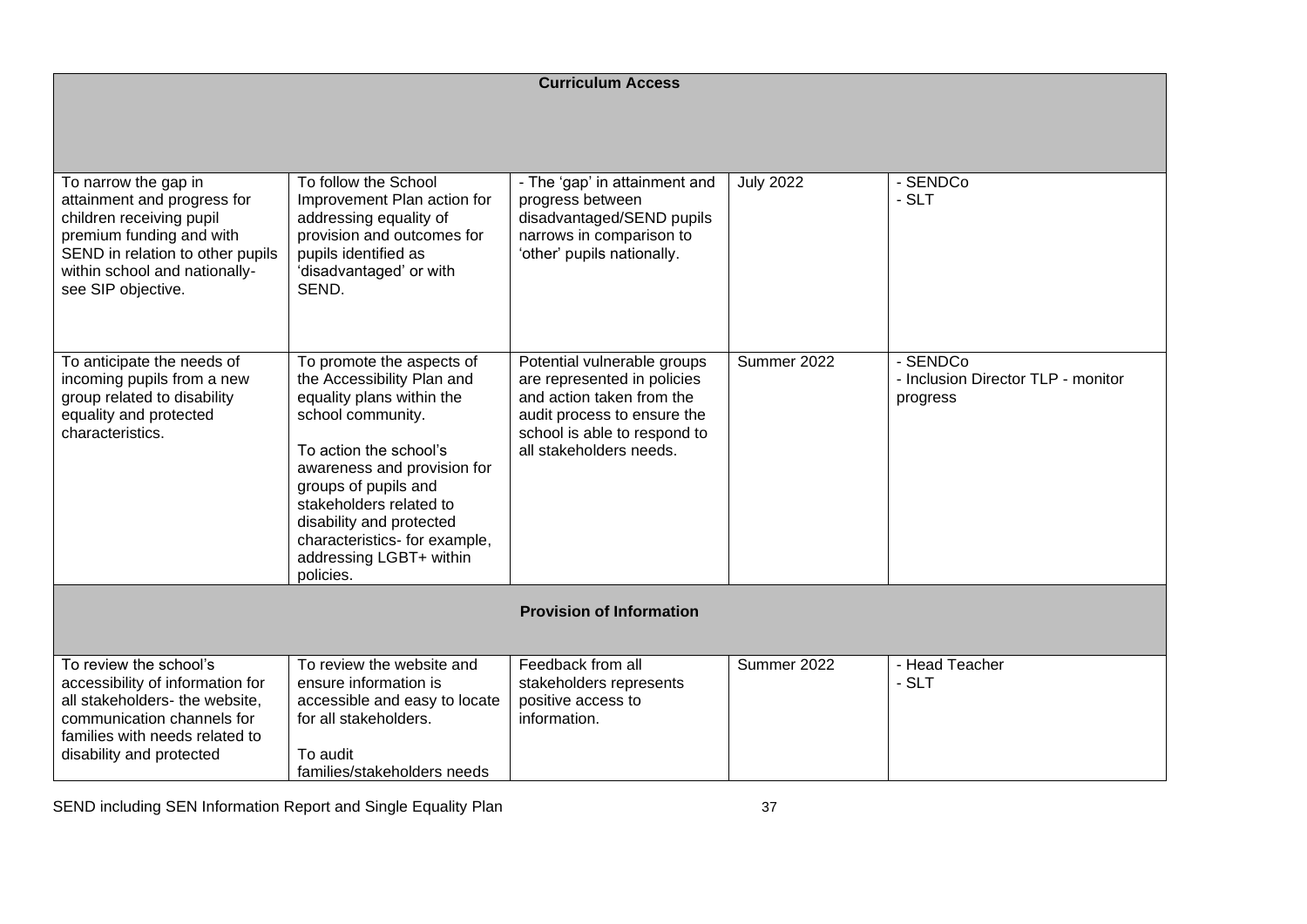| characteristics, a variety of<br>languages.                                                                | related to communication and<br>identify areas to improve- for<br>example, information on<br>DIAS, identified person in<br>school to support queries,<br>information available in a<br>variety of formats. etc<br>To ensure information for<br>families is provided in<br>different languages. |                                                                                                                                                                                         |             |                                                      |
|------------------------------------------------------------------------------------------------------------|------------------------------------------------------------------------------------------------------------------------------------------------------------------------------------------------------------------------------------------------------------------------------------------------|-----------------------------------------------------------------------------------------------------------------------------------------------------------------------------------------|-------------|------------------------------------------------------|
|                                                                                                            |                                                                                                                                                                                                                                                                                                | <b>Physical Access</b>                                                                                                                                                                  |             |                                                      |
| To review the accessibility of<br>the school site in relation to<br>the Devon accessibility audit<br>tool. | To use Devon's accessibility<br>audit tool to identify further<br>site provision for people with<br>a disability.                                                                                                                                                                              | The health and safety<br>premises plan identifies long<br>term strategic plans to<br>address areas of need<br>identified through the audit of<br>physical access to the school<br>site. | Autumn 2020 | - SBM, Site Manager, Head<br>Teacher, Estates Leader |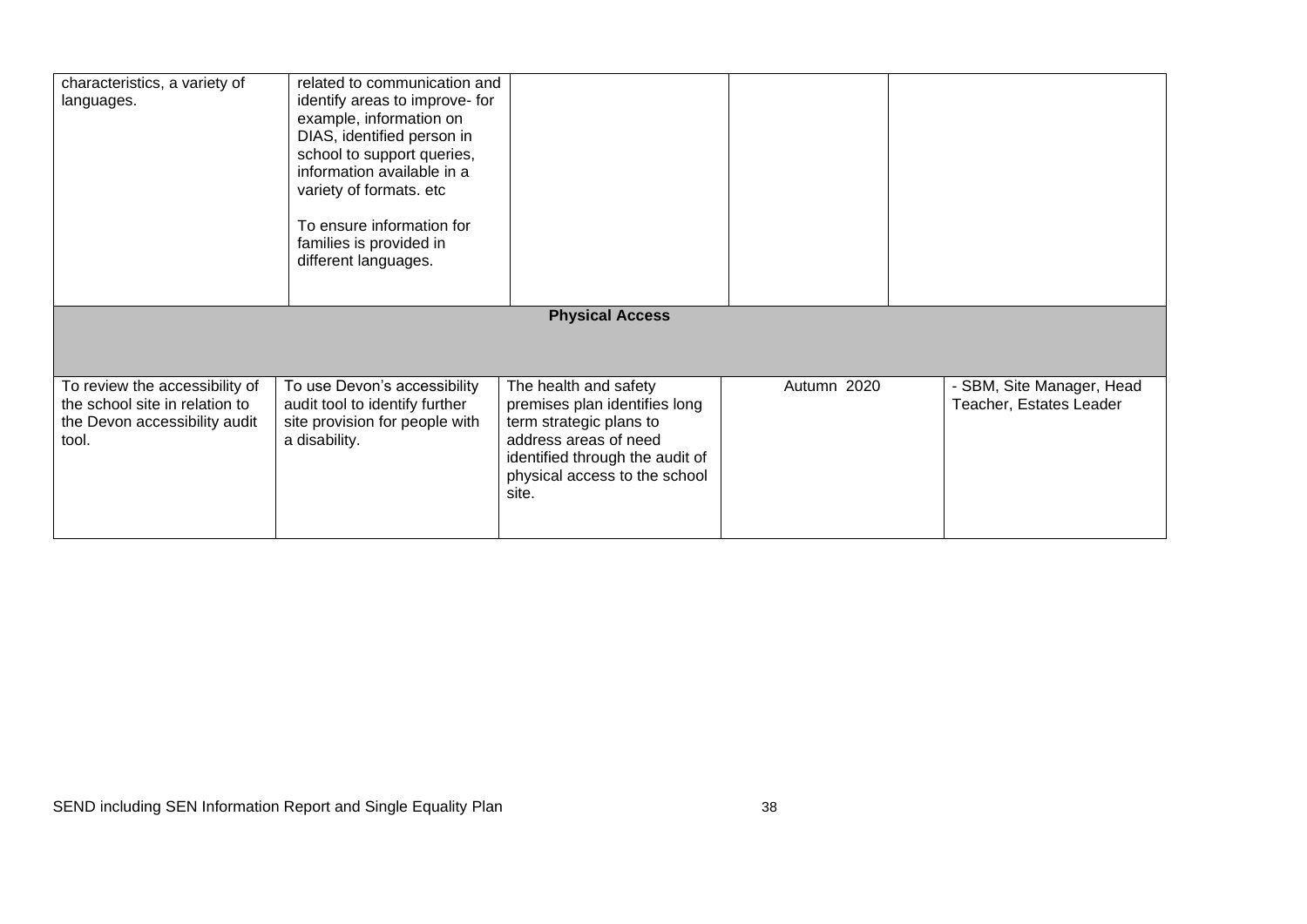**Review Date: Annual review and September 2022**

**Senior Member of Staff Responsible:** SENDCo – Lizzy Toon

**Designated Member of Staff:** SENDCo

# **Strand B: Improving the extent to which disabled pupils can participate in the school curriculum**

| <b>Issue of accessibility</b><br>identified | Action to be taken | Who/when | <b>Estimated cost</b> | Success criteria                                      |
|---------------------------------------------|--------------------|----------|-----------------------|-------------------------------------------------------|
|                                             |                    |          |                       | Accessibility to all parts of<br>the RCPA curriculum. |

# **Strand B: Improving the Physical Environment of the School (as above)**

| <b>Issue of accessibility</b><br>identified | Action to be taken | Who/when | <b>Estimated cost</b> | Success criteria                               |
|---------------------------------------------|--------------------|----------|-----------------------|------------------------------------------------|
|                                             |                    |          |                       | Accessibility to all parts of<br>the RCPA site |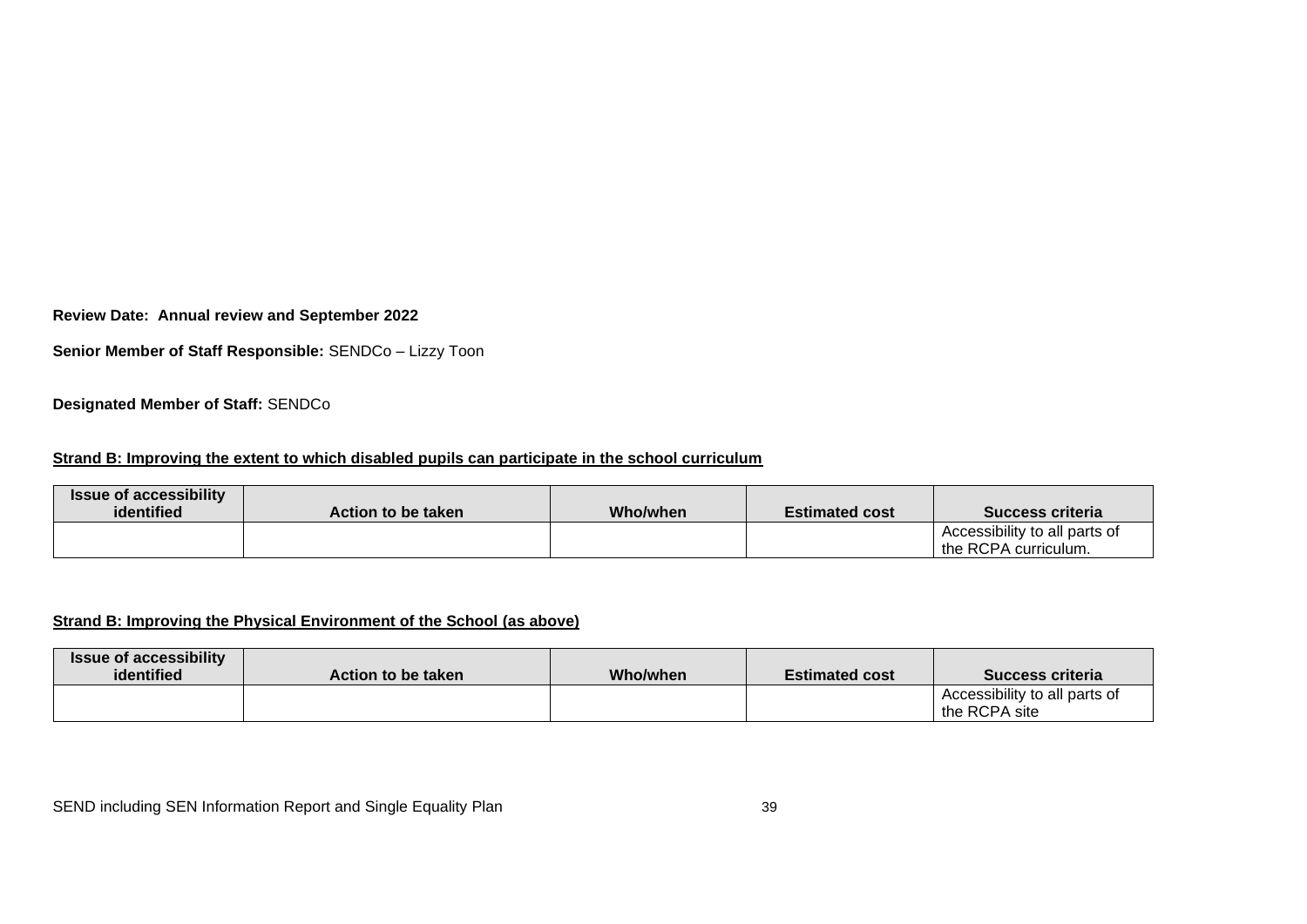# **Strand C: Improving the delivery of information of the School (as above)**

| <b>Issue of accessibility</b><br>identified | Action to be taken | Who/when | <b>Estimated cost</b> | Success criteria |
|---------------------------------------------|--------------------|----------|-----------------------|------------------|
|                                             |                    |          |                       |                  |
|                                             |                    |          |                       |                  |
|                                             |                    |          |                       |                  |
|                                             |                    |          |                       |                  |
|                                             |                    |          |                       |                  |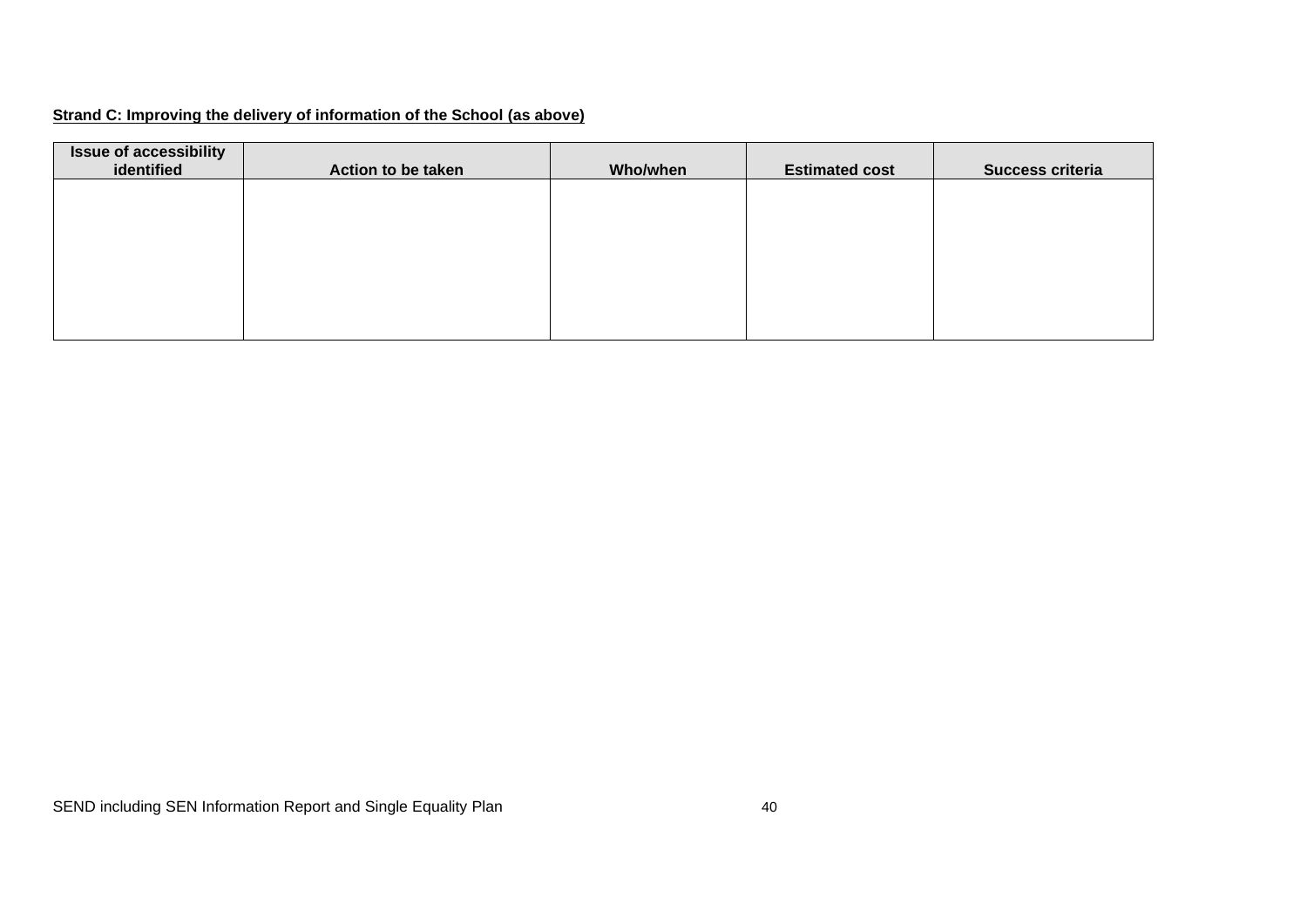## **Impaired or Disabled Pupils in School- Primary Need Unknown at present new school**

| Mobility difficulties                     | Allergies                         |
|-------------------------------------------|-----------------------------------|
| Blind or vision impairment                | Learning difficulty               |
| Deaf or hearing impairment                | Specific learning difficulty/     |
| Autistic Spectrum Disorder                | <b>Dyslexia</b>                   |
| Mental health condition                   | Communication interaction /speech |
|                                           | and language difficulty           |
| Chronic progressive medical condition     | Other, please state:              |
| Chronic recurrent condition, for example, |                                   |
| asthma, epilepsy                          |                                   |

Total: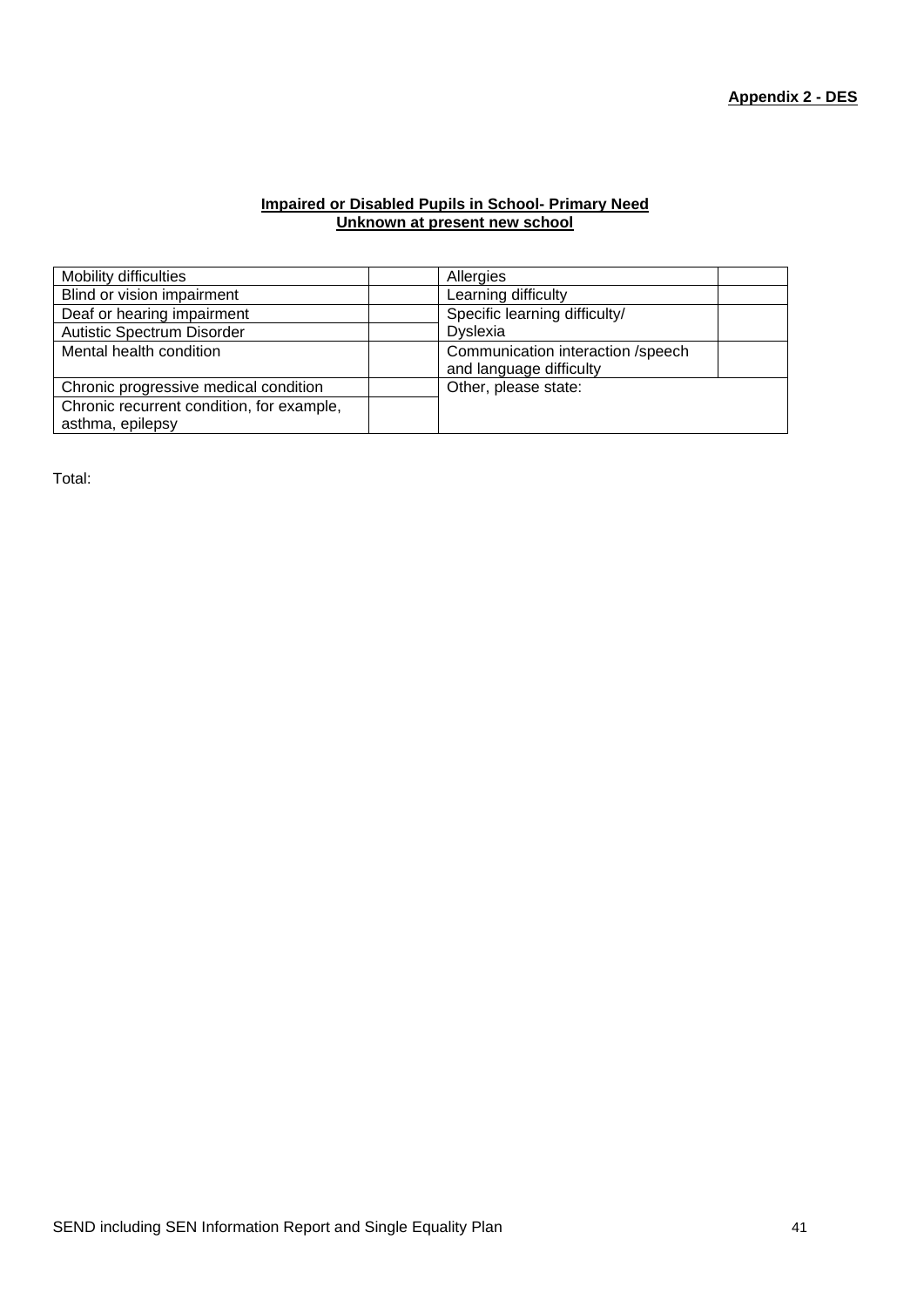# **Useful Websites**

- **See website, SEND list**
- **Local Offer/SEND & transfer of statements**  <https://new.devon.gov.uk/send/> This link also has guidance on the transfer plan from statements to EHCP's – you can navigate your way through the site
- **Early Help** [https://www.devonchildrenandfamiliespartnership](https://www.devonchildrenandfamiliespartnership/)
- **Devon Information Advice and Support** have also developed updated information in relation to the changes, including information booklets for parents and carers. <http://www.devonias.org.uk/>